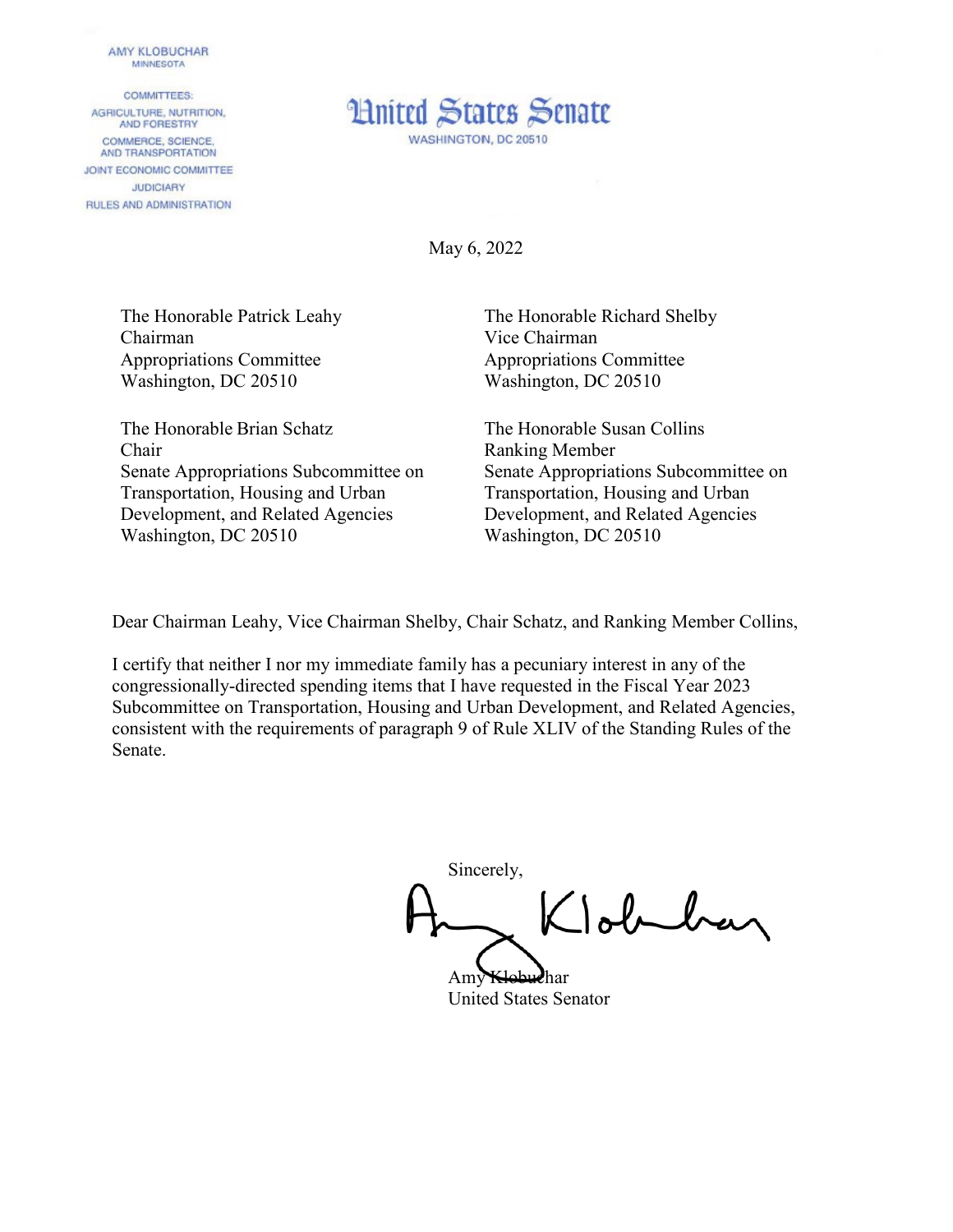## **Klobuchar, Amy(D-MN) Transportation Housing and Urban Development Congressionally Directed Spending Requests**

| <b>Recipient</b><br><b>Name</b>                       | <b>Project Purpose</b>                                                                                                                                                                                                                                                                                                                                                                                                                                                                                                                                                                                                                                                                                                                                                                                                                                                                                                                                                                                                                                                                                                                                                                                                                                                                                                                                                                                                                                                                                                                                                                                                        | <b>Project</b><br><b>Location</b> | <b>Amount</b><br>Requested<br>(5000) |
|-------------------------------------------------------|-------------------------------------------------------------------------------------------------------------------------------------------------------------------------------------------------------------------------------------------------------------------------------------------------------------------------------------------------------------------------------------------------------------------------------------------------------------------------------------------------------------------------------------------------------------------------------------------------------------------------------------------------------------------------------------------------------------------------------------------------------------------------------------------------------------------------------------------------------------------------------------------------------------------------------------------------------------------------------------------------------------------------------------------------------------------------------------------------------------------------------------------------------------------------------------------------------------------------------------------------------------------------------------------------------------------------------------------------------------------------------------------------------------------------------------------------------------------------------------------------------------------------------------------------------------------------------------------------------------------------------|-----------------------------------|--------------------------------------|
| Aitkin County<br>Government                           | This project will supply broadband access to the home for over 1200<br>residences in Aitkin County. The project involves several areas of the<br>county and is in collaboration with two different Internet Service Providers.<br>The areas of the County that are included are unserved areas of<br>broadband service. Areas include Opstead, Dam Lake, North Aitkin, Cedar<br>Lake East, and the Glory area. This project identifies an area of our County<br>that, without funding, would not have access to reliable quality internet. It<br>is in areas where it is not financially feasible for current ISPs to build out.<br>The purpose is to provide quality and reliable internet service to areas of<br>our County that are unserved and underserved. The identified project will<br>provide broadband access to areas that would not be considered for<br>service because of the financial feasibility of the Internet Service Providers.                                                                                                                                                                                                                                                                                                                                                                                                                                                                                                                                                                                                                                                                         | Aitkin County<br>MN               | \$12,453                             |
| I-94 West<br>Corridor<br>Coalition                    | This project will expand westbound 3 lane section expansion from CSAH 37<br>to MnROAD including reconstructing/widening the CSAH 19 westbound<br>bridge. This project will continue lane continuity between projects currently<br>in construction east of Albertville and west of Monticello scheduled for<br>completion in the fall of 2022.                                                                                                                                                                                                                                                                                                                                                                                                                                                                                                                                                                                                                                                                                                                                                                                                                                                                                                                                                                                                                                                                                                                                                                                                                                                                                 | Albertville and<br>St. Michael MN | \$3,000                              |
| Alexandria<br>Housing &<br>Redevelopment<br>Authority | "The Viking Towers is a 106 unit subsidized Public Housing Building. The<br>exterior of the building is constructed of pre-cast concrete panels with a<br>partial brick facade. The caulking in the building window frames, masonry<br>joints, vertical expansion joints and horizontal relief angle joints was last<br>replaced in 1992 and is showing signs of failure.<br>This proposal would allow for the repair of any cracks that have formed, the<br>removal of old caulking/sealer and the installation of new caulking/sealer<br>to eliminate water penetration and unconditioned air from entering the<br>building envelope."                                                                                                                                                                                                                                                                                                                                                                                                                                                                                                                                                                                                                                                                                                                                                                                                                                                                                                                                                                                      | Alexandria MN                     | \$113                                |
| Anoka County                                          | The proposed corridor improvement project will convert the at-grade<br>signalized intersections to grade separated interchanges to improve safety,<br>reduce congestion, and improve mobility for all modes of transportation.<br>The improvements include the addition of frontage and backage roads,<br>drainage improvements, pedestrian and bicyclist accommodations,<br>replacement of existing sewer and water infrastructure, and other<br>associated improvements. TH 65 is a vital link for traffic traveling between<br>the Twin Cities urban core and northern suburban and exurban<br>communities. TH 65 is the only continuous north/south corridor of its size<br>and capacity in Anoka County. The primary needs for improving the TH 65<br>corridor are related to traffic safety, mobility for TH 65 through traffic and<br>cross street traffic, bikeability and walkability along and across the<br>corridor, and travel reliability for freight haulers and commuters.                                                                                                                                                                                                                                                                                                                                                                                                                                                                                                                                                                                                                                    | Anoka County<br>MN                | \$8,000                              |
| <b>Balkan</b><br>Township                             | Funds will be used to design, engineer and construct a fiber network over<br>two square miles connecting 330 households, a population of 808, to<br>high-speed Internet service.                                                                                                                                                                                                                                                                                                                                                                                                                                                                                                                                                                                                                                                                                                                                                                                                                                                                                                                                                                                                                                                                                                                                                                                                                                                                                                                                                                                                                                              | Balkan<br><b>Township MN</b>      | \$5,313                              |
| Peoples<br>Lutheran<br>Chapel                         | The objective of this renovation project is to prepare the Peoples Church<br>shelter for our next 20 years of operation, and will address the safety<br>guidelines for the Covid-19 pandemic as well as other infectious diseases.<br>Our last renovation was after our founding 23 years ago. With as many as<br>50 people using the shelter daily, the building has a lot of wear and tear.<br>On our main floor, where our sanctuary doubles as the congregate<br>sleeping space, the walls and ceiling will be repaired and painted, and the<br>flooring replaced. An accessible half-bathroom and shower room will be<br>completed. Front and rear entry doors will be replaced with doors with<br>crash bars. The rear/parking lot entrance will have new steps, ramp and<br>deck, and a push-button electric door opener. Front and back stairways<br>will be rebuilt with new hand rails for safety. The basement kitchen space<br>will be enclosed with a lockable door and service window. Food and other<br>storage areas will be revamped with sturdy, washable shelving. Walls and<br>ceilings will be repaired and painted, and all flooring will be replaced. Two<br>basement windows will have new window wells meeting egress standards.<br>The congregate dining area will be expanded for social distancing and<br>have new tables. Two mini-split heat/air conditioning units and an air<br>exchange system will be installed. Basement utilities will be enclosed, with<br>a washer and dryer and floor sink added for staff use. The basement<br>half-bathroom will be rehabbed with washable surfaces. | Bemidji MN                        | \$271                                |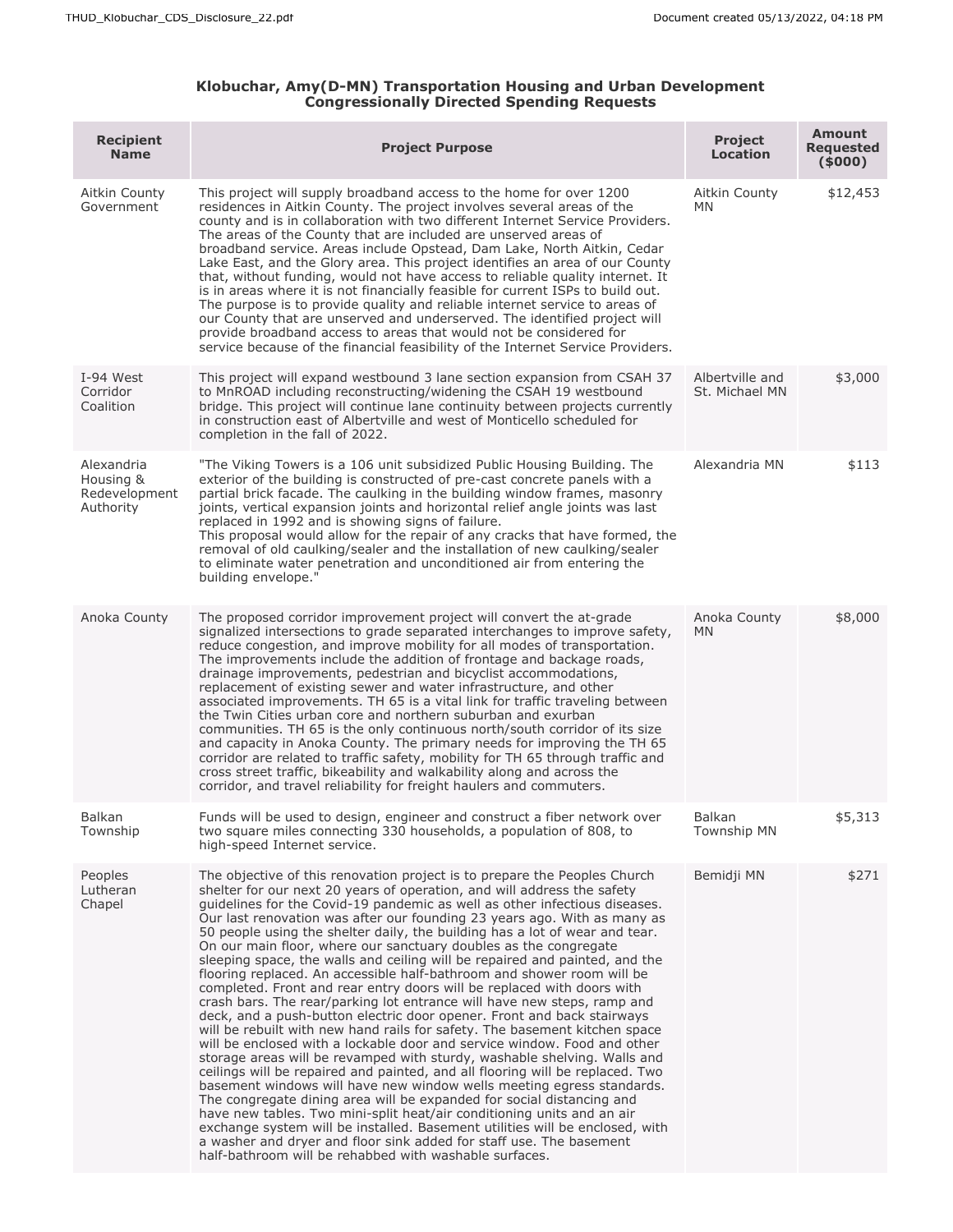| Northwoods<br><b>Battered</b><br>Women's<br>Shelter | Northwoods Battered Women's Shelter Facility Construction Project to<br>double our capacity to serve victims/survivors of domestic violence.                                                                                                                                                                                                                                                                                                                                                                                                                                                                                                                                                                                                                                                                                                                                                                                                                                                                                                                                                                                                                                                                                                                                                                                                                                                                                                                                                                                                                                                                           | Bemidji MN                                                        | \$2,500  |
|-----------------------------------------------------|------------------------------------------------------------------------------------------------------------------------------------------------------------------------------------------------------------------------------------------------------------------------------------------------------------------------------------------------------------------------------------------------------------------------------------------------------------------------------------------------------------------------------------------------------------------------------------------------------------------------------------------------------------------------------------------------------------------------------------------------------------------------------------------------------------------------------------------------------------------------------------------------------------------------------------------------------------------------------------------------------------------------------------------------------------------------------------------------------------------------------------------------------------------------------------------------------------------------------------------------------------------------------------------------------------------------------------------------------------------------------------------------------------------------------------------------------------------------------------------------------------------------------------------------------------------------------------------------------------------------|-------------------------------------------------------------------|----------|
| <b>Nameless</b><br>Coalition for<br>the Homeless    | We are requesting this grant to renovate the parking lot and green space<br>at the New Day Center, a day shelter run by the Nameless Coalition for the<br>Homeless in Bemidji. This is part of a larger renovation project required<br>under the conditional use permit we received for this building.                                                                                                                                                                                                                                                                                                                                                                                                                                                                                                                                                                                                                                                                                                                                                                                                                                                                                                                                                                                                                                                                                                                                                                                                                                                                                                                 | Bemidji MN                                                        | \$125    |
| Carver County                                       | The US 212 Rural Freight Mobility and Safety Project will expand 5.5 miles<br>of US Highway (US) 212, an existing Principal Arterial roadway, from a<br>rural two-lane undivided highway to a four-lane divided expressway from<br>CSAH 34 in Norwood Young America to CSAH 36 in Cologne and construct<br>Reduced Conflict Intersections (RCIs) and a grade-separated interchange.<br>This funding will specifically allow the full implementation of the<br>grade-separated interchange at CSAH 51.                                                                                                                                                                                                                                                                                                                                                                                                                                                                                                                                                                                                                                                                                                                                                                                                                                                                                                                                                                                                                                                                                                                  | Benton<br>Township,<br>Norwood<br>Young<br>America,<br>Cologne MN | \$4,000  |
| City of Blaine,<br>Minnesota                        | The Minnesota Trunk Highway 65 at 99th Avenue - Grade Separated<br>Intersection Project (Project) is part of the Trunk Highway 65 Planning and<br>Environmental Linkages (PEL) study area. The project will construct a<br>grade separated intersection to improve the flow of traffic, expand access<br>for multiple modes of transportation, and improve safety for vehicles<br>traveling along and across the highway corridor, as well as safe bike and<br>pedestrian passage.                                                                                                                                                                                                                                                                                                                                                                                                                                                                                                                                                                                                                                                                                                                                                                                                                                                                                                                                                                                                                                                                                                                                     | <b>Blaine MN</b>                                                  | \$4,000  |
| City of<br>Bloomington<br>Minnesota                 | "This project will construct approximately 1.6 miles of bituminous<br>multi-use trail and a bike/pedestrian bridge over Nine Mile Creek. This 10'<br>bituminous trail will be constructed on City of Bloomington property from<br>Lyndale Avenue, a trailhead, and run to the east approximately 1.6 miles.<br>It will provide access to Nine Mile Creek, the location of the required Nine<br>Mile Creek Trail Bridge, which will provide another access point to the river<br>valley trails via the local trail system. This bridge is a critical component of<br>the Minnesota Valley State Trail through Bloomington and represents the<br>most significant trail structure required between the Bloomington Ferry<br>Bridge and Fort Snelling State Park. This trail segment will connect to the<br>newly constructed segment 1A, from Lyndale to approximately Park<br>Avenue, and the planned and funded 2023 construction of segment 1B,<br>from Park Avenue to Old Cedar Bridge and possibly to the Minnesota<br>Valley National Wildlife Refuge Visitor Center.<br>This project will construct a key section in the Bloomington segment of the<br>Minnesota Valley State Trail. The Minnesota Valley State Trail is a<br>multiple-use recreational trail that was authorized by the Minnesota<br>Legislature in 1969 to run from the confluence of the Minnesota and<br>Mississippi Rivers upstream to the City of Le Sueur, for an approximate<br>length of 72 miles. The 13.5 mile Bloomington segment provides a<br>valuable link this statewide trail transportation and recreational trail<br>network." | Bloomington<br>ΜN                                                 | \$2,350  |
| Faribault<br>County Public<br>Works                 | Construct two new public works facilities to replace three outdated and<br>dangerous facilities.                                                                                                                                                                                                                                                                                                                                                                                                                                                                                                                                                                                                                                                                                                                                                                                                                                                                                                                                                                                                                                                                                                                                                                                                                                                                                                                                                                                                                                                                                                                       | Blue Earth MN                                                     | \$10,000 |
| Mid-Minnesota<br>Women's<br>Center, Inc.            | Since our founding in 1978, Mid-Minnesota Women's Center, Inc. has<br>experienced tremendous growth. We have become a trusted partner of and<br>leader to many agencies by working with survivors and children. Building<br>on our strong partnerships and with our approach of providing the best<br>victim-centered and trauma-informed services possible, we support our<br>clients as they transform their lives. If we received Congressionally<br>Directed Spending funds, we could take that opportunity to evolve our<br>organization into something that embodies our hopes and dreams for the<br>future - to construct The Relationship Safety Alliance Campus. This project<br>would allow us to provide services to more victim/survivors in Region 5<br>who are otherwise either provided temporary housing in local hotels or<br>turned away because our 6 bedroom/26 bed facility is almost always full.<br>It would also allow us to remove transportation, housing and other barriers<br>by offering all of our services in one physical location. Recognizing that our<br>client demographic has changed since our founding and now includes men,<br>older adults experiencing relationship abuse from younger generations and<br>individuals that may not identify with traditional terms, this funding would<br>allow us to construct an apartment-style shelter in order to provide<br>private, welcoming and equitable residential space to all people.                                                                                                                                          | <b>Brainerd MN</b>                                                | \$3,000  |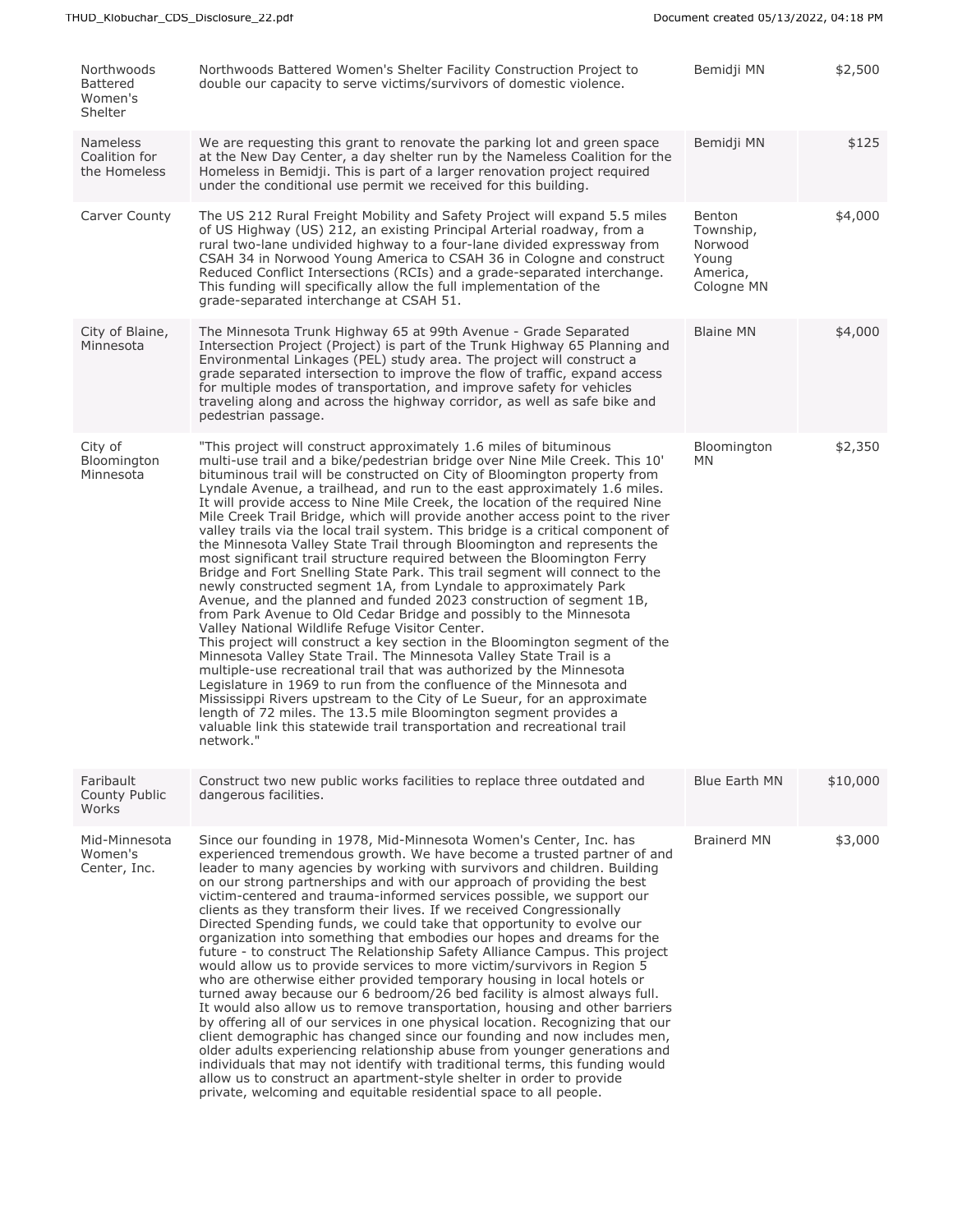| Aeon                                 | Huntington Place is a Naturally Occurring Affordable Housing (NOAH)<br>property located in Brooklyn Park, Minnesota, that serves 2,500<br>low-income residents in 834 homes on a 36-acre property. This project will<br>support improvements to Huntington Place to better meet the needs of its<br>residents, including by: (1) ensuring the community spaces and mailboxes<br>of five buildings are compliant with the Americans with Disabilities Act<br>(ADA), (2) creating new community spaces and updated lobbies in five<br>buildings to provide residents with places to gather, and (3) redesigning<br>five buildings to create smaller "neighborhoods" within the buildings to<br>make it easier for residents to know their neighbors and identify who<br>should be in the building, increasing resident safety, community<br>well-being, and household stability.                                                                                                                                                                                                                                                                                                                                                                                                                                                                                                                                                                                                                                                                                            | Brooklyn Park<br>ΜN  | \$4,000  |
|--------------------------------------|---------------------------------------------------------------------------------------------------------------------------------------------------------------------------------------------------------------------------------------------------------------------------------------------------------------------------------------------------------------------------------------------------------------------------------------------------------------------------------------------------------------------------------------------------------------------------------------------------------------------------------------------------------------------------------------------------------------------------------------------------------------------------------------------------------------------------------------------------------------------------------------------------------------------------------------------------------------------------------------------------------------------------------------------------------------------------------------------------------------------------------------------------------------------------------------------------------------------------------------------------------------------------------------------------------------------------------------------------------------------------------------------------------------------------------------------------------------------------------------------------------------------------------------------------------------------------|----------------------|----------|
| <b>Three Rivers</b><br>Park District | South Pond Learning Center to teach elementary-age school groups about<br>the floodplain forest of the Mississippi Gateway Regional Park.                                                                                                                                                                                                                                                                                                                                                                                                                                                                                                                                                                                                                                                                                                                                                                                                                                                                                                                                                                                                                                                                                                                                                                                                                                                                                                                                                                                                                                 | Brooklyn Park<br>MN. | \$800    |
| City of Buffalo                      | "The project will improve vehicle traffic circulation, remove local trips from<br>the State and County Highway system, decrease accidents due to<br>restricted turning movements, provide a safe pedestrian passageway north<br>and south on the east side of Highway 55, and provide the ability for<br>development on currently land locked parcels.<br>Currently, vehicles traveling on Highway 55 are required to make a U-turn<br>and cross two lanes of traffic to access businesses on the east side of<br>Highway 55. Many of the delivery trucks required to access these<br>businesses are not able to make these turning movements due to the tight<br>turning radius required. The Highway 55 intersections at 1st Street NE and<br>at County Road 35 are 2 of the top 10 highest crash intersections in Wright<br>County. The present worth total benefits as a result of these crashes is<br>15.1 million dollars in the 32 crashes from 2013 to 2015.<br>This is a high use pedestrian area due to the number of commercial and<br>retail businesses along the route and a number of low, medium, and high<br>density residential areas within 3/4 of a mile of the project area.<br>Additionally, a new 62 unit apartment complex and grocery, gas, and<br>convenience store was recently constructed near the project. Currently any<br>pedestrian traffic on the east side of the highway needs to cross Highway<br>55 to a safe pedestrian route, walk to Calder Avenue which is over 3/4 mile<br>to the east, or walk on the shoulder of Highway 55." | <b>Buffalo MN</b>    | \$2,400  |
| City of<br><b>Burnsville</b>         | "The Highway 13 and Nicollet Avenue Mobility Improvement Project grade<br>separates the intersection of Minnesota Highway 13 and Nicollet Avenue.<br>Today, this intersection is plagued with high crashes, traffic congestion<br>(including for transit vehicles accessing regional hubs), and stressful and<br>dangerous crossings for pedestrians and bicyclists. With two major transit<br>stations directly adjacent and in close proximity to Interstate 35W, this<br>intersection is considered one of the most important for transit access in<br>the southern Minneapolis/St Paul metropolitan region. Highway 13 is a<br>primary east-west connection and essential freight and commuter corridor<br>between US Highway 169 and I-35W south of the Minnesota River. Locally,<br>the corridor functions as the gateway to the City of Burnsville's Heart of<br>the City (HOC), a Transit Oriented Development (TOD) downtown<br>providing mixed-use housing and jobs for a range of incomes. See the<br>following link to view a layout and letters of support.<br>https://burnsvillemn.gov/2300/Hwy-13-and-Nicollet-Mobility-Improvement                                                                                                                                                                                                                                                                                                                                                                                                                        | <b>Burnsville MN</b> | \$3,000  |
| Carlton County                       | raCSAH 61 Reconstruction, Streetscape & Recreational Trial Project<br>addresses important concerns that have arisen since the transfer of<br>ownership of this roadway to Carlton County in 1974. CSAH 61 was turned<br>back to the County by MnDOT when I35 was constructed. Since the<br>turnback the corridor along CSAH 61 has grown considerably in population<br>and attracted several businesses that utilize the corridor to move goods<br>and services. County State Aid Highway (CSAH) 61 is a major collector<br>that connects the Towns of Cloquet/Scanlon to the Village of Esko and then<br>Interstate 35. As the corridor has developed questions have evolved about<br>the economic feasibility of the current geometry of the roadway; the safety<br>and mobility of vehicular, bicycle, and pedestrian traffic; and the<br>aesthetics of the roadway corridor. Since 1974 when CSAH 61 was turned<br>back to Carlton County construction costs have skyrocketed and<br>transportation funding has been fairly stagnant. Carlton County like many<br>other local government agencies has made an effort to stretch the funds<br>available as far as possible, but the continued deterioration of the roadway<br>has forced the County to look for additional funding sources in order<br>increase safety and mobility for vehicles, bicycles and pedestrians.                                                                                                                                                                                            | Carlton<br>County MN | \$15,300 |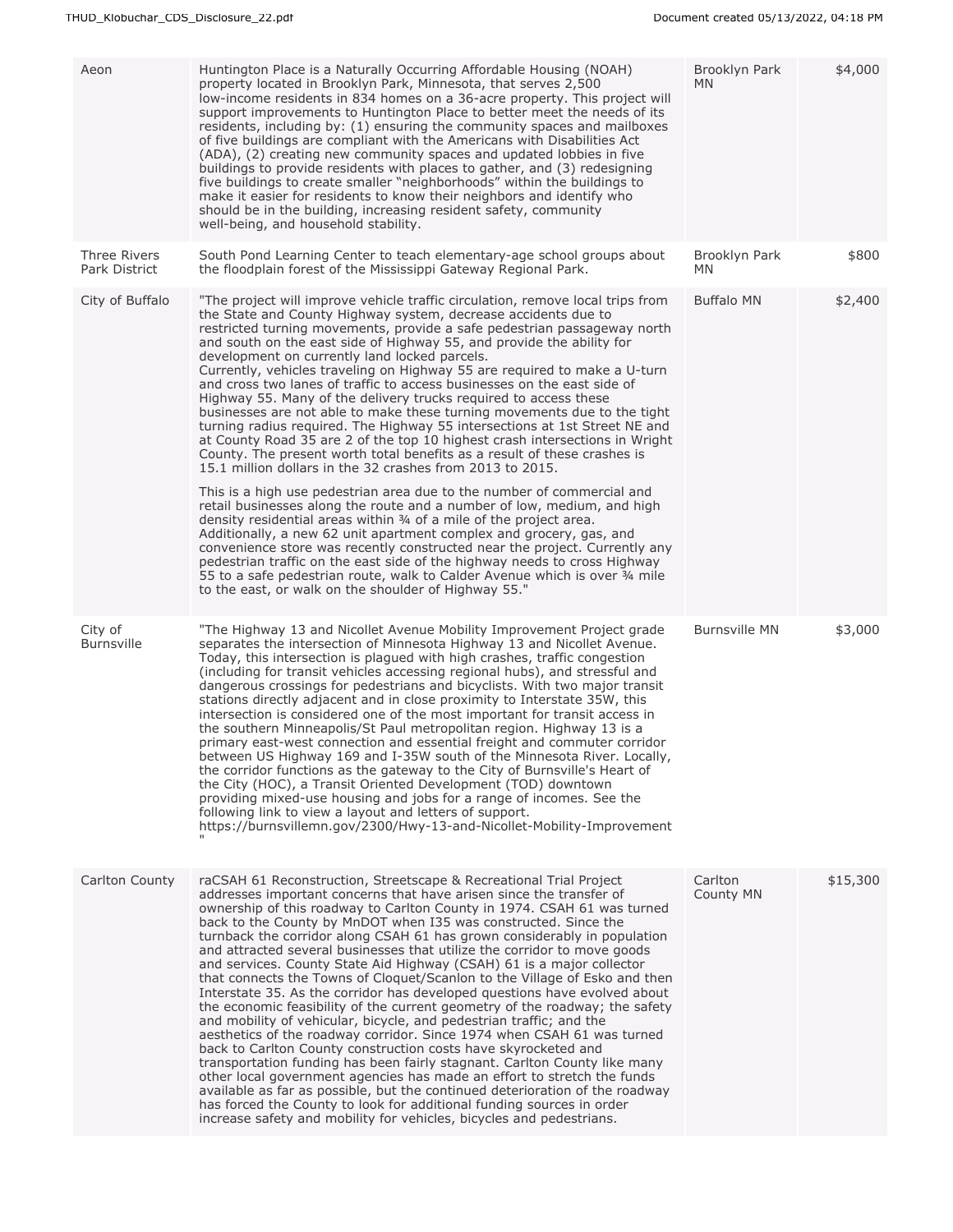| Olmsted County                                       | The project consists of a proposed interchange at CSAH 44 (formerly<br>County Road 104) and TH 14, and an associated flyover structure at 7th<br>Street NW. Infrastructure elements include four bridge structures,<br>retaining walls, pavement, lighting, and active transportation facilities. The<br>intersection of CSAH 44 and TH 14 is located on the west side of Rochester<br>and has significant safety concerns due to a skewed geometric angle, an<br>at-grade railroad crossing, a 65-mph speed limit on TH 14, and high traffic<br>volumes on both the trunk highway and the county highway. By removing<br>two at-grade intersections, 64 conflict points will be eliminated thus<br>improving safety and increasing mobility. Engineering services are<br>underway for environmental documentation, design, and right of way<br>acquisition. Construction is anticipated to begin in FY24 and this funding<br>request will support completion of engineering services (preliminary and<br>final design) and right-of-way acquisition in FY23. | Cascade and<br>Kalmar<br><b>Townships MN</b> | \$4,300 |
|------------------------------------------------------|---------------------------------------------------------------------------------------------------------------------------------------------------------------------------------------------------------------------------------------------------------------------------------------------------------------------------------------------------------------------------------------------------------------------------------------------------------------------------------------------------------------------------------------------------------------------------------------------------------------------------------------------------------------------------------------------------------------------------------------------------------------------------------------------------------------------------------------------------------------------------------------------------------------------------------------------------------------------------------------------------------------------------------------------------------------|----------------------------------------------|---------|
| Chisago County                                       | Project will reconstruct and expand 8 miles of US 8 from 2 lanes to 4 lanes<br>to accommodate existing traffic volumes of over 22,000 trips per day. It<br>will also look to consolidate approximately 60 access points down to 8 and<br>add a trail for bike/ped traffic. Project is needed to address safety,<br>congestion/mobility, access management, economic development and<br>bike/ped deficiencies.                                                                                                                                                                                                                                                                                                                                                                                                                                                                                                                                                                                                                                                 | Center City MN                               | \$3,000 |
| University of<br>Minnesota<br>Landscape<br>Arboretum | "This project seeks to create a safer and more efficient entrance to the MN<br>Landscape Arbroetum. Activities include the following:<br>New Entrance Construction Activities:<br>New roadway from TH-5 to tie into existing Revised Road and Path<br>Circulation around Learning Center Revised road west side of existing<br>parking and new link to 3-mile Drive Recommended pedestrian circulation<br>paths in existing parking lot Revised road work around existing gatehouse<br>Revising current entrance to Exit only with extended acceleration lane New<br>Gatehouse and gates<br>New Entrance Non-construction Activities:<br>Boorsma Farm demolition with remediation several landscaping and<br>Fencing Activities "                                                                                                                                                                                                                                                                                                                             | Chanhassen,<br>Chaska,<br>Victoria MN        | \$4,000 |
| City of Chaska                                       | The City of Chaska requests \$2 million in FY23 Community Project Funding<br>to continue the progression of investments in a private corporation<br>business park development that, based on a market study, will provide<br>5,000 new living wage jobs in five years and 10,000 total new jobs in 10<br>years for the Twin Cities Metropolitan Area. The \$2 million request is the<br>final funding needed for a \$18.9 million city investment to allow planned<br>business park development to begin (see Attachment A). The \$2 million<br>request will fund necessary sewer and roadway costs to support the start<br>of the Phase II development. Construction is planned to begin in 2023.                                                                                                                                                                                                                                                                                                                                                            | Chaska MN                                    | \$2,000 |
| United Way of<br>Northeastern<br>Minnesota           | "The funds will be used to help build two new childcare facilities, one in<br>Chisholm and one in Ely. These facilities are estimated to serve 240<br>children across the Iron Range. The lack of childcare availability is severely<br>impacting workforce recruitment and retention in our region.<br>Chisholm - Land is donated by Delta Airlines, and predevelopment plans<br>are complete. Construction of an 8,000-square-foot facility is being<br>proposed. The childcare facility will be licensed for 80 full-time equivalent<br>children and will serve approximately 130 youth part-time to full-time.<br>This is a \$1.6 million project. The community of Chisholm and surrounding<br>townships of Balkan, Side Lake, and Buhl have no childcare facilities. We<br>are proposing to contribute \$500,000 in federal funds to this project for<br>construction; completion date Feb. 22, 2023.                                                                                                                                                   | Chisholm and<br>Ely MN                       | \$1,200 |
|                                                      | Ely - Land is donated by the city of Ely, and predevelopment plans are<br>complete. Construction of a 7,000 square-foot facility is being proposed.<br>The childcare facility will be licensed for 70 full-time equivalent children<br>and will serve approximately 110 youth part-time to full-time. This is a<br>\$1.2 million project. The city of Ely and the surrounding communities of<br>Winton, Morse Township, and Babbitt have no childcare facilities. We are<br>proposing to contribute \$500,000 in federal funds to this project for<br>planning and construction; completion date Aug. 15, 2023.                                                                                                                                                                                                                                                                                                                                                                                                                                               |                                              |         |
|                                                      | This request also includes a reserved \$200,000 in funding for UWNEMN to<br>provide additional support to existing facilities - trainings, workforce<br>development, and/or emergency funding - as needed."                                                                                                                                                                                                                                                                                                                                                                                                                                                                                                                                                                                                                                                                                                                                                                                                                                                   |                                              |         |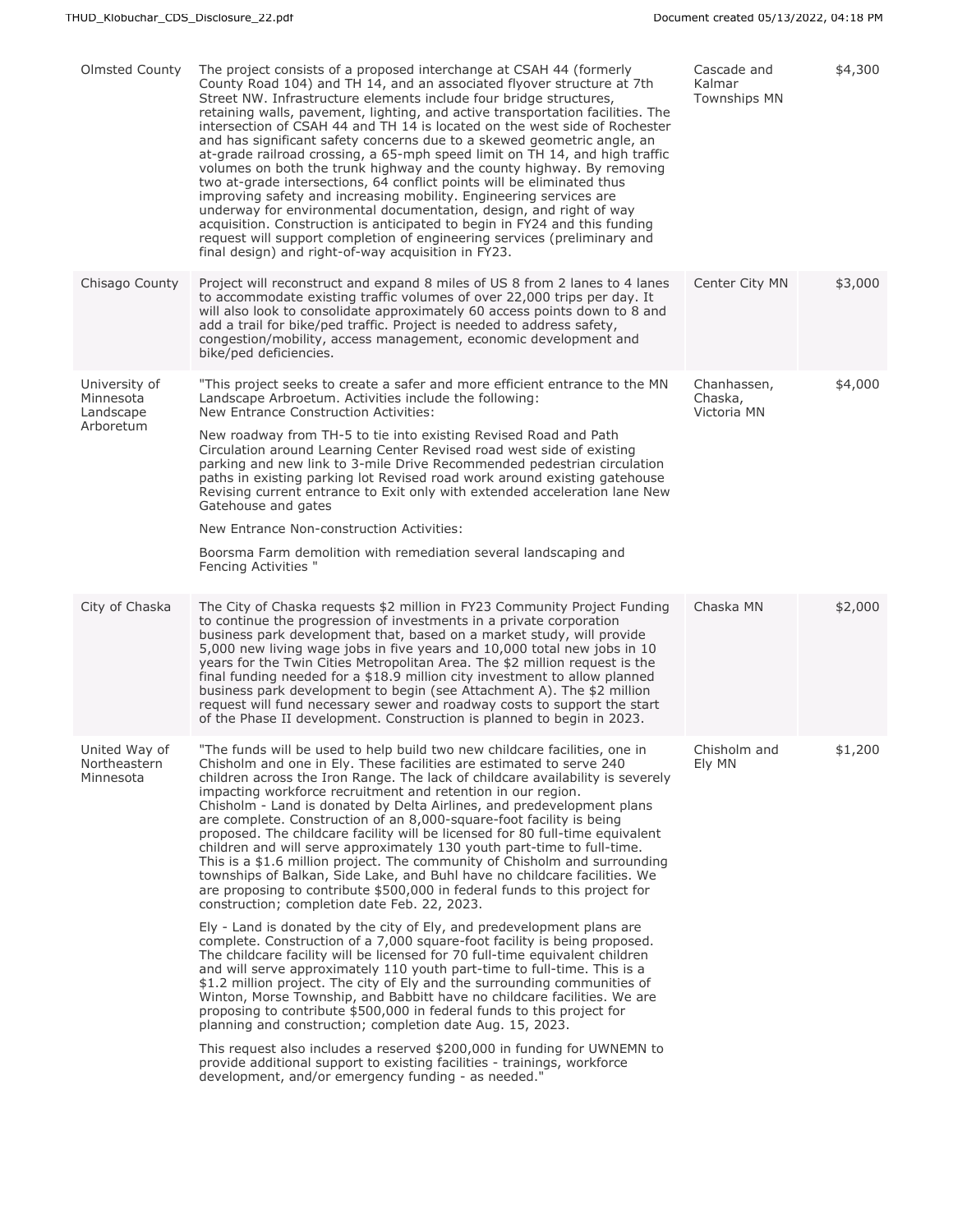| St. Louis<br>County, MN                                | County State Aid Highway (CSAH) 115, Senator Doug Johnson Highway,<br>will be resurfaced from TH 53 to County Road (CR) 418 (Frasier Bay<br>Road). CSAH 115 is functionally classified as a Major Collector and serves<br>as the primary connection between the City of Tower, MN, and the City of<br>Cook, MN, along the south shore of Lake Vermilion. The Lake Vermilion<br>area is a major recreational attraction in rural northern Minnesota and is<br>critical to the local seasonal economy. The area also provides several<br>entry points to the Boundary Waters Canoe Area Wilderness (BWCAW).<br>The project will consist of 11.6 miles of full depth bituminous reclamation,<br>bituminous milling and new bituminous asphalt pavement.                                                                                                                                                                                                                                                                                                                                                                                                                                                                                                                                                                                                                                                                                                                                                                                                                                                                                                     | City of Cook,<br>Field<br>Township,<br>Angora<br>Township,<br>Unorganized<br>Township<br>62-17 and<br>Greenwood<br><b>Township MN</b> | \$3,200 |
|--------------------------------------------------------|----------------------------------------------------------------------------------------------------------------------------------------------------------------------------------------------------------------------------------------------------------------------------------------------------------------------------------------------------------------------------------------------------------------------------------------------------------------------------------------------------------------------------------------------------------------------------------------------------------------------------------------------------------------------------------------------------------------------------------------------------------------------------------------------------------------------------------------------------------------------------------------------------------------------------------------------------------------------------------------------------------------------------------------------------------------------------------------------------------------------------------------------------------------------------------------------------------------------------------------------------------------------------------------------------------------------------------------------------------------------------------------------------------------------------------------------------------------------------------------------------------------------------------------------------------------------------------------------------------------------------------------------------------|---------------------------------------------------------------------------------------------------------------------------------------|---------|
| Southern<br>Anoka<br>Community<br>Assistance<br>(SACA) | SACA is a $501(c)(3)$ food shelf and thrift store located in Columbia Heights<br>that provides basic needs services to the highest needs communities in<br>Anoka County and NE Minneapolis. Our mission is to provide food and<br>resources to those in need while empowering dignity and independence in<br>those we serve in our community. Our programs include a client choice<br>food shelf, a food delivery service for homebound seniors and people with<br>disabilities, service referrals, a Food Shelf Partnership with local schools,<br>holiday and toy drives, and emergency assistance. In 2021, we served<br>49,100 individuals, children, and seniors and distributed 800,000 pounds<br>of food.<br>SACA is raising funds for an urgently needed new facility. Our current<br>building is inadequate, forcing us to store much of our food off-site and<br>preventing us from expanding our services to better serve our diverse<br>community. We have identified a parcel of land on 42nd Avenue NE and<br>Jackson Street NE in Columbia Heights, and are working with the City of<br>Columbia Heights to acquire it. To date, we have \$2.45 Million committed<br>towards our \$4.65 Million goal from individual donors, civic organizations,<br>conventional financing, public funding, and in-kind support, and are<br>working with various partners to raise the remaining funds.<br>Our new facility will include a food shelf, a warehouse for storing food, a<br>thrift store, offices for staff and client consultations, and a technology<br>center. It will enable us to serve 50% more families and expand our<br>services. | Columbia<br>Heights MN                                                                                                                | \$1,000 |
| City of Corcoran                                       | This project supports the construction of a water supply system, including<br>a well, water treatment facility, and water storage facility, for the City of<br>Corcoran's Northeast District. In addition to providing safe and clean<br>drinking water to the community, the new system would spur significant<br>residential and commercial growth in the area on the approximately 2,000<br>acres of mostly undeveloped land that would be served.                                                                                                                                                                                                                                                                                                                                                                                                                                                                                                                                                                                                                                                                                                                                                                                                                                                                                                                                                                                                                                                                                                                                                                                                    | Corcoran MN                                                                                                                           | \$4,000 |
| City of Cottage<br>Grove                               | The federal funding support would be used for construction of public street<br>and utility infrastructure. The public streets would provide direct and<br>efficient access for the community to this proposed commercial area. The<br>public storm sewer, watermain, and sanitary sewer construction provides<br>ample opportunity for growth and development in the commercial area to<br>promote job creation and a variety of housing types, specifically workforce<br>housing. The installation of the street and utility infrastructure to this site<br>would also provide pedestrian and bicycle access improvements across<br>County Road 19 to the Washington County Regional Park.                                                                                                                                                                                                                                                                                                                                                                                                                                                                                                                                                                                                                                                                                                                                                                                                                                                                                                                                                              | Cottage Grove<br>MN                                                                                                                   | \$4,713 |
| City of Cottage<br>Grove                               | 80th Street is the gateway into the City of Cottage Grove. Home to the<br>largest and busiest commercial and retail district with 24,000 vehicles per<br>day, it provides a vital connection to thousands of homes. Some base<br>pavement from 1980 is still in use today along this 1.25-mile segment.<br>With \$5.8 million in federal support the City could close the gap on<br>financial shortfalls that prohibit it from funding the \$7.8 million<br>rehabilitation project. A sense of urgency to begin the project remains.<br>The City adds thousands of residents each year, as well as extensive retail<br>and commercial growth with the increased population. The City's<br>high-density housing growth is also centered around 80th Street, as two<br>large senior living complexes are now full, and two large apa1iment<br>complexes will be completed in the coming months. With the imminent<br>arrival of bus transit and the current and future traffic counts on 80th<br>Street, this project fits the criteria for the federal infrastructure package.                                                                                                                                                                                                                                                                                                                                                                                                                                                                                                                                                                            | Cottage Grove<br>MN.                                                                                                                  | \$5,800 |
| Hennepin<br>County                                     | The Blue Line Extension is a 13-mile light rail project that will further build<br>out our region's transit backbone, connecting Brooklyn Park, Crystal,<br>Robbinsdale, and North Minneapolis to downtown Minneapolis, and the<br>greater regional transit system. The route would better connect our<br>communities, expanding access to jobs, education, and healthcare across<br>Hennepin County.                                                                                                                                                                                                                                                                                                                                                                                                                                                                                                                                                                                                                                                                                                                                                                                                                                                                                                                                                                                                                                                                                                                                                                                                                                                    | Crystal,<br>Robbinsdale,<br>and Brooklyn<br>Park MN                                                                                   | \$500   |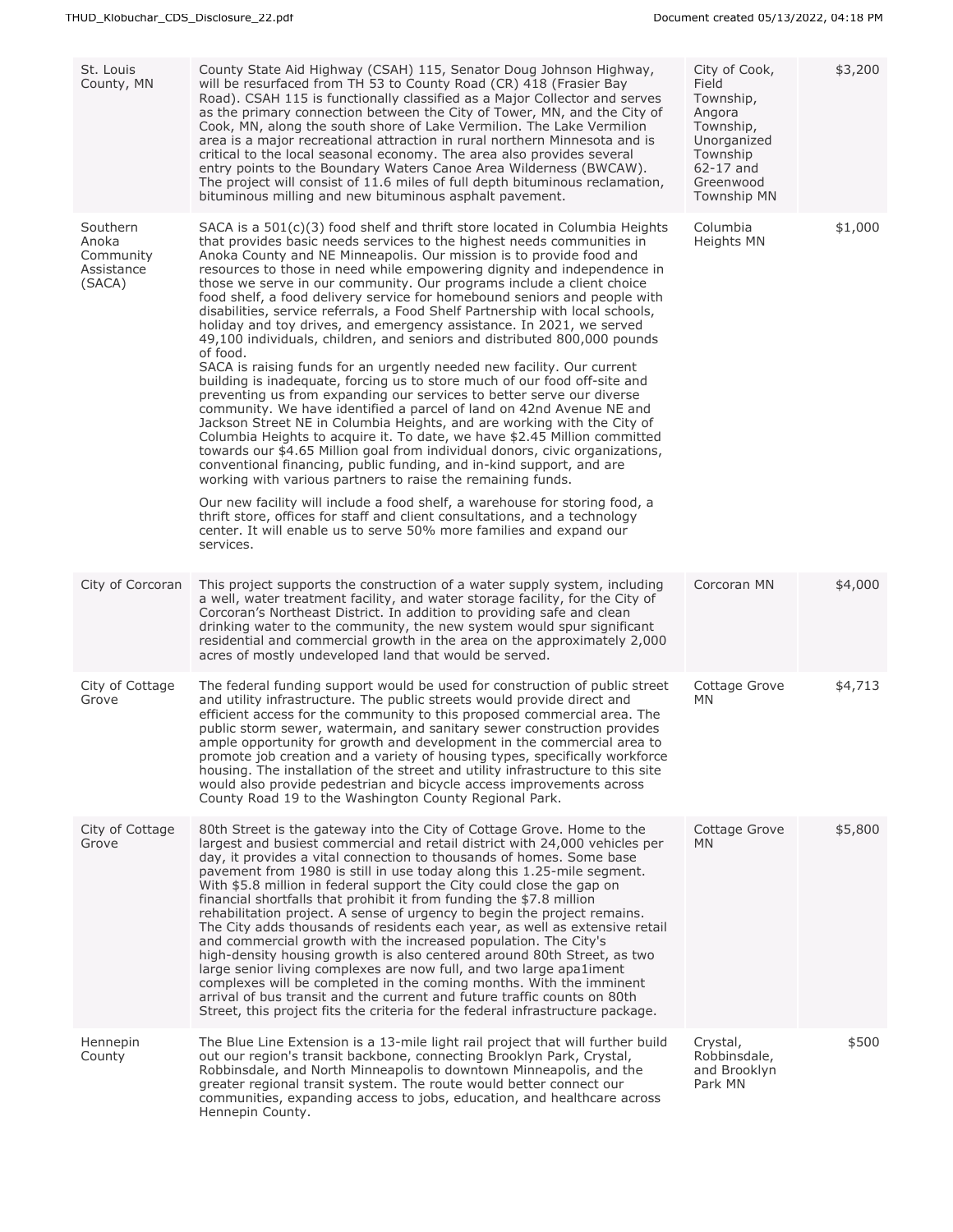| <b>Otter Tail</b><br>County                      | The City of Dalton contacted the Otter Tail County Housing and<br>Redevelopment Authority (HRA) to assist them in sparking residential<br>construction on 4.5 acres of city-owned land in a neighborhood located<br>just north of its downtown and within walking distance to the Dalton<br>Community Center and Central Lakes Trail. The site is the former location<br>of a mobile home park, which was purchased by the city in 2019. The<br>"North Fields of Dalton" Senior Housing Rental Homes is a one story<br>four-plex to provide affordable senior housing to county seniors aged 55<br>and better. Each unit will be approximately 1,500 square feet in size, with<br>two bedrooms and two baths per unit. The development will serve<br>low-income seniors with household income less than 60% of Area Median<br>Income, which is \$35,760 for a household of two people. Rents will be<br>affordable in relation to household incomes and will be far below market<br>rate rentals.<br>The Otter Tail County HRA will be entering into a Development Agreement<br>in near future to enable the purchase of the property by the HRA. The<br>closing is anticipated to occur in the Summer of 2022, upon completion of<br>the final plat. The HRA will own and operate this development and will be<br>responsible to set rental rates on an annual basis to ensure ongoing<br>affordability.                                                                                                                                                                                                                                                                                       | Dalton MN     | \$826    |
|--------------------------------------------------|-------------------------------------------------------------------------------------------------------------------------------------------------------------------------------------------------------------------------------------------------------------------------------------------------------------------------------------------------------------------------------------------------------------------------------------------------------------------------------------------------------------------------------------------------------------------------------------------------------------------------------------------------------------------------------------------------------------------------------------------------------------------------------------------------------------------------------------------------------------------------------------------------------------------------------------------------------------------------------------------------------------------------------------------------------------------------------------------------------------------------------------------------------------------------------------------------------------------------------------------------------------------------------------------------------------------------------------------------------------------------------------------------------------------------------------------------------------------------------------------------------------------------------------------------------------------------------------------------------------------------------------------------------------------------------------------------|---------------|----------|
| Deer River<br>Community<br><b>Wellness Group</b> | "We believe that the building concept and design are unique ways to<br>address and incorporate many of the partner's and community's needs.<br>Through these conversations, we discovered that there were many<br>duplicated needs from the individual partners. We determined rather than<br>having many separate buildings built for each entity, it would be more<br>efficient to combine resources and share centrally located spaces. These<br>spaces would be used by each entity, but not used by each every day. The<br>shared areas include an ample community gathering space, a stage for<br>large and small events, a board/conference room designed to meet today's<br>technological needs, a commercial kitchen, classroom space, fitness<br>center, and field house. Other areas will be occupied by The City of Deer<br>River, Deer River DMV, Deer River Police Department, Office space for<br>Itasca County Health and Human Services, Leech Lake Tribal District 1,<br>Deer River Area Food Shelf, Essentia Health, the Forward Health<br>Foundation, the DRHS Warrior lending Closet, Boys and Girls Club of Leech<br>Lake, and a childcare facility.<br>The partnership's commitment and the savings of working and building<br>together make good sense of the maintenance and operations of one<br>building versus operating the individual buildings"                                                                                                                                                                                                                                                                                                                  | Deer River MN | \$15,000 |
| Accessible<br>Space Inc.                         | "Accessible Space Inc. requests funds to construct a 55-unit, affordable,<br>accessible senior housing development project at Morgan Park Senior<br>Apartments in Duluth, Minnesota. The building will be a wood frame,<br>three-story, new construction apartment building with an elevator and<br>surface parking. The proposed building would have approximately 45<br>one-bedroom units and 10 two-bedroom units. The one-bedrooms will be<br>approximately 660 square feet and the two-bedroom units will be<br>approximately 880 square feet. At least 20% of the units will be Type A,<br>fully accessible units for households with physical or cognitive disabilities<br>along with a similar percentage of accessible parking stalls.<br>Accessible Space, Inc. (ASI) as the $501(c)3$ nonprofit Sponsor/Developer<br>and Management Agent is working in partnership with the Housing and<br>Redevelopment Authority (HRA) of Duluth to purchase the land and secure<br>various local financing commitments and support for a 55 to 70 unit,<br>accessible, affordable and supportive apartment community for<br>low-income seniors. The building will be a wood frame, three-story, new<br>construction, elevator apartment building with surface parking. ASI is<br>proposing approximately 45 to 55 one-bedroom units and 10 to 15<br>two-bedroom units. The one-bedrooms will be approximately 660 square<br>feet and the two-bedroom units will be approximately 880 square feet. At<br>least 20% of the units will be Type A, fully accessible units for households<br>with physical or cognitive disabilities along with a similar percentage of<br>accessible parking stalls" | Duluth MN     | \$3,500  |
| Armory Arts<br>and Music<br>Center               | "The Armory Arts and Music Center (AAMC) owns the Historic Duluth<br>Armory and is currently working in partnership with Sherman Associates<br>on a \$25 million rehabilitation and restoration project. This museum<br>project is not included in the Armory rehabilitation and restoration budget.<br>The Armory Arts and Music Center (AAMC) is seeking \$1,850,000 funding<br>for North Country Creative Center Museum to fully fund a \$3,450,000<br>project for the North Country Creative Center Museum. The CDS funding<br>requested is for the engineering, predesign, design, construction and<br>development of interpretive displays for a 3,000 square foot museum for<br>interpretation of the rich music history at the Duluth Armory with a focus<br>on Bob Dylan and the many other artists and musicians who performed in                                                                                                                                                                                                                                                                                                                                                                                                                                                                                                                                                                                                                                                                                                                                                                                                                                                     | Duluth MN     | \$1,850  |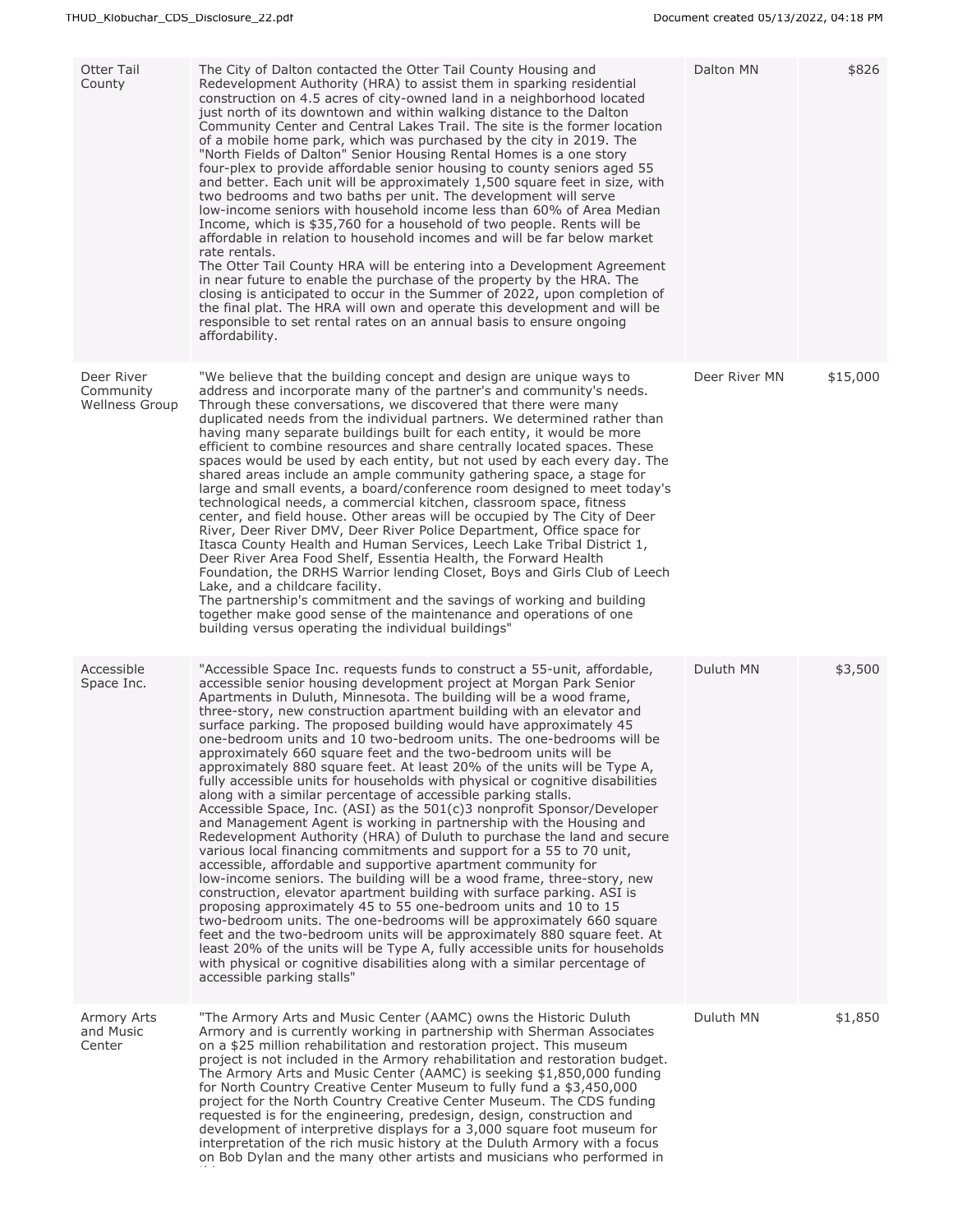this space.

AAMC will design, build, and operate a Creative Center Museum in a 3,000 square foot space below the historic stage at the Duluth Armory. The museum will celebrate the creative spirit of music at the historic Duluth Armory and will include extensive exhibits on musicians who performed at the Armory over the years, artifacts, memorabilia, original manuscripts and stories from Bob Dylan's early years in the North Country through the present. This will be a major tourist destination for residents and visitors alike.

This CDS request is for pre-design, design and construction of the North Country Creative Center Museum This project has broad community support and will serve as a major tourism attraction in the region. "

| Ecolibrium3                                           | The Lincoln Park Resilience Hub and Main Street Connector project<br>advances the health, equity, and sustainability of a very low-income<br>neighborhood experiencing significant health, economic, and educational<br>disparities. The project has three interwoven components including $1$ )<br>completion of the LNPK Resilience Hub, 2) accessibility, streetscape, and<br>mobility improvements surrounding the Hub, and 3) planning funds to<br>engage diverse neighborhood residents in designing a health corridor<br>between the Resilience Hub and Lincoln Park's main street (W Superior<br>St), in preparation for the reconstruction of Highway 53 that divides the<br>neighborhood. The LNPK Resilience Hub is a 15,000 s.f. facility attached to<br>215 units of public housing. The center was vastly underutilized prior to<br>the pandemic and then closed. It is being redeveloped to serve as a<br>shared spaces facility to meet the service and social connectedness needs<br>of the community including adding tele-health, tele-legal aid, healthcare<br>navigation, workforce training, housing services, senior services, winter<br>shelter, community computer access and broadband, and a Black<br>Leadership hub. The Hub will be improved to serve as an emergency<br>shelter and service site during times of disaster through resilient power<br>solutions. Accessing services and providing strong connections into the<br>economic center of the neighborhood integrates the actively revitalizing<br>Craft Business District and the Lincoln Park neighborhood through<br>establishment of accessible sidewalks, streetscape improvements for<br>safety, and micro-mobility hubs. Finally, investment in community-led<br>planning resources will establish a foundation for unifying a neighborhood<br>separated by highway construction, while expanding wellness resources,<br>and overall connectivity. | Duluth MN | \$885   |
|-------------------------------------------------------|--------------------------------------------------------------------------------------------------------------------------------------------------------------------------------------------------------------------------------------------------------------------------------------------------------------------------------------------------------------------------------------------------------------------------------------------------------------------------------------------------------------------------------------------------------------------------------------------------------------------------------------------------------------------------------------------------------------------------------------------------------------------------------------------------------------------------------------------------------------------------------------------------------------------------------------------------------------------------------------------------------------------------------------------------------------------------------------------------------------------------------------------------------------------------------------------------------------------------------------------------------------------------------------------------------------------------------------------------------------------------------------------------------------------------------------------------------------------------------------------------------------------------------------------------------------------------------------------------------------------------------------------------------------------------------------------------------------------------------------------------------------------------------------------------------------------------------------------------------------------------------------------------------------------------------------------------|-----------|---------|
| Safe Haven<br>Shelter for<br><b>Battered</b><br>Women | Safe Haven Shelter for Battered Women (Safe Haven) constructed our<br>39-bed, 10-bedroom, 6-bathroom emergency shelter over twenty years<br>ago on the premise that communal spaces were conducive to moving<br>successfully forward to a life free of violence. Shared spaces for peer<br>support were practical and welcomed, and as such, our shelter is a fully<br>congregate facility. Our largest bedroom can accommodate twelve<br>individuals, and all bathrooms are shared among our forty quests. Our<br>shelter was originally designed to house survivors for a maximum of thirty<br>days, however as the years progressed, the needs of victims and their<br>children became more complicated and keeping multiple families in small<br>spaces for such a significant length of time (up to 100 days) added a layer<br>of substantial concern for many reasons, but especially in regard to<br>COVID-19 when the quidance has consistently been exactly the opposite in<br>keeping families healthy. In response, our typically full bedrooms needed<br>to be emptied to minimum capacity, restricting our 39-guest capacity to<br>one family/one single adult per room, a 3/4 reduction in ability to serve<br>victims on-site. At the same time, demand for our services increased by<br>23%. This reality was unacceptable, and all of our efforts shifted to<br>addressing a much needed renovation to restore our ability to serve at<br>maximum capacity and then some.                                                                                                                                                                                                                                                                                                                                                                                                                                                       | Duluth MN | \$750   |
| Second<br>Harvest<br>Northern Lakes<br>Food Bank      | "Second Harvest Northern Lakes Food Bank is NE Minnesota's only ""food<br>bank"" and distributor of nationally and regionally donated food, USDA<br>commodities, and purchased product to food shelves, soup kitchens,<br>shelters, charitable programs for youth, seniors and people with<br>disabilities. We partner with local tribal organizations and supply food to<br>people directly as part of our own Food Shelf, Mobile Food Pantry, Nutrition<br>Assistance Program for Seniors (NAPS) and BackPack Programs. Operating<br>for over 38 years, we ensure more than 6 million meals annually for food<br>insecure families, children and seniors throughout NE Minnesota (and NW<br>Wisconsin).<br>Second Harvest Northern Lakes Food Bank is requesting \$1.2 million for<br>the construction of a 56' x 160' freezer and cooler which will be built at its<br>new facility located at 2302 Commonwealth Avenue, Duluth, MN. This<br>project will allow our food bank to increase its supply of nutritious food -<br>like fresh produce, meat/fish/poultry, and dairy - the top requested food<br>items by our food insecure neighbors as cited in the most recent Minnesota                                                                                                                                                                                                                                                                                                                                                                                                                                                                                                                                                                                                                                                                                                                                                          | Duluth MN | \$1,200 |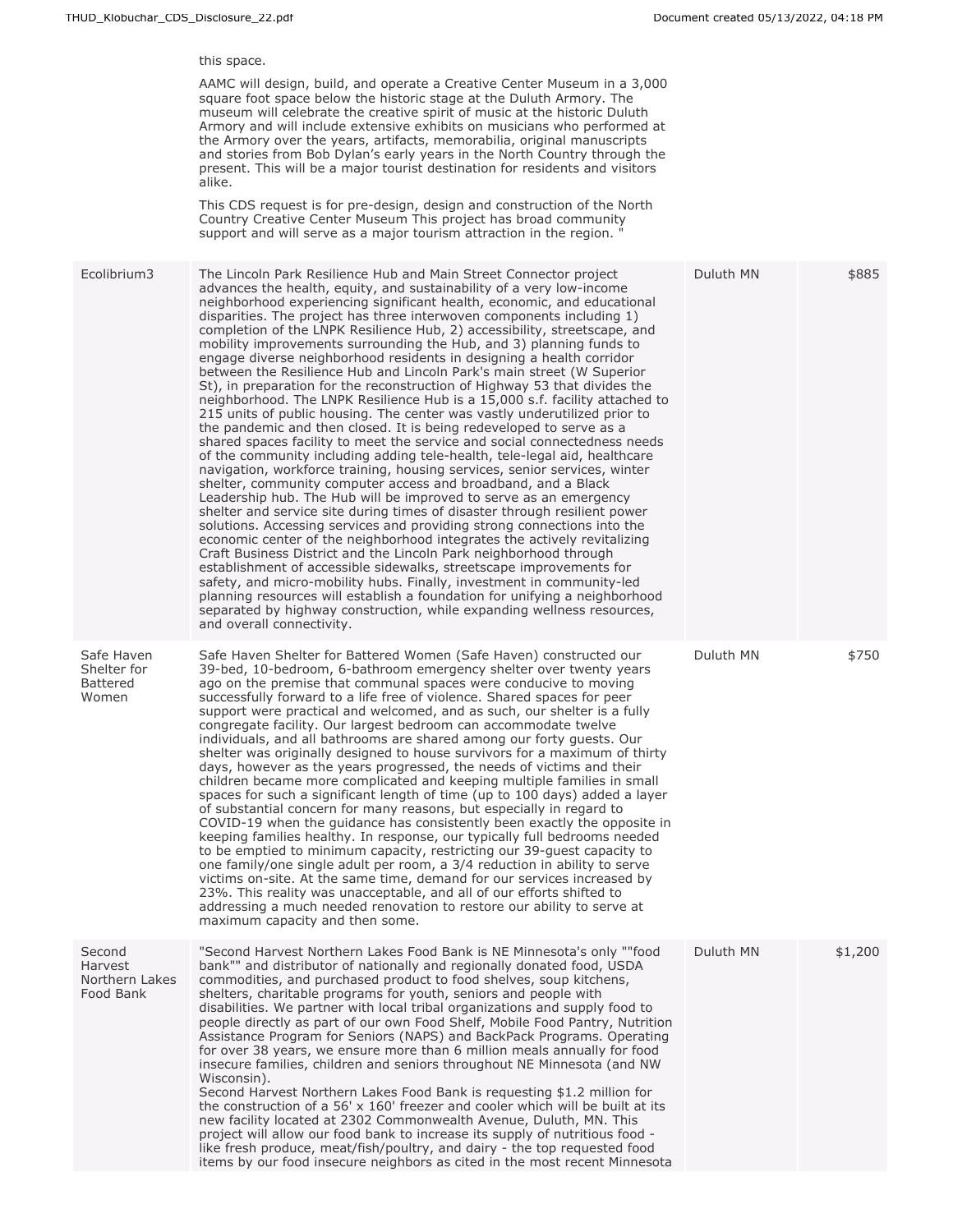|                                        | Food Shelf Survey. This project will have the capacity to propel our food<br>distribution from 6 million meals annually to nearly 10 million in the next<br>10 years."                                                                                                                                                                                                                                                                                                                                                                                                                                                                                                                                                                                                                                                                                                                                                                                                                                                                                                                                                                                                                                                                                                                                                                                                                                                                                                                                                                                                                                                                                                                                                          |           |          |
|----------------------------------------|---------------------------------------------------------------------------------------------------------------------------------------------------------------------------------------------------------------------------------------------------------------------------------------------------------------------------------------------------------------------------------------------------------------------------------------------------------------------------------------------------------------------------------------------------------------------------------------------------------------------------------------------------------------------------------------------------------------------------------------------------------------------------------------------------------------------------------------------------------------------------------------------------------------------------------------------------------------------------------------------------------------------------------------------------------------------------------------------------------------------------------------------------------------------------------------------------------------------------------------------------------------------------------------------------------------------------------------------------------------------------------------------------------------------------------------------------------------------------------------------------------------------------------------------------------------------------------------------------------------------------------------------------------------------------------------------------------------------------------|-----------|----------|
| St. Louis<br>County                    | St. Louis County requests funds for critical capital improvements to<br>preserve the integrity of the St. Louis County Heritage and Arts Center<br>(The Depot) so it can continue to support the vibrancy of arts, history, and<br>culture in the northern region of the state. This project is needed to<br>establish a sound basis of design and equipment replacement costs for<br>heating, ventilation, air conditioning (HVAC) and mechanical, electrical,<br>plumbing (MEP) improvements; to install these improvements; to provide<br>energy efficient design and materials for long life cycle systems renewal<br>(wall, and windows); and to preserve the exterior shell integrity of the<br>structure and prevent the need for demolition.                                                                                                                                                                                                                                                                                                                                                                                                                                                                                                                                                                                                                                                                                                                                                                                                                                                                                                                                                                            | Duluth MN | \$2,750  |
| St. Louis<br>County, MN                | County State Aid Highway (CSAH) 91 (Haines Road) and County State Aid<br>Highway (CSAH) 54 (Morris-Thomas Road) are adjacent urban routes<br>located in Duluth, MN. Both highways are functionally classified as Minor<br>Arterial routes and provide critical links between residential areas, retail<br>business and the Duluth International Airport (DIA). These two routes will<br>be incorporated into one resurfacing project consisting of 4.9 miles of<br>bituminous milling, concrete sidewalk repair, curb and gutter repair and<br>new bituminous asphalt surfacing. The project will also provide for<br>improved pedestrian, bicycle and ADA accommodations along both routes.                                                                                                                                                                                                                                                                                                                                                                                                                                                                                                                                                                                                                                                                                                                                                                                                                                                                                                                                                                                                                                    | Duluth MN | \$2,600  |
| <b>CHUM</b>                            | The January 2020, St. Louis County Point-in-Time Count revealed that 192<br>people were staying at an emergency shelter and 284 people were<br>unsheltered. Duluth has 155 shelter beds (47 are in domestic violence<br>shelters) and all shelters operate beyond capacity.<br>CHUM operates the largest Emergency Congregate Shelter and Drop-in<br>Center north of the Twin Cities. We have an 80-bed Congregate Shelter for<br>adults and our staff provide compassionate advocacy to help people meet<br>their basic needs, address the situations that lead to homelessness, and<br>return to housing.<br>In 2018, CHUM lowered shelter barriers to help people with serious Mental<br>Illness and Substance Use Disorder by changing our standard for shelter<br>entry from sobriety-based to behavior-based, as long as our quest's<br>behavior was not dangerous to themselves or others. An unintended<br>consequence of this change is that unhoused people who are working on<br>sobriety, or cannot tolerate overcrowded shelter conditions, or want to<br>avoid potential contact with drug users and dealers, or a former abuser,<br>choose to remain unsheltered.<br>CHUM seeks to expand its shelter facility to create a high barrier shelter by<br>constructing an addition onto the second floor and adding a third floor to<br>its Congregate Shelter/Drop-in Center facility.                                                                                                                                                                                                                                                                                                                              | Duluth MN | \$2,000  |
| RiverFront<br>Community<br>Development | A centrally located facility on the bus line with early childhood childcare,<br>school readiness, after school, and summer programming in Spirit Valley<br>district of the City of Duluth. The childcare center will meet the needs<br>infant to graduate with added capacity that houses engagement<br>opportunities for better physical health (affordable, accessible workout<br>facility for seniors and families), large banguet hall(s) for<br>weddings/gatherings, licensed kitchen for food services (soup kitchen to<br>rentals), bus shelter, bitter cold shelter, urban nature recreational training<br>hub. Gymnasium, stage, and food/banguet service multi use. A full-size<br>High School gymnasium, on one end a stage buildout, the other end large<br>food service windows (like you would see in a cafeteria.) Side walls with<br>tuck away storage for table, chairs, equipment. Upper mezzanine of Gym<br>would have track for running/walking, a place for seniors and workout<br>facility. Kitchen: from the end wall of the Gym back towards the school:<br>Licensed with receiving dock connecting to the alley. Bathrooms: The<br>childcare wing has its own restrooms. Large restrooms and family<br>bathrooms between the Gym/Multi use space and the VYC Wing. VYC<br>wing: Similar footprint to the childcare center but open floor plan. Large<br>and long enough for 2 pool tables on one end and 2 table tennis (ping<br>pong) tables on the other. Inner walls have large glass see through<br>windows, lines of sight from many directions is key for the safety of youth<br>and children. Meeting/board room (for 20), 2 offices. Storage lower level<br>(basement) mechanical and storage. | Duluth MN | \$14,000 |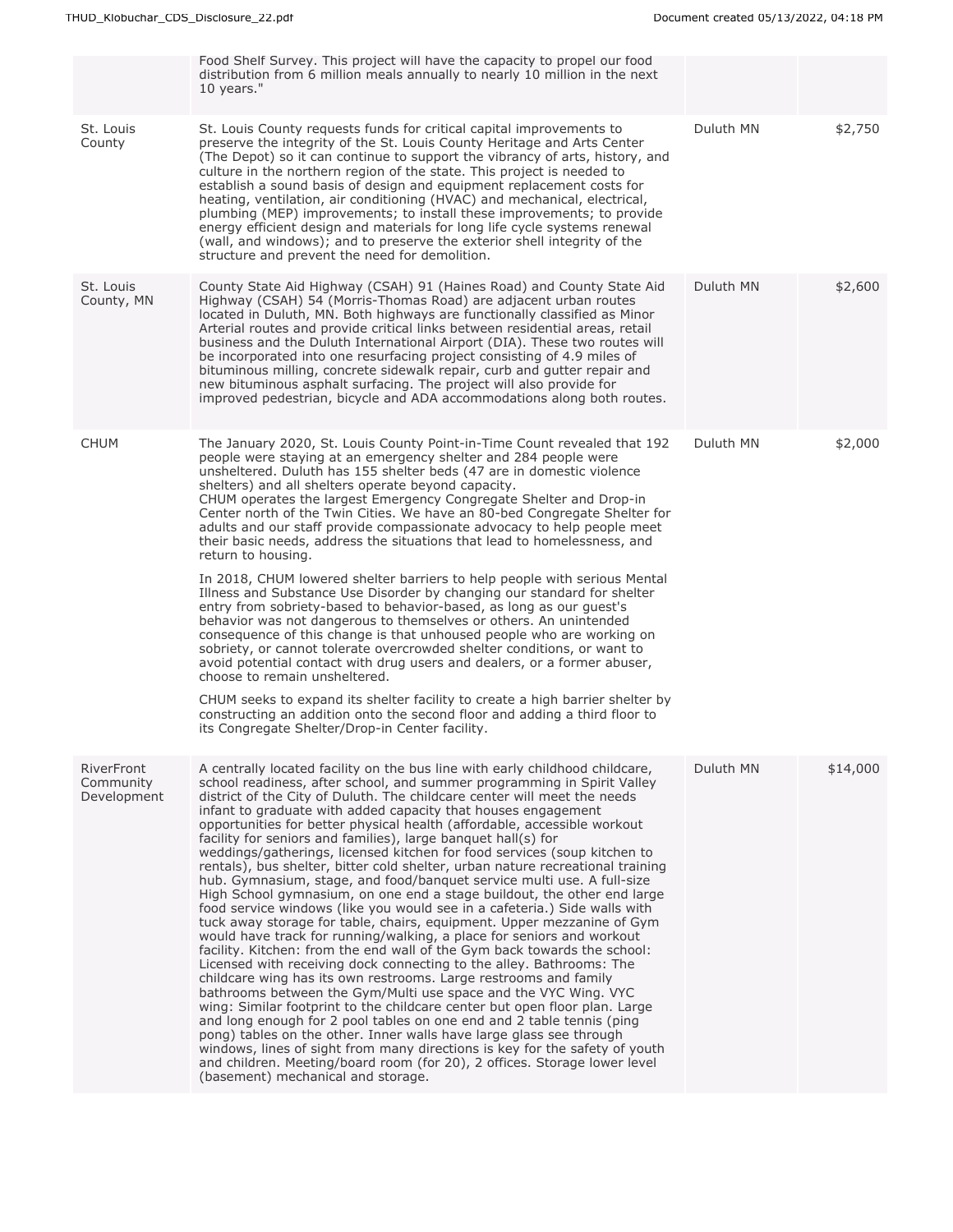| Housing and<br>Redevelopment<br>Authority of<br>Duluth | There is a pronounced lack of affordable, safe housing in Duluth, especially<br>housing that is for sale. Duluth is a City of just under 90,000 people, and<br>at some points in the past year, there have been fewer than 25 homes for<br>sale at any given time, and half of those were well out of the "affordable"<br>price range. Homeownership is a valuable tool for families to accrue and<br>maintain wealth. Therefore, the HRA proposes to build a cottage village<br>consisting of 18-20 "tiny homes" ranging in size from approximately 620<br>square feet up to 720 square feet, depending on the number of bedrooms.<br>The HRA then proposes to sell the units at a discounted rate and at a very<br>low or zero interest rate in an effort to give low income individuals and<br>families the opportunity to own a home. Given construction costs, rising<br>interest rates, and the ever more crowded real estate market, the HRA<br>cannot accomplish this goal without the help of outside funding to close<br>the affordability gap.                                                                                                                                                                                                                                                                                                                                                                                                                                                                                                                                                           | Duluth MN                            | \$4,600 |
|--------------------------------------------------------|---------------------------------------------------------------------------------------------------------------------------------------------------------------------------------------------------------------------------------------------------------------------------------------------------------------------------------------------------------------------------------------------------------------------------------------------------------------------------------------------------------------------------------------------------------------------------------------------------------------------------------------------------------------------------------------------------------------------------------------------------------------------------------------------------------------------------------------------------------------------------------------------------------------------------------------------------------------------------------------------------------------------------------------------------------------------------------------------------------------------------------------------------------------------------------------------------------------------------------------------------------------------------------------------------------------------------------------------------------------------------------------------------------------------------------------------------------------------------------------------------------------------------------------------------------------------------------------------------------------------|--------------------------------------|---------|
| Dakota County                                          | "The Dakota County Board of Commissioners is committed to maintaining a<br>greenway system that serves more than 650,000 visitors a year in a way<br>that safely separates the public from high-speed roads and railways, and<br>provides equitable access to people of diverse backgrounds, interests and<br>abilities. The county requests \$4.995 million to continue this work and to<br>honor the more than 23,000 veterans who live in Dakota County by<br>establishing the Veterans Memorial Greenway.<br>Development of the Veterans Memorial Greenway is critical to improving<br>pedestrian safety. The current route will remove safety barriers including<br>crossing conflicts with 54,000 trucks and other vehicles daily on County<br>Roads 71 and 73, and State Highways 3and 52. The greenway design will<br>also enhance pedestrian safety from trains traveling on two active rail<br>lines. The greenway's accessibility features will welcome the county's more<br>than 6,600 disabled veterans and other users with disabilities."                                                                                                                                                                                                                                                                                                                                                                                                                                                                                                                                                            | Eagan, Inver<br>Grove Heights<br>MN. | \$4,995 |
| Housing and<br>Redevelopment<br>Authority of Ely       | To Modernize our existing fire detection and security system and to<br>improve the safety and well being of the Tenants and the forty unit<br>complex. The current fire detection works as at it should, but the system<br>is thirty years old and need updating. The current security system is in<br>place, but the right now not all the cameras are operational and the<br>current coverage is sparse.                                                                                                                                                                                                                                                                                                                                                                                                                                                                                                                                                                                                                                                                                                                                                                                                                                                                                                                                                                                                                                                                                                                                                                                                          | Ely MN                               | \$60    |
| Community<br><b>Action Center</b>                      | "The rural town of Faribault desperately needs emergency shelter units.<br>The US Census puts the poverty rate in Faribault at 13.9%, which is 40%<br>above the state average. Poverty is especially prevalent among Faribault's<br>people of color: more than half of Black residents live below the poverty<br>line (especially in the Somali immigrant community), as do more than<br>20% of Hispanic residents. The town is also in the middle of an affordable<br>housing crisis. The MN Housing Partnership's biennial report found that<br>between 46% and 56% of area renters are cost-burdened, and more than<br>25% are ""severely burdened,"" spending more than half of the income on<br>rent. In this situation, even a single misstep (a missed payment, a brief<br>gap in employment) can precipitate a long-term housing crisis.<br>Unfortunately, there is a severe lack of emergency shelter infrastructure in<br>Faribault. The Community Action Center (CAC) runs an emergency shelter<br>program in nearby Northfield, MN, and is expanding its services into<br>Faribault. CAC is requesting CDS grant funding to acquire new property to<br>run as an emergency shelter. This one-time infusion of funding would allow<br>CAC to buy a duplex, permanently adding emergency shelter units to<br>Faribault's anti-homelessness infrastructure. With \$350,000 CAC should be<br>able to afford a duplex and staff time for intensive case management.<br>(Which unit we buy will of course depend on availability, but a steady<br>stream of multi-unit houses have been hitting the market.)" | Faribault MN                         | \$350   |
| City of<br>Farmington                                  | In 2017, the City of Farmington realized the need to make improvements<br>to the Rambling River Center and to address the configuration of its<br>interior space. The building previously served as the City Hall and when<br>converted to the senior center, only minimal updates were made to the<br>interior and exterior of the building. During the COVID-19 Pandemic, the<br>shortcomings of this building were quickly realized as the seniors lacked a<br>safe space to gather. Unfortunately, this building has no outdoor gathering<br>space, therefore much of the programing was halted and the seniors were<br>left with no other regional opportunities for. This building also serves as a<br>multi-generational event space and as a safe gathering hub for local<br>Farmington and neighboring township residents, regardless of age and<br>financial ability.                                                                                                                                                                                                                                                                                                                                                                                                                                                                                                                                                                                                                                                                                                                                     | Farmington MN                        | \$3,659 |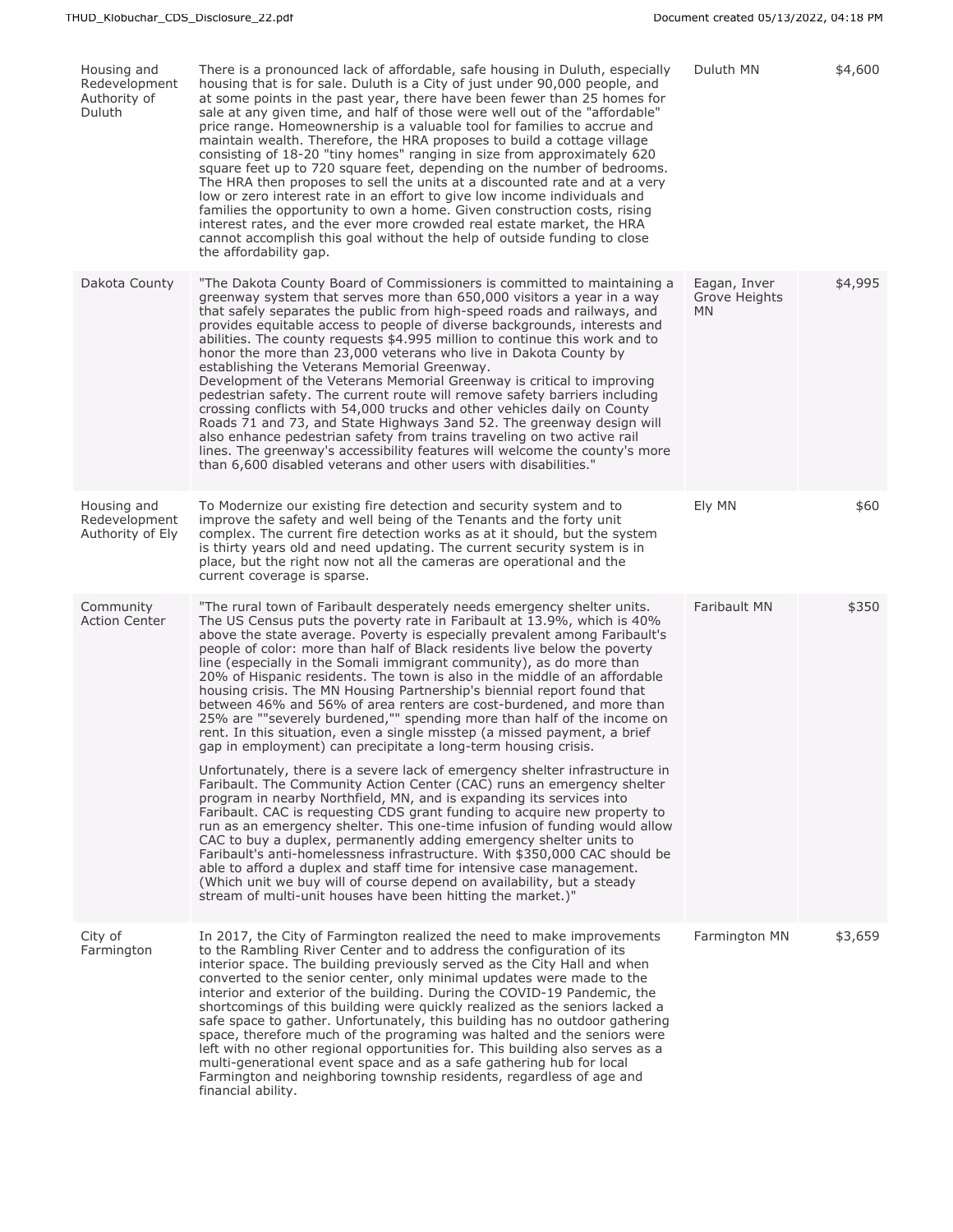| City of Fergus<br>Falls                                        | The City of Fergus Falls requests \$2.5 Mil in congressionally directed<br>spending to offset the costs of infrastructure for housing development on<br>property that is currently publicly owned. The property was purchased by<br>the Fergus Falls Port Authority in the 90s for cleanup from its previous use<br>as a private junkyard and replatted for both single-family and multifamily<br>residential development. Assistance in offsetting the cost of infrastructure<br>is needed to limit or eliminate the collection of assessments against the<br>property and encourage the development of entry-level workforce housing.                                                                                                                                                                                                                                                                                                                                                                                                                                                                                                                                                                                                                                                                                                                                                                                                                                                                                                                                                 | Fergus Falls<br><b>MN</b>  | \$2,500 |
|----------------------------------------------------------------|-----------------------------------------------------------------------------------------------------------------------------------------------------------------------------------------------------------------------------------------------------------------------------------------------------------------------------------------------------------------------------------------------------------------------------------------------------------------------------------------------------------------------------------------------------------------------------------------------------------------------------------------------------------------------------------------------------------------------------------------------------------------------------------------------------------------------------------------------------------------------------------------------------------------------------------------------------------------------------------------------------------------------------------------------------------------------------------------------------------------------------------------------------------------------------------------------------------------------------------------------------------------------------------------------------------------------------------------------------------------------------------------------------------------------------------------------------------------------------------------------------------------------------------------------------------------------------------------|----------------------------|---------|
| City of Fergus<br>Falls                                        | The City of Fergus Falls has reached capacity in the industrial parks it<br>invested in between 1987- early 2000s. This request for \$2,219,333 would<br>extend a road connection to vacant City-owned land and facilitate access<br>to future industrial sites.                                                                                                                                                                                                                                                                                                                                                                                                                                                                                                                                                                                                                                                                                                                                                                                                                                                                                                                                                                                                                                                                                                                                                                                                                                                                                                                        | Fergus Falls<br>MN.        | \$2,220 |
| Midwest<br>Minnesota<br>Community<br>Development<br>Corporatio | "Much of the existing affordable housing in Frazee is in poor condition, as<br>demonstrated by the loss of livability standards from the Becker County<br>EDA at two of the mobile home parks. Without that, residents are unable<br>to access housing vouchers, making those unattainable for people in need<br>of assistance. Availability of affordable rental housing in Frazee is especially<br>sparse. While land is generally not overly expensive in rural areas, building<br>costs are quite high due to material prices being substantially higher, and<br>sometimes unavailable, and labor being in short supply.<br>Manufactured housing is one of the few remaining options to provide truly<br>affordable housing. With this request, we are seeking to acquire and<br>renovate one of two existing parks, improve the infrastructure, and replace<br>many of the units with newer units that will meet livability standards. This<br>is important to provide adequate housing to some of our lowest income<br>residents, and to provide a safe and supportive environment to their<br>children, as well as to make the community attractive for bringing new<br>businesses into town."                                                                                                                                                                                                                                                                                                                                                                                   | Frazee MN                  | \$1,950 |
| Boys & Girls<br>Clubs of the<br>Northland                      | "The Boys & Girls Club Grand Rapids and Greenway is a youth service,<br>which opened in the Fall of 2017. The service for youth from<br>Kindergarten-12th grade includes access to basic, immediate needs (food,<br>clothing) and connection to high-quality on-site programs that impact kids<br>in our three priority outcomes: Academic Success, Good Character &<br>Citizenship, and Healthy Lifestyles. Our Mission is ""To empower and<br>inspire all young people, especially those who need us most, to reach their<br>full potential as caring, productive, responsible citizens."" That is why our<br>programs are there to serve youth when they need help most; every<br>weekday after school, when school is not in session school, and on<br>weekdays during the summer. There is a site that is available for the<br>Grand Rapids Club, along with the Grand Rapids/Greenway administration<br>of the Clubs. The renovations needed for ensuring the longevity of the<br>Club site will need to be completed. The proposed use of the<br>Congressionally-Directed Spending Funds is for the renovation of a building<br>that will be a dedicated space for Club programming, allowing for the<br>growth of out-of-school time programming that supports academic<br>success, healthy lifestyles, and character and leadership development,<br>while partnering with school districts, other non-profit organizations,<br>behavioral health services, and local artisans. Furthermore, the site will be<br>a place to support families and family engagement activities." | <b>Grand Rapids</b><br>MN. | \$350   |
| City of Grand<br>Rapids                                        | "If approved for funding, this will be a 4 year autonomous on-demand<br>shuttle pilot project in two rural community settings in the Iron Range<br>Region, including an initial pilot launch in Grand Rapids, Minnesota.<br>The total cost of the 4 year pilot is estimated at $$7.5$ million including<br>on-demand (autonomous) shuttle service set-up, shuttle operations,<br>research, community engagement, economic development, and related<br>workforce development.<br>The Grand Iron Range CAV Initiative has four (4) key goals:<br>1. Advance: Advance and inform autonomous technology in rural and<br>winter conditions through public/private partnerships (P3's)<br>2. Inform: Engage with the local community and build trust in autonomous<br>shuttles --> informing future projects of the community engagement<br>process<br>3. Accessibility: Create more accessible mobility and infrastructure for<br>residents, especially those with transportation challenges<br>4. Economic & Workforce development: Embrace the local traditional<br>manufacturing engineering expertise and the natural resource industries to<br>launch into creating an entrepreneurial, creative living lab environment<br>aligned to the trends of these new business technologies"                                                                                                                                                                                                                                                                                                    | <b>Grand Rapids</b><br>MN. | \$4,000 |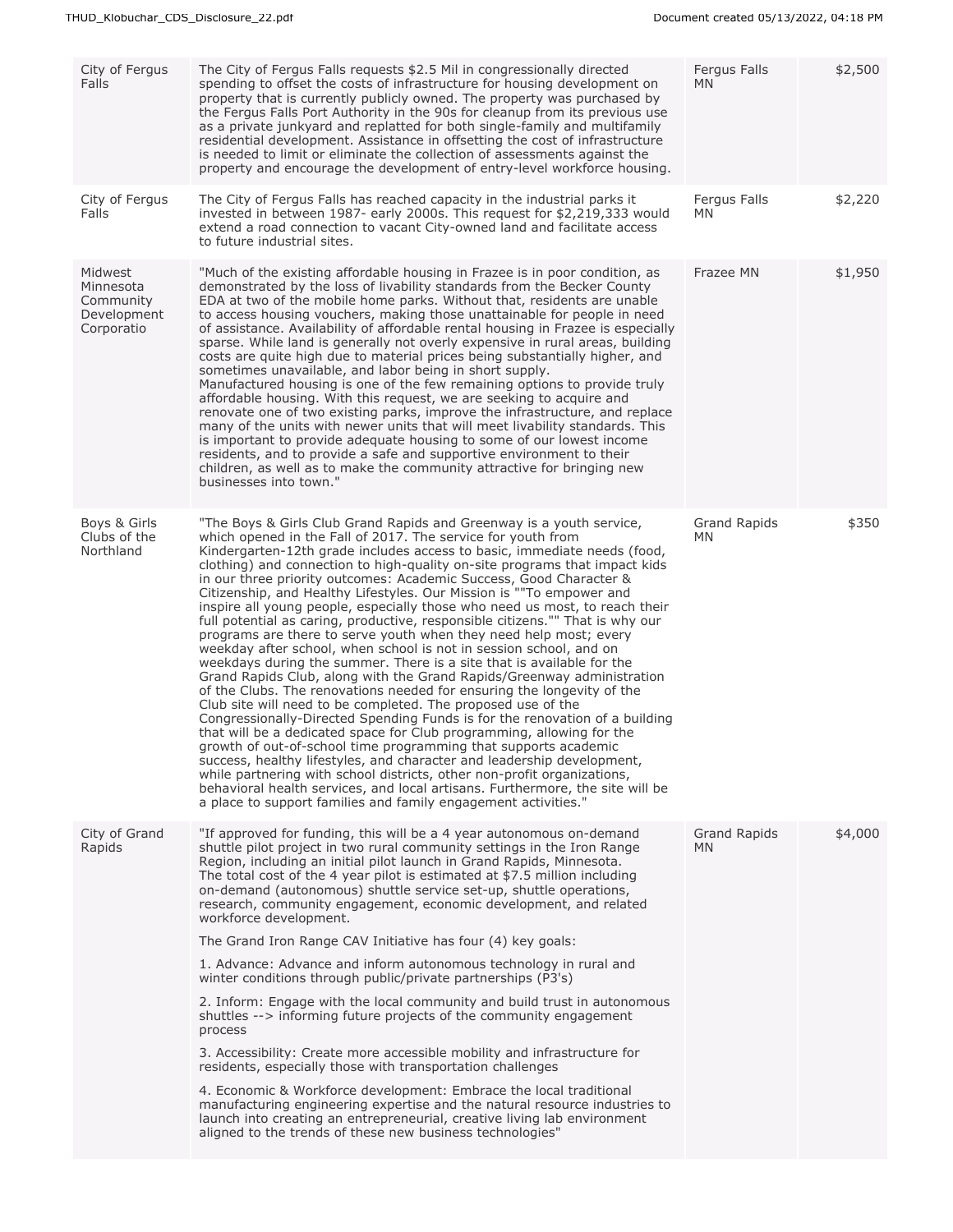| Itasca<br>Economic<br>Development<br>Corporation | "Itasca Economic Development Corporation (IEDC) has been in operation<br>for 40 years. We are the host of Innovate 218, the northeast Minnesota<br>hub for Launch Minnesota and led the Center on Rural Innovation report<br>on our digital economy ecosystem. Today, IEDC is entering our first step in<br>creating a regional innovation ecosystem. It is our intention to utilize<br>IEDCs existing asset of a 17,000 sf building as a regional innovation center<br>called The Forge. This building has been owned by IEDC for 14 years with<br>Phase One of this project underway (building renovation, equipment<br>acquisition, programming) as an awardee of a 2021 \$750,000 USDA-RISE<br>grant. Local funding from Arrowhead Intelligent Region Grant, Itasca<br>Community College, and Itasca County matched this grant. The<br>\$1,080,000 renovation on 7,000 sf of The Forge will be complete this<br>August. Phase Two begins this summer as the result of an additional<br>\$1,080,000 MN DEED grant award designated to exterior work such as<br>landscaping and parking lot improvements. Phase Three finalizes the<br>renovation and equipment required for the remaining 10,000 sf at The<br>Forge.<br>When complete, The Forge provides dynamic environments where the<br>public can access work readiness skills training, pre-apprenticeship<br>training, and in-demand occupational training in an area with high rates of<br>concentrated poverty. Specifically, individual and community spaces are<br>available for product development, trade training, business incubation, and<br>entrepreneurship with access to specialized equipment. Additional<br>community assets include office spaces and conference rooms configured<br>for classroom training, networking, or pitch competitions." | Grand Rapids<br>MN. | \$5,775 |
|--------------------------------------------------|----------------------------------------------------------------------------------------------------------------------------------------------------------------------------------------------------------------------------------------------------------------------------------------------------------------------------------------------------------------------------------------------------------------------------------------------------------------------------------------------------------------------------------------------------------------------------------------------------------------------------------------------------------------------------------------------------------------------------------------------------------------------------------------------------------------------------------------------------------------------------------------------------------------------------------------------------------------------------------------------------------------------------------------------------------------------------------------------------------------------------------------------------------------------------------------------------------------------------------------------------------------------------------------------------------------------------------------------------------------------------------------------------------------------------------------------------------------------------------------------------------------------------------------------------------------------------------------------------------------------------------------------------------------------------------------------------------------------------------------------------------------------------------------------------------------------------|---------------------|---------|
| Boys & Girls<br>Clubs of the<br>Northland        | "The Boys & Girls Club Grand Rapids and Greenway is a youth service,<br>which opened in the Fall of 2017. The service for youth from<br>Kindergarten-12th grade includes access to basic, immediate needs (food,<br>clothing) and connection to high-quality on-site programs that impact kids<br>in our three priority outcomes: Academic Success, Good Character &<br>Citizenship, and Healthy Lifestyles.<br>Our Mission is ""To empower and inspire all young people, especially those<br>who need us most, to reach their full potential as caring, productive,<br>responsible citizens."" That is why our programs are there to serve youth<br>when they need help most; every weekday after school, when school is not<br>in session school, and on weekdays during the summer.<br>There is a site that is available for the Grand Rapids Club, along with the<br>Grand Rapids/Greenway administration of the Clubs. The renovations<br>needed for ensuring the longevity of the Club site will need to be<br>completed. The proposed use of the Congressionally-Directed Spending<br>Funds is for the renovation of a building that will be a dedicated space for<br>Club programming, allowing for the growth of out-of-school time<br>programming that supports academic success, healthy lifestyles, and<br>character and leadership development, while partnering with school<br>districts, other non-profit organizations, behavioral health services, and<br>local artisans. Furthermore, the site will be a place to support families and<br>family engagement activities."                                                                                                                                                                                                                                 | Grand Rapids<br>MN. | \$350   |
| City of Hadley,<br><b>MN</b>                     | The city of Hadley needs funding for repairs to its aging street<br>infrastructure. Previous projects completed by the city have improved<br>certain aspects of resident's lives, but the deteriorating streets have left<br>residents with inadequate and poor streets. These conditions have lead to<br>both safety and transportation issues along with blighted conditions.                                                                                                                                                                                                                                                                                                                                                                                                                                                                                                                                                                                                                                                                                                                                                                                                                                                                                                                                                                                                                                                                                                                                                                                                                                                                                                                                                                                                                                            | Hadley MN           | \$1,505 |
| City of Hector,<br><b>MN</b>                     | The City of Hector, MN needs funding for urgent safety upgrades to their<br>airside Airport infrastructure. The Airport in its current layout has a<br>number of serious deficiencies including obstructions in its approach to<br>Runway 12, obstructions to a clear Runway Visibility Zone (RVZ) at the<br>intersecting runways, and a too-narrow paved runway. The existing<br>Runway 12/30 lighting is not FAA-approved non-frangible lighting and<br>there is no beacon as required for night operations, nor are other<br>safety-related navigational aids such as Precision Approach Path Indicators<br>(PAPIs) and Runway End Identifier Lights (REILs). The length of Runway<br>12/30 is inadequate to meet the needs of the most demanding aircraft<br>using the airport, the Air Tractor 502, used by the agricultural spraying<br>company that is based at the Hector airport, and for medical evacuation<br>services (medivac) aircraft needs.                                                                                                                                                                                                                                                                                                                                                                                                                                                                                                                                                                                                                                                                                                                                                                                                                                                                | <b>Hector MN</b>    | \$7,440 |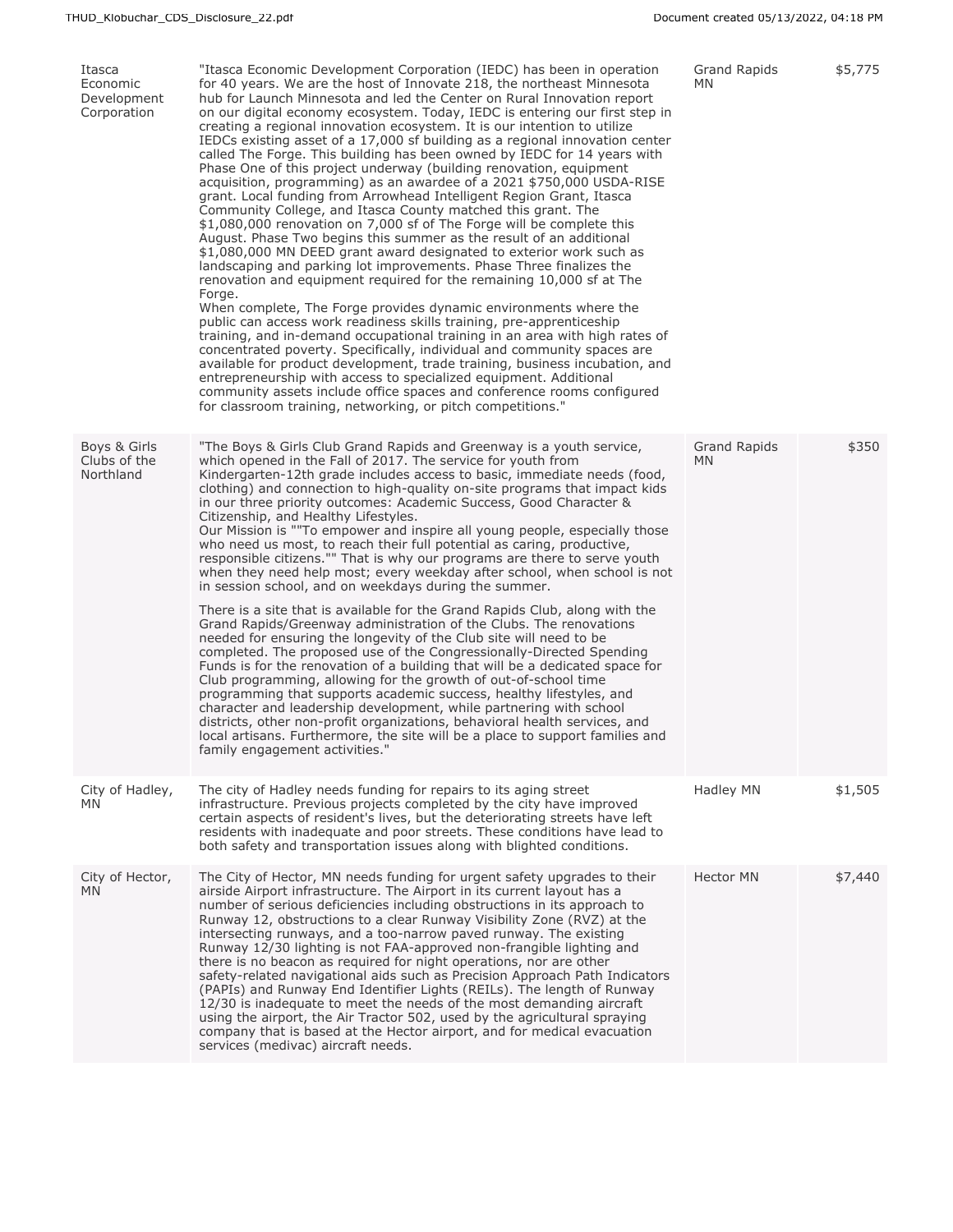| Hennepin<br>County               | Construction project. Start and end dates: $10/01/2022 - 09/30/2023$ .<br>Scope of project: Construction. This program seeks to redesign the system<br>of emergency shelter available to persons and families experiencing<br>homelessness in Hennepin County. The program better aligns access to<br>the current network with federal standards around "Coordinated Entry". It<br>will better ensure that people experiencing homelessness are assessed for<br>the best housing response to their homelessness. A more rational system<br>of shelter should be in place to best take advantage of Coordinated Entry.<br>This redesigned system allows for people to self-resolve their<br>homelessness when possible. For those who are unable to self-resolve<br>their housing situation, this Shelter Redesign moves them to the most<br>appropriate shelter to meet their needs, allow them to be assessed through<br>the VI-SPDAT, and then assigned a Permanent Supportive Housing<br>program or a Rapid-Rehousing worker to assist them in finding stable<br>housing. There is an urgent need to secure additional funding for the St.<br>Stephens/House of Charity new emergency shelter which is designed to<br>give people the safety, stability, and services they need. The current<br>emergency shelters have operated at capacity for many years. Designed<br>with the direct input of shelter guests, the new emergency shelter will<br>provide for 55 quests with overflow if needed. It will better serve quests in<br>a safer, more comfortable sleeping layout with six-person rooms versus<br>large, congregate, traditional shelter structure and give outreach workers<br>new spaces to connect with those resistant to shelter with 24-hour staffing<br>to support quests' needs for services. | Hennepin MN                                                                                   | \$750    |
|----------------------------------|-----------------------------------------------------------------------------------------------------------------------------------------------------------------------------------------------------------------------------------------------------------------------------------------------------------------------------------------------------------------------------------------------------------------------------------------------------------------------------------------------------------------------------------------------------------------------------------------------------------------------------------------------------------------------------------------------------------------------------------------------------------------------------------------------------------------------------------------------------------------------------------------------------------------------------------------------------------------------------------------------------------------------------------------------------------------------------------------------------------------------------------------------------------------------------------------------------------------------------------------------------------------------------------------------------------------------------------------------------------------------------------------------------------------------------------------------------------------------------------------------------------------------------------------------------------------------------------------------------------------------------------------------------------------------------------------------------------------------------------------------------------------------------------------------------------------------|-----------------------------------------------------------------------------------------------|----------|
| Global<br>Wellness<br>Consortium | Climate catastrophes are bearing down across the globe and in the United<br>States, increasing morbidity and mortality as well as ecosystem<br>destruction. Transitioning to carbon-neutral transportation will be a major<br>step in substantially reducing warming emissions in the atmosphere.??<br>At the same time, convenience and speed in transportation is critical to<br>maintaining a robust economy in the 21st century, and providing access to<br>global markets, customers, tourism, and business opportunities. Over a<br>certain distance, convenience and speed have largely been addressed for<br>passenger and light, high-value freight through air travel, but with<br>increasingly-understood costs to environmental health.?<br>?Reflecting the importance of connectivity, the three largest cities in<br>Minnesota - Minneapolis, St. Paul and Rochester - have considerable<br>investment in airports at Minneapolis-St. Paul International Airport (MSP),<br>and Rochester International Airport (RST). And these public assets are<br>essential to creating growth strategies and economic success for<br>Minnesota's residents, businesses, and the upper-Midwest. However, to<br>mitigate global warming, alternatives to carbon-fueled transportation -<br>today's airplanes, cars, and trucks - are desperately needed.                                                                                                                                                                                                                                                                                                                                                                                                                                                              | Hennepin<br>County,<br>Dakota<br>County,<br>Goodhue<br>County,<br>Olmsted<br><b>County MN</b> | \$1,500  |
| Pine County                      | "The Armory Arts and Music Center (AAMC) owns the Historic Duluth<br>Armory and is currently working in partnership with Sherman Associates<br>on a \$25 million rehabilitation and restoration project. This museum<br>project is not included in the Armory rehabilitation and restoration budget.<br>The Armory Arts and Music Center (AAMC) is seeking \$1,850,000 funding<br>for North Country Creative Center Museum to fully fund a \$3,450,000<br>project for the North Country Creative Center Museum. The CDS funding<br>requested is for the engineering, predesign, design, construction and<br>development of interpretive displays for a 3,000 square foot museum for<br>interpretation of the rich music history at the Duluth Armory with a focus<br>on Bob Dylan and the many other artists and musicians who performed in<br>this space.<br>AAMC will design, build, and operate a Creative Center Museum in a 3,000                                                                                                                                                                                                                                                                                                                                                                                                                                                                                                                                                                                                                                                                                                                                                                                                                                                                                | Hinckley MN                                                                                   | \$26,500 |
|                                  | square foot space below the historic stage at the Duluth Armory. The<br>museum will celebrate the creative spirit of music at the historic Duluth<br>Armory and will include extensive exhibits on musicians who performed at<br>the Armory over the years, artifacts, memorabilia, original manuscripts<br>and stories from Bob Dylan's early years in the North Country through the<br>present. This will be a major tourist destination for residents and visitors<br>alike.<br>This CDS request is for pre-design, design and construction of the North<br>Country Creative Center Museum This project has broad community<br>support and will serve as a major tourism attraction in the region. "                                                                                                                                                                                                                                                                                                                                                                                                                                                                                                                                                                                                                                                                                                                                                                                                                                                                                                                                                                                                                                                                                                               |                                                                                               |          |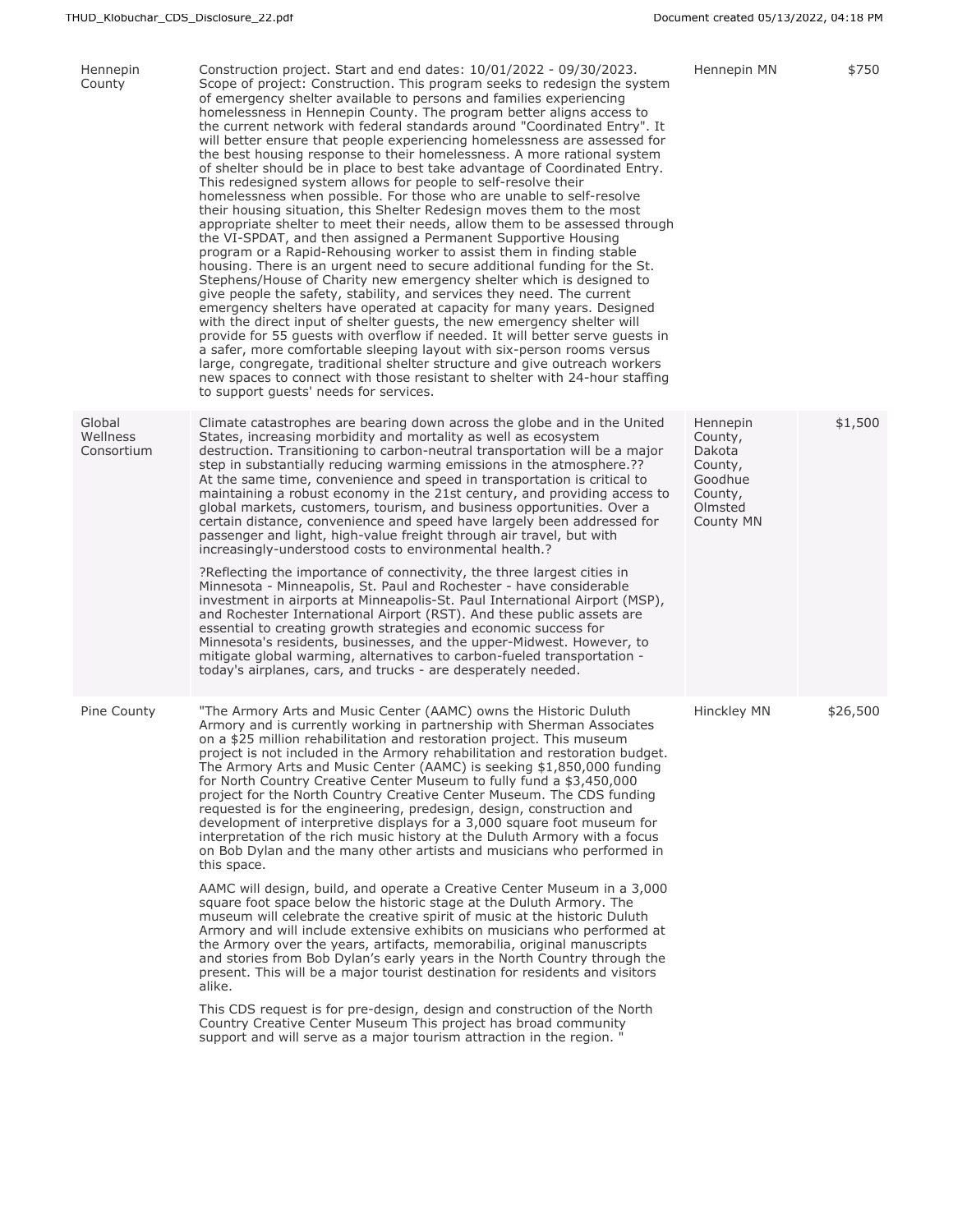| Servants of<br>Shelter of<br>Koochiching<br>County | The Northern Lights PSH and Shelter would convert a local family owned<br>motel into 22 units of desperately needed housing. This would include six<br>units of emergency shelter, and 13 units of permanent housing in an area<br>dubbed the "Icebox of the Nation". Prior to Covid, Koochiching County was<br>already experiencing a severe housing shortage. The pandemic and<br>prolonged border closures have made our housing and economic prospects<br>even more challenging. The Northern Lights project has the ability to<br>provide much needed economic stability to the most vulnerable in our<br>community and has widespread community support. Servants of Shelter<br>operates the only emergency shelter and permanent supportive housing in<br>100 miles in any direction. We have an established history (12 years) of<br>operating low barrier, dignified, well maintained, housing that offers a<br>warm safe place for our guests and tenants to build stability. It is our years<br>of successfully supporting our community members, and the overwhelming<br>need that have caused our City Council members, County Commissioners,<br>law enforcement, mental health providers, healthcare, and social service<br>providers, and housing providers to stand behind this project. We simply<br>lack the financial means to provide the capital funding ourselves, but have<br>been able to raise almost \$200,000 towards the project and have<br>committed to the ongoing staffing and operational costs of the project for<br>the long term benefit of our community. Thank you for considering the<br>housing, health, and safety needs of our community. | International<br>Falls MN | \$280     |
|----------------------------------------------------|-------------------------------------------------------------------------------------------------------------------------------------------------------------------------------------------------------------------------------------------------------------------------------------------------------------------------------------------------------------------------------------------------------------------------------------------------------------------------------------------------------------------------------------------------------------------------------------------------------------------------------------------------------------------------------------------------------------------------------------------------------------------------------------------------------------------------------------------------------------------------------------------------------------------------------------------------------------------------------------------------------------------------------------------------------------------------------------------------------------------------------------------------------------------------------------------------------------------------------------------------------------------------------------------------------------------------------------------------------------------------------------------------------------------------------------------------------------------------------------------------------------------------------------------------------------------------------------------------------------------------------------------------------------------------------------|---------------------------|-----------|
| Western<br>Mesabi Mine<br>Planning Board           | U.S. Highway 169, known as the Cross Range Expressway, is the primary<br>freight and passenger highway connection between Grand Rapids, Hibbing,<br>and Virginia. This seventy mile distance was completed to a four lane<br>divided highway between the 1950s and 1994, except for the length from<br>Coleraine to Pengilly which was left as two lane undivided highway.<br>Subsequently two additional sections were completed using state funding,<br>still leaving 8.4 miles of two lane undivided highway sandwiched between<br>and constricting traffic between four lane divided highway both east and<br>west of the unfinished section. The remaining undivided segment has<br>grade, curve/visibility, shoulder, and other constraints that result in traffic<br>safety issues and is a potential economic constraint, choking both freight<br>and passenger vehicles as traffic flows between the otherwise continuous<br>four lane divided highway of the Cross Range Expressway. A short<br>summary of major background and supporting points is attached to this<br>application and more information would be available upon request. A brief<br>project summary is also attached for informational purposes.                                                                                                                                                                                                                                                                                                                                                                                                                                                        | Itasca County<br>ΜN       | \$150,000 |
| Kanabec<br>County<br>Highway<br>Department         | County Road 60 is a gravel road with an average daily traffic of 350<br>vehicles per day at its highest location. When contructed, the project<br>would link two pave County State Aid routes together.                                                                                                                                                                                                                                                                                                                                                                                                                                                                                                                                                                                                                                                                                                                                                                                                                                                                                                                                                                                                                                                                                                                                                                                                                                                                                                                                                                                                                                                                             | Kanabec<br>County MN      | \$1,000   |
| City of<br>Karlstad, MN                            | "The City of Karlstad, MN is in need of funding for a proposed improvement<br>project for the Karlstad Municipal Airport to expand aviation capabilities in<br>order to support current recreational and business users in the area and to<br>stimulate economic development and support future growth in the region.<br>The existing airport includes a 2,606' turf runway constructed in 1953 that<br>does not meet modern needs due to characteristics that restrict its use.<br>These characteristics include the runway being too short for all but the<br>lightest aircraft, its chronically wet condition rendering it unusable much of<br>the year, and its obstruction by highways, powerlines and nearby towers.<br>Highway 11 runs immediately south of the airport and there is no public<br>fuel or public hangar space, which adds to the current limitations of the<br>existing airport. The proposed project would relocate the airport to a more<br>functional and suitable location to provide the necessary foundation for<br>future growth and expansion capabilities, bringing additional funding<br>opportunities to the airport and new economic prospects to the local<br>economy and its stakeholders.<br>Federal funds will be used to fund land acquisition, environmental<br>documentation, wetland banking, and construction of a runway extension<br>and apron, construction of buildings, and all necessary support equipment<br>and navigational aids for a fully built-out airport facility to be owned and<br>operated by the City of Karlstad."                                                                                                  | Karlstad MN               | \$20,160  |
| City of Lakeville                                  | "The project includes engineering and design for the future reconstruction<br>of the deficient Interstate 35 (I-35) and County State Aid Highway (CSAH)<br>50 interchange. The project will implement innovative options for the<br>interchange, feature new solutions for stormwater management,<br>incorporate multi-modal connections and prioritize safety initiatives. The<br>completed project is a critical step and serves as the guide for completing<br>right-of-way acquisition and assisting stakeholder planning efforts in<br>advancing toward construction.<br>The existing I-35 and CSAH 50 interchange is an interim configuration that<br>is deficient in capacity and geometry, and lacks adequate sight distance                                                                                                                                                                                                                                                                                                                                                                                                                                                                                                                                                                                                                                                                                                                                                                                                                                                                                                                                                | Lakeville MN              | \$5,040   |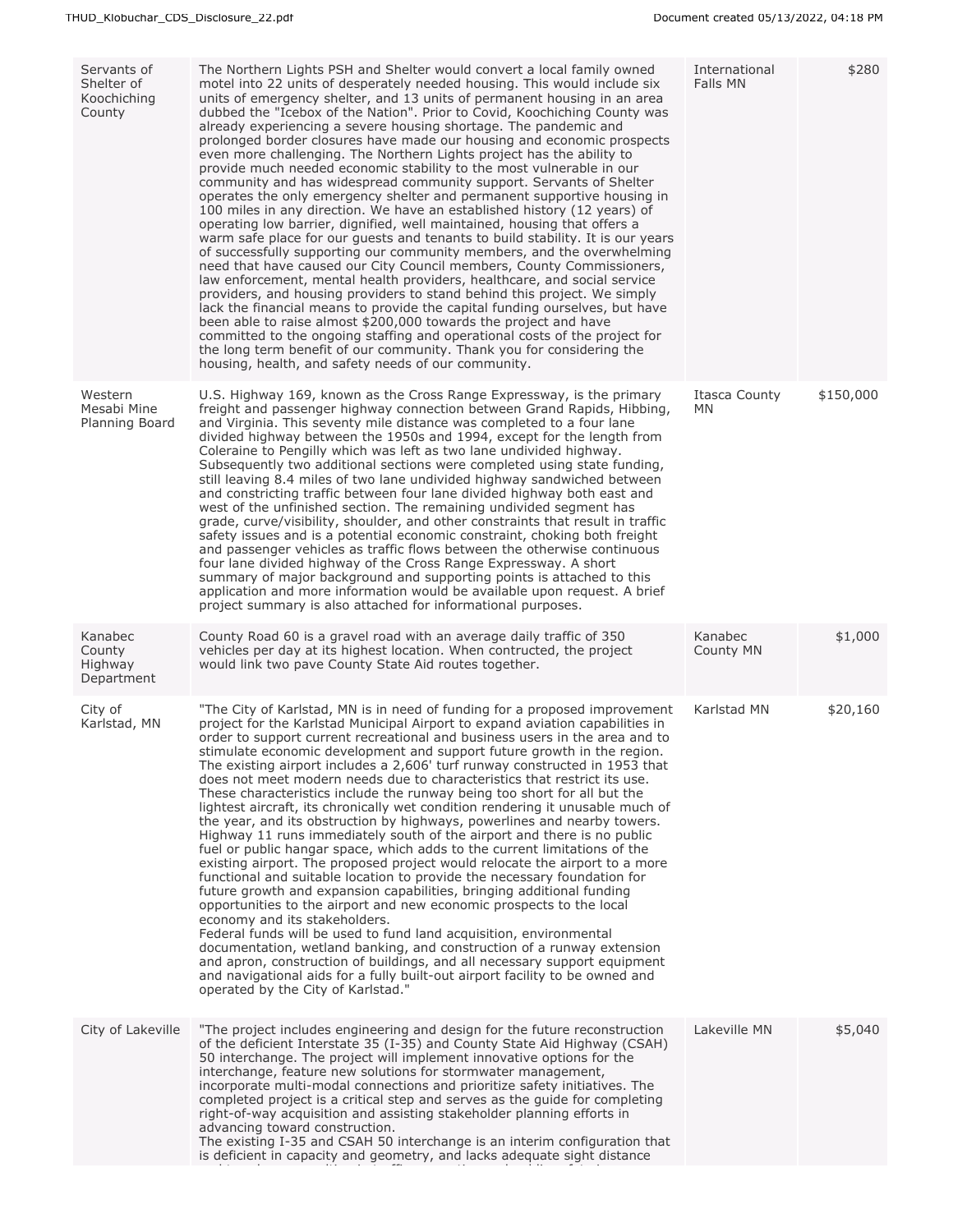|                                                       | and turn lanes, resulting in traffic congestion and public safety issues.<br>Lakeville was the fastest growing city in Dakota County and the Twin Cities<br>Metropolitan region in the past ten years. As planned growth continues,<br>replacing this deficient interchange is critical to address increasing traffic<br>congestion and public safety issues, and for the area to remain<br>economically competitive across growing state, national and global<br>markets."                                                                                                                                                                                                                                                                                                                                                                                                                                                                                                                                                                                                                                                                                                                                                                          |                                            |         |
|-------------------------------------------------------|------------------------------------------------------------------------------------------------------------------------------------------------------------------------------------------------------------------------------------------------------------------------------------------------------------------------------------------------------------------------------------------------------------------------------------------------------------------------------------------------------------------------------------------------------------------------------------------------------------------------------------------------------------------------------------------------------------------------------------------------------------------------------------------------------------------------------------------------------------------------------------------------------------------------------------------------------------------------------------------------------------------------------------------------------------------------------------------------------------------------------------------------------------------------------------------------------------------------------------------------------|--------------------------------------------|---------|
| Dakota County                                         | This project will provide funding to develop the final design plans for the<br>reconstruction of the I-35 and County Highway 50 interchange to advance<br>the project to construction. The existing I-35 and County Highway 50<br>interchange does not have sufficient capacity, sight distance or turn lanes,<br>which results in delays and safety issues in this growing area of Lakeville,<br>Dakota County's largest city. Dakota County and the City of Lakeville have<br>been planning to replace this deficient interchange since 2004 and have<br>made significant local investments in right of way acquisition, local road<br>reconfiguration, and drainage improvements. The total estimated<br>construction cost of the interchange is \$45 million. Proceeding with design<br>of the interchange will ensure the project is shovel ready and eligible for<br>upcoming grant solicitations from various funding sources.                                                                                                                                                                                                                                                                                                                | Lakeville MN                               | \$5,040 |
| City of Lakeville                                     | "The project includes planning and design, and construction of a freight rail<br>car storage and transload facility. The project would provide a) primary<br>storage for 60 cars, with additional capacity for 30 cars, for a regular train<br>load on the system; and b) a 30 car transload facility.<br>Lakeville industrial parks are home to approximately 150 businesses<br>(nearly 8,000,000 finished square-feet) that contribute to the success of<br>the local, regional, state, national and global economy through the<br>manufacturing and distribution of goods. The industrial park area has<br>limited capacity available for freight rail car storage, therefore, rail cars are<br>presently stored unsecured for extended times along existing rail lines<br>located adjacent to residential, institutional and commercial uses. Growth<br>within the area is robust and a freight rail car storage and transload facility<br>is needed to address congestion along rail lines, continue providing safe<br>and reliable service, and for the area to remain competitive across<br>growing state, national and global markets."                                                                                                      | Lakeville MN                               | \$6,912 |
| City of Le<br>Sueur                                   | For the Le Sueur Municipal Airport to continue the beneficial financial<br>impacts to the local and state economy, the airport needs to be able to<br>offer hangars for the general public to rent or lease. Currently, the airport<br>does not offer this and has put the potential of constructing rentable<br>hangars at the end of the capital plans due to the continued financial<br>needs to maintain the rest of the airport. This would be a GIANT LEAP<br>forward for the City of Le Sueur.                                                                                                                                                                                                                                                                                                                                                                                                                                                                                                                                                                                                                                                                                                                                                | Le Sueur MN                                | \$600   |
| Leech Lake<br>Band of Ojibwe                          | The Leech Lake Band of Ojibwe (LLBO) Emergency Food Bank and<br>Distribution Center (EFBDC) was established in May of 2020 in response to<br>the COVID-19 pandemic. The Tribe repurposed an outdated facility for the<br>storage and distribution of emergency supplies (PPE) and many tons of<br>food to be distributed to mitigate and respond to the pandemic. The<br>EFBDC also encompasses operations of: (1) the Leech Lake Elderly<br>Nutrition Program, which provides meals to elders in a congregate setting<br>and delivers meals to the homes of elders with limited mobility; (2) the<br>Leech Lake SHIP Program; and (3) the Leech Lake Youth and Recreation<br>Program.<br>The repurposed facility is structurally sound, but requires extensive<br>renovations to meet the needs of the EFBDC. Renovations for this project<br>include installation of a new kitchen and bathrooms, exterior windows and<br>doors, plumbing fixture renovation, wall and floor finishing, domestic water<br>distribution renovation, sprinkler renovation, electrical and wiring<br>renovation, communications and security renovation. The requested<br>funding is based on cost estimates from planning and design completed on<br>April 11, 2022. | Leech Lake<br>Indian<br>Reservation<br>MN. | \$1,900 |
| United<br>Community<br>Action<br>Partnership,<br>Inc. | United Community Action Partnership (UCAP) seeks funding to preserve<br>the emergency shelter program in Meeker County and the surrounding<br>area. Specifically, UCAP requests funds to purchase and renovate/rehab a<br>building that is divided into four units. The building is currently being<br>leased by a community partner (Meeker Area Ministries), while UCAP<br>provides supportive services. This model, which has been in operation for<br>12 years, has been working well, but the building owner has now decided<br>to sell the property, so we are seeking funds to preserve our ability to<br>provide emergency shelter in this area.<br>The total project cost is \$468,000, which includes the purchase<br>price/closing costs of \$162,000, as well as<br>renovations/appliances/furnishings of \$231,100, planning/design costs of                                                                                                                                                                                                                                                                                                                                                                                            | Litchfield MN                              | \$380   |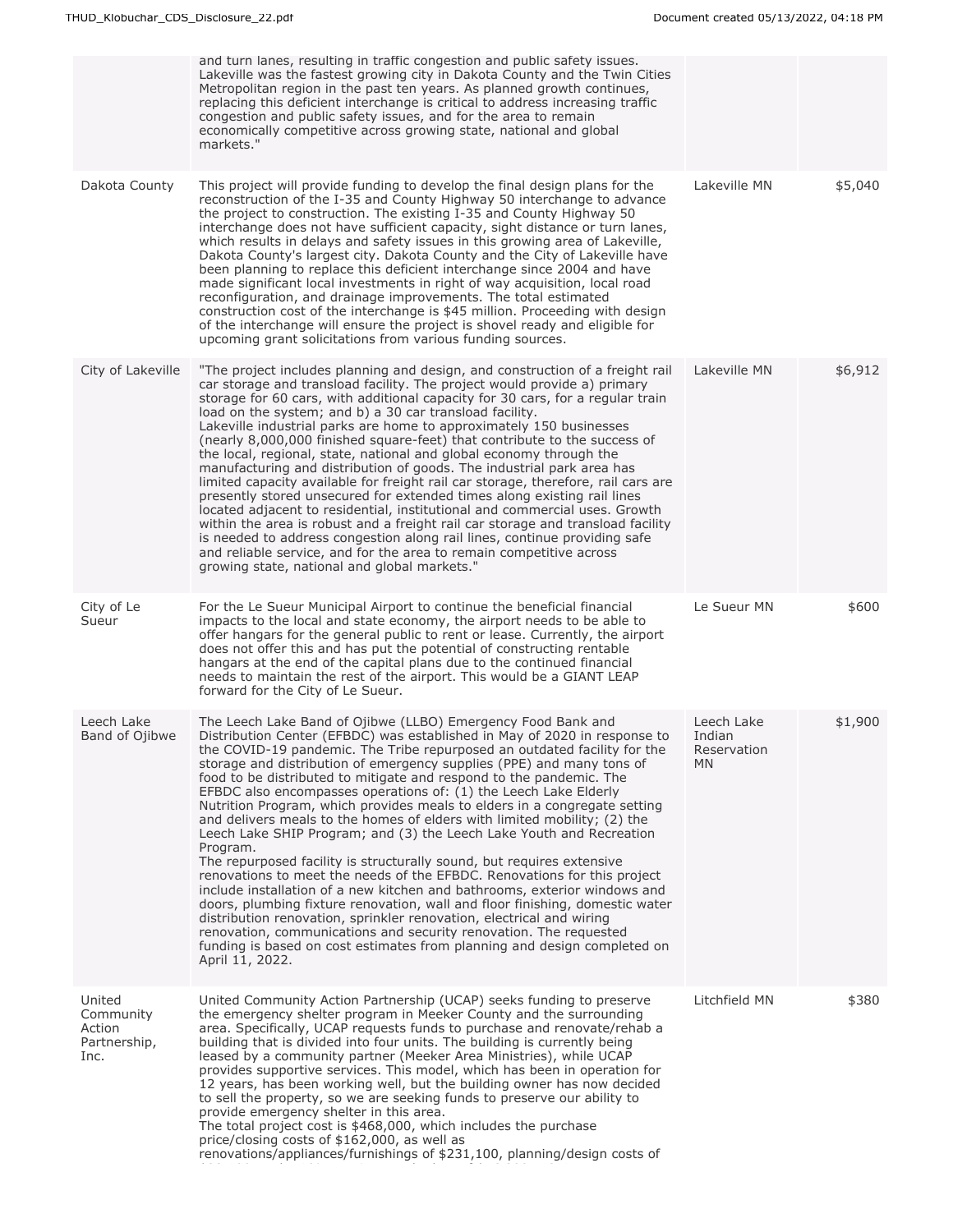| \$28,100, and a 10% contingency budget of \$46,800. UCAP requests<br>\$380,000 to complete the project.<br>This project is planned to serve 50-60 families annually, and has a solid<br>sustainability plan. Meeker Area Ministries has provided financial support<br>to this project since the beginning and has committed to continue to assist<br>with ongoing operations costs such as utilities, snow removal, lawn care,<br>etc. They and other partners have committed to provide volunteers to<br>continue to provide basic maintenance and cleaning/sanitizing between<br>families as well. Finally, UCAP is a long-term grantee of funding from the<br>State of Minnesota to provide supportive services to people experiencing<br>homelessness.                                                                                                                                                                                                                                                                                                                                                                                                                                                                                                                                                                                                                                                                                                                                                                                                                                                                                               |                                                                              |         |
|----------------------------------------------------------------------------------------------------------------------------------------------------------------------------------------------------------------------------------------------------------------------------------------------------------------------------------------------------------------------------------------------------------------------------------------------------------------------------------------------------------------------------------------------------------------------------------------------------------------------------------------------------------------------------------------------------------------------------------------------------------------------------------------------------------------------------------------------------------------------------------------------------------------------------------------------------------------------------------------------------------------------------------------------------------------------------------------------------------------------------------------------------------------------------------------------------------------------------------------------------------------------------------------------------------------------------------------------------------------------------------------------------------------------------------------------------------------------------------------------------------------------------------------------------------------------------------------------------------------------------------------------------------|------------------------------------------------------------------------------|---------|
| Habitat for Humanity of Morrison County (HFHMC) has advanced affordable<br>housing in Morrison County for the last 24 years by serving lower-income<br>families who were homeless or living in inadequate living environments.<br>Currently there are three revenue streams sustaining HFHMC: Fundraisers,<br>the mortgages from previous built homes and private donations. With the<br>continuing escalated costs of building supplies, building affordable homes is<br>challenging. Habitat's mission is to shelter and provide a simple, decent<br>home. Even the simplest of homes costs 60% more to build than it cost<br>two years ago. With the inclusion of Project ReStore, another revenue<br>stream will be provided to provide for further sustainability. Project<br>ReStore will provide a thrift-type store with adequate space to accept<br>donations of used building materials, used furniture and other<br>miscellaneous items that can be repurposed for sale to the public. We will<br>hire part-time staff to oversee the donations, make repairs to items as<br>needed so they are acceptable for sale and rent adequate space to allow<br>for business transactions. Since all items for resale will be donated, costs<br>incurred will be overhead expenses. There have been many on-going calls<br>to HFHMC to receive items such as furniture, used-working appliances and<br>items for repurpose but starting this venture takes extra funding and staff<br>time, both of which are in short supply.                                                                                                                        | Little Falls MN                                                              | \$326   |
| "The Merriam Junction Regional Trail Improvements project will convert an<br>abandoned rail bed, swampland, and shoreline trails to a regional,<br>multi-use, accessible destination trail connecting Scott and Carver<br>Counties across the Minnesota River. The requested funding will allow for<br>the remediation of segments of the Merriam Junction Regional Trail, along<br>the banks of the Minnesota River, which will promote recreational activities<br>and serve pedestrians and outdoor enthusiasts year round.<br>The trail and river crossing initiative was identified as a need and<br>master-planned by Scott and Carver Counties in 2011, and the abandoned<br>railway was subsequently acquired in partnership with the Metropolitan<br>Council. It was identified and approved as a part of the regional trail<br>system and as an important component for bridging gaps on the Scott<br>and Carver County trail networks.<br>The Minnesota River serves as a barrier to accessible outdoor recreation<br>opportunities throughout the Minnesota River Valley in Scott County,<br>despite the large network of state and federal public parks and<br>conservation lands. The accessible trail will run through the Minnesota<br>Valley landscape, along the Minnesota River, and adjacent to both the<br>Louisville Swamp Unit of the MN Valley National Wildlife Refuge and the<br>Gifford Lake Unit of the MN Valley State Recreation Area. Finally, the trail<br>project supports pedestrian access from across the western metropolitan<br>area to public and private outdoor recreation venues that have a statewide<br>draw. | Louisville<br>Township and<br>Carver MN                                      | \$3,000 |
| This video provides an excellent overview of the project as a whole. "                                                                                                                                                                                                                                                                                                                                                                                                                                                                                                                                                                                                                                                                                                                                                                                                                                                                                                                                                                                                                                                                                                                                                                                                                                                                                                                                                                                                                                                                                                                                                                                   |                                                                              |         |
| We propose to build an appropriately sized shelter to house the individuals<br>and families who are considered homeless by HUD and State of MN<br>standards each and every evening, throughout the year. Low-income<br>persons, of all ages, who face numerous barriers to safe, stable housing,<br>also experience challenges with many other areas of their life, preventing<br>them from leading a healthy, productive life. Additionally, a significant<br>barrier in our community is the number of diverse individuals who are<br>homeless and/or low-income, is disproportionate to the demographics of<br>all of our residents.<br>The building that will be constructed provides private sleeping spaces,<br>shared spaces such as play, living, dining, bathroom and laundry spaces<br>for an estimated 40 households with creatively designed sleep spaces that<br>are flexible to expand to meet the needs of different-sized families or<br>those with cognitive needs. Additionally, the space would provide room for<br>community and group collaboration and skills-building, as well as space<br>for our team to office. A space to promote healthy relationships and<br>positive play, we will have indoor and outdoor spaces for people to gather,                                                                                                                                                                                                                                                                                                                                                                                    | Mankato MN                                                                   | \$4,000 |
|                                                                                                                                                                                                                                                                                                                                                                                                                                                                                                                                                                                                                                                                                                                                                                                                                                                                                                                                                                                                                                                                                                                                                                                                                                                                                                                                                                                                                                                                                                                                                                                                                                                          | play, study and explore, while we work to reduce isolation and conflict. And |         |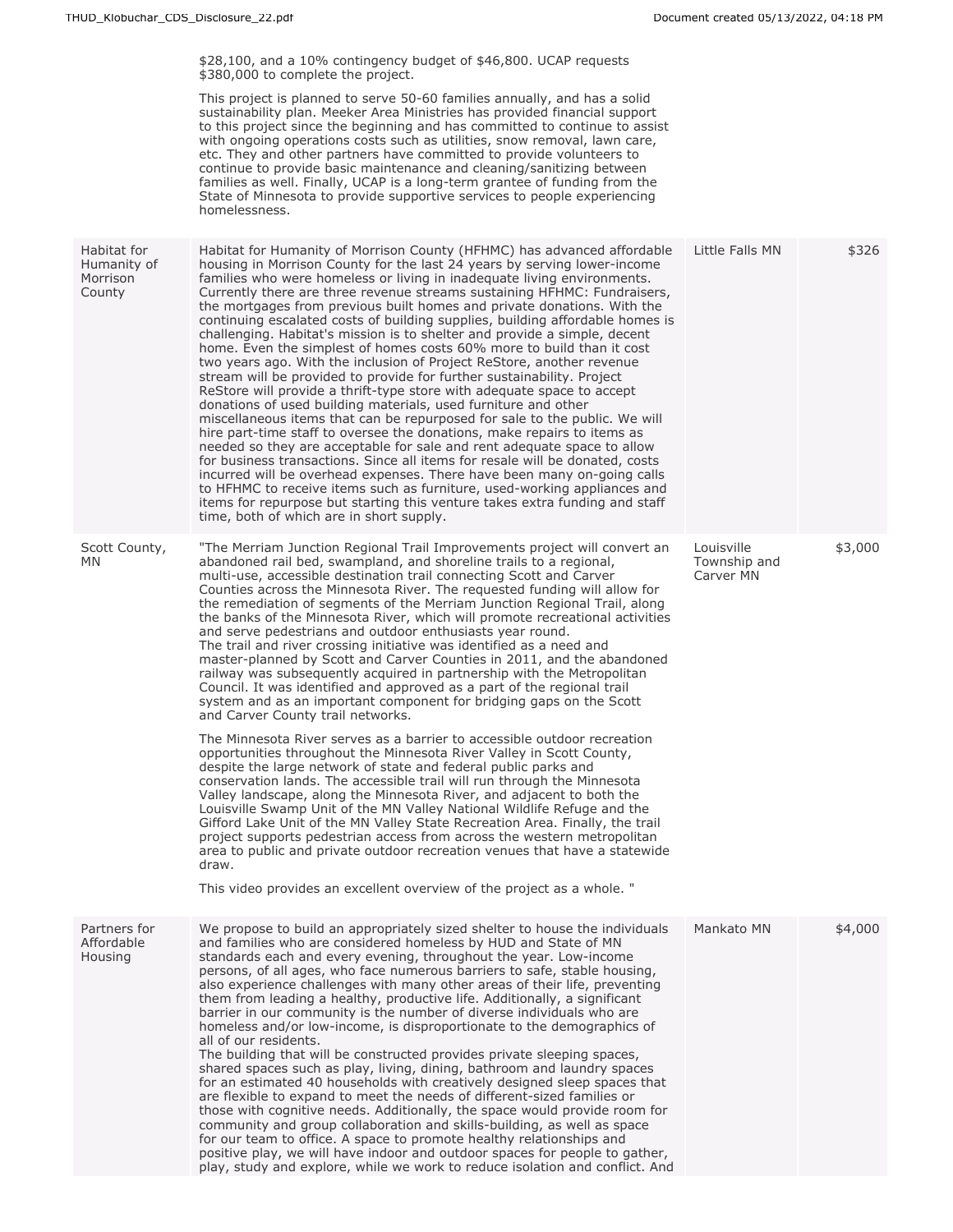|                        | finally, we seek space to incorporate wrap around services such as mental<br>and physical health practitioners, space for client and worker meetings<br>and safe parental hand-off.<br>Built in downtown Mankato, the building will be close to transportation,<br>child care, schools, city and county services, other partner agencies, food<br>and employment.                                                                                                                                                                                                                                                                                                                                                                                                                                                                                                                                                                                                                                                                                                                                                                                                                                                                                                                                                                                                                                                                                                                                                                                                                                                                                                                                                                                                                                                                                                          |                          |         |
|------------------------|----------------------------------------------------------------------------------------------------------------------------------------------------------------------------------------------------------------------------------------------------------------------------------------------------------------------------------------------------------------------------------------------------------------------------------------------------------------------------------------------------------------------------------------------------------------------------------------------------------------------------------------------------------------------------------------------------------------------------------------------------------------------------------------------------------------------------------------------------------------------------------------------------------------------------------------------------------------------------------------------------------------------------------------------------------------------------------------------------------------------------------------------------------------------------------------------------------------------------------------------------------------------------------------------------------------------------------------------------------------------------------------------------------------------------------------------------------------------------------------------------------------------------------------------------------------------------------------------------------------------------------------------------------------------------------------------------------------------------------------------------------------------------------------------------------------------------------------------------------------------------|--------------------------|---------|
| City of Mankato        | "The overall purpose of the project will be to site, design and construct an<br>air traffic control tower at the Mankato Regional Airport. Based on our<br>consultant's professional study and continued increases in flight traffic<br>volume, the air traffic control tower is necessary to ensure the overall<br>safety of the airport users and airway system. Last week, we received a<br>final commitment from the FAA to fund 90% of the total project. The<br>funds that are being requested as part of the Congressional Directed<br>Spending will assist the City of Mankato in executing phase - II of the<br>project, of which is primarily constating of a siting process for the tower<br>and an environmental assessment and ultimately spurring the project<br>forward to the construction and completion of the air traffic control tower.<br>The siting process consists of an evaluation to build towers at "the<br>minimum height required" to ensure visibility for air traffic controllers.<br>Specifically, they need clear views of all air traffic, runways, taxiways and<br>controlled movement areas. Controllers also need to be able to distinguish<br>aircraft and vehicles by type, such as single-engine planes and trucks, and<br>to maintain ideal angles of sight in all directions and for all lighting<br>conditions. This process will identify these components.<br>In addition, the National Environmental Policy Act (NEPA) requires federal<br>agencies to consider the potential environmental consequences of their<br>proposals, to consult with other interested agencies, to document the<br>analysis, and to make this information available to the public for comment<br>before the implementation of the proposals. NEPA is only applicable to<br>federal actions, including projects and programs entirely or partially | Mankato MN               | \$560   |
|                        | financed by federal agencies and that require a federal permit or other<br>regulatory decision."                                                                                                                                                                                                                                                                                                                                                                                                                                                                                                                                                                                                                                                                                                                                                                                                                                                                                                                                                                                                                                                                                                                                                                                                                                                                                                                                                                                                                                                                                                                                                                                                                                                                                                                                                                           |                          |         |
| City of Maple<br>Grove | The Highway 610 Extension project will complete the long-sought Highway<br>610 corridor which has been planned, designed, and constructed over the<br>past 50 years beginning with a preliminary study in 1973. The Project will<br>improve regional mobility and roadway safety with the construction of the<br>Highway 610 segment that will connect the existing County Road 30 to<br>Trunk Highway (TH) 610 via bridges over Interstate 94 (I-94). The project<br>will also complete the unfinished system interchange at I-94 and TH 610,<br>improve traffic capacity along I-94 by adding auxiliary lanes between TH<br>610 and Maple Grove Parkway, and upgrade/realign Hennepin County<br>Road 30 to provide reliable and direct access to both I-94 and TH 610.                                                                                                                                                                                                                                                                                                                                                                                                                                                                                                                                                                                                                                                                                                                                                                                                                                                                                                                                                                                                                                                                                                   | Maple Grove<br>MN        | \$2,750 |
| Tubman                 | Harriet Tubman Center East window replacement to replace all original<br>windows at Harriet Tubman Center East and improve the accessibility,<br>utility, and safety of the building.                                                                                                                                                                                                                                                                                                                                                                                                                                                                                                                                                                                                                                                                                                                                                                                                                                                                                                                                                                                                                                                                                                                                                                                                                                                                                                                                                                                                                                                                                                                                                                                                                                                                                      | Maplewood MN             | \$850   |
| City of<br>Minneapolis | 38th Street United Community Development Corporation is the<br>community-based organization formed to implement the 38th Street Thrive<br>plan.? The requested \$2 million capitalizes this important organization to<br>establish capacity and community agency to guide investment and<br>development in their community.? The Thrive Plan is a multi-strategy<br>community written plan that addresses historical inequities in and around<br>the 38th Street Cultural District on Minneapolis' southside.                                                                                                                                                                                                                                                                                                                                                                                                                                                                                                                                                                                                                                                                                                                                                                                                                                                                                                                                                                                                                                                                                                                                                                                                                                                                                                                                                              | Minneapolis<br><b>MN</b> | \$2,000 |
| Clare Housing          | No-Barrier Housing for People Living with HIV/AIDS to purchase and<br>renovate a property to create new no-barrier shared housing for people<br>experiencing homelessness and living with HIV.                                                                                                                                                                                                                                                                                                                                                                                                                                                                                                                                                                                                                                                                                                                                                                                                                                                                                                                                                                                                                                                                                                                                                                                                                                                                                                                                                                                                                                                                                                                                                                                                                                                                             | Minneapolis<br>MN.       | \$1,000 |
| Norway House           | Norway House began its efforts to plan and construct a new Innovation +<br>Culture Center ("ICC") on January 1, 2018. A companion to its existing<br>Albert H. Quie Education Center, the ICC presents not only a home for<br>Norway House's members and friends, but also a wonderful resource for<br>the Ventura Village and Phillips Neighborhoods in Minneapolis.<br>As a $501(c)(3)$ organization connecting the US and the diversity of modern<br>Norway, we seek to overcome our neighborhood's urban challenges and<br>leverage its diversity through cross-cultural programming and providing<br>space for community groups. The ICC will:<br>1. Provide a new cultural destination for local, national and international                                                                                                                                                                                                                                                                                                                                                                                                                                                                                                                                                                                                                                                                                                                                                                                                                                                                                                                                                                                                                                                                                                                                         | Minneapolis<br>MN.       | \$500   |
|                        | visitors who otherwise might not travel to or experience our neighborhood.<br>2. Allow us to share with neighborhood nonprofit organizations new                                                                                                                                                                                                                                                                                                                                                                                                                                                                                                                                                                                                                                                                                                                                                                                                                                                                                                                                                                                                                                                                                                                                                                                                                                                                                                                                                                                                                                                                                                                                                                                                                                                                                                                           |                          |         |
|                        | meeting and event spaces.                                                                                                                                                                                                                                                                                                                                                                                                                                                                                                                                                                                                                                                                                                                                                                                                                                                                                                                                                                                                                                                                                                                                                                                                                                                                                                                                                                                                                                                                                                                                                                                                                                                                                                                                                                                                                                                  |                          |         |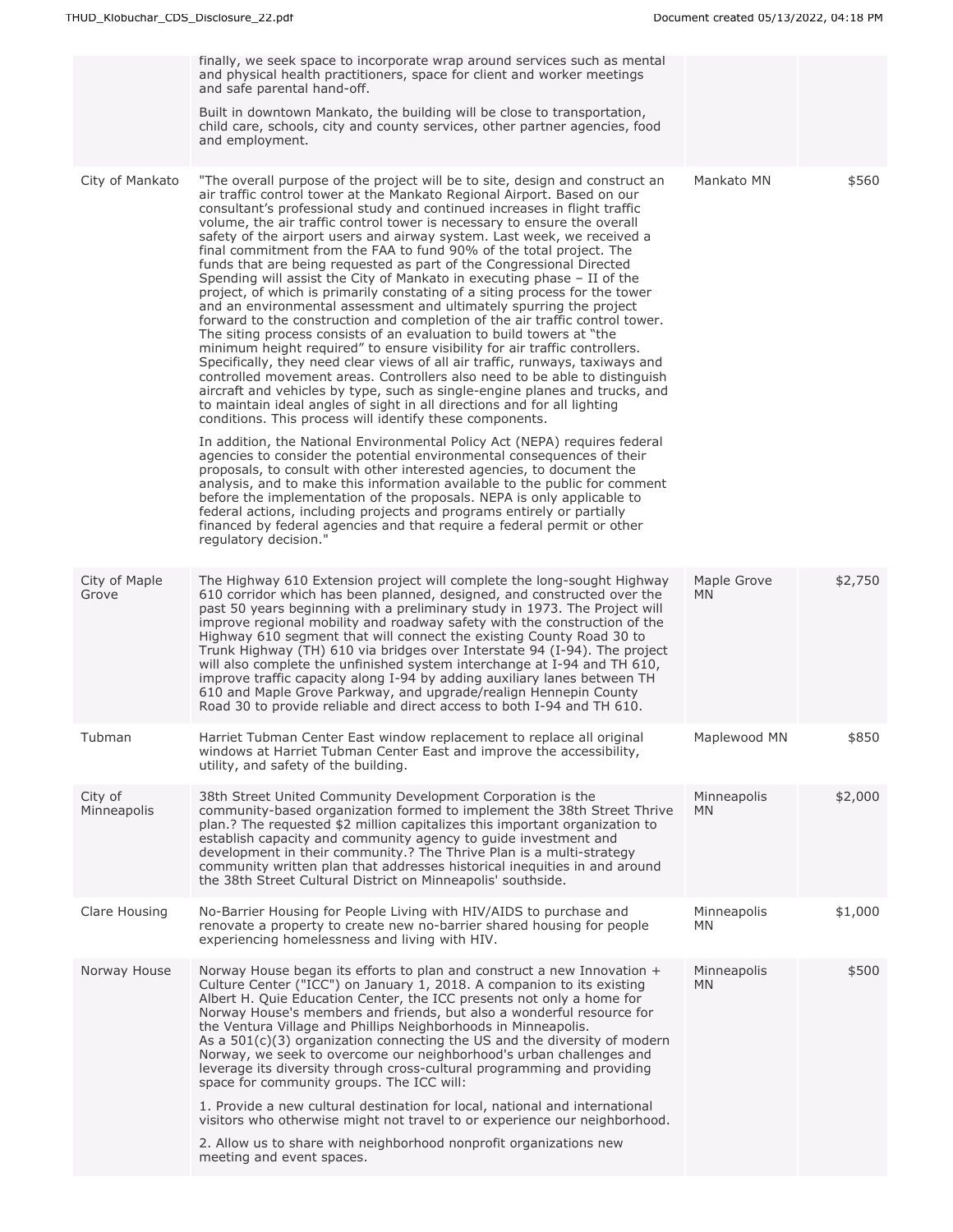|                                                    | We are seeking a Federal Community Grant in the amount of \$500,000 to<br>help us complete the creation of the Innovation $+$ Culture Center, currently<br>under construction and scheduled for completion in November 2022.<br>Funding for this project has come from a variety of public and private<br>sources: (1) A \$5,000,000 Minnesota bonding bill (2017); Funding from<br>the Norwegian government (2018); and the remainder from over 1,000<br>individuals and private foundations. To date, we have raised approximately<br>\$18,000,000 toward our \$19,600,000 goal.<br>Political partners past and present:<br>Vice President Walter Mondale Senator Amy Klobuchar Gov. Albert Quie<br>Tony Albright Thomas Bakk Kurt Daudt Hodan Hassan Melissa Hortman<br>Dean Johnson David Senjem Dean Urdahl Mayor Jacob Frey Jamal Osman                                                                                                                                                                                                                                                                                                                                                                                                                                                                                                                                                                                                                                                                                                                                                                                                                                                                                                          |                    |         |
|----------------------------------------------------|--------------------------------------------------------------------------------------------------------------------------------------------------------------------------------------------------------------------------------------------------------------------------------------------------------------------------------------------------------------------------------------------------------------------------------------------------------------------------------------------------------------------------------------------------------------------------------------------------------------------------------------------------------------------------------------------------------------------------------------------------------------------------------------------------------------------------------------------------------------------------------------------------------------------------------------------------------------------------------------------------------------------------------------------------------------------------------------------------------------------------------------------------------------------------------------------------------------------------------------------------------------------------------------------------------------------------------------------------------------------------------------------------------------------------------------------------------------------------------------------------------------------------------------------------------------------------------------------------------------------------------------------------------------------------------------------------------------------------------------------------------|--------------------|---------|
| Minnesota<br>Assistance<br>Council for<br>Veterans | MACV requests funds to convert the Snelling Motel, located across the<br>street from the VAMC in Minneapolis, into affordable housing for Veterans<br>who are homeless or at risk of homelessness. These funds would<br>supplement state, local, and philanthropic support to acquire and convert<br>hotel rooms into efficiency apartments suitable for long-term residence,<br>creating new affordable housing options for Veterans emerging from<br>homelessness.<br>This project builds on an existing partnership between the current owners<br>of the Snelling Motel and MACV. At the outset of the coronavirus<br>pandemic, MACV established an emergency hotel shelter program to get<br>Veterans temporarily housed in hotel units to reduce their risk of<br>contracting and spreading COVID-19. We found the owners of the Snelling<br>Motel one of our most reliable partners in this new service area for MACV.<br>They have shown willingness to support our work serving Veterans who<br>have difficulties navigating social interactions, hygiene standards, or other<br>challenges to successful tenancy in mainstream housing.<br>The family who owns the Snelling Motel took this partnership even further<br>in recent months by engaging with MACV regarding the sale of the motel<br>to MACV at a reduced price relative to recent offers by for-profit property<br>development companies. MACV would utilize a combination of state, local,<br>and philanthropic resources to for the actual purchase of the property. This<br>request would fund the estimated cost of approximately \$25,000 per unit<br>for converting the current facilities into independent permanent housing<br>units suitable for long-term habitation. | Minneapolis<br>MN. | \$750   |
| Minneapolis<br>Public Housing<br>Authority         | The Minneapolis Public Housing Authority operates 42 public housing<br>high-rises and receives annual funding from Congressional appropriations<br>for capital improvements. Historically, MPHA has only received 10% of the<br>funding it needs to complete major building improvements and the current<br>capital backlog in MPHA's portfolio is estimated to be over \$160M. Over<br>70% of the public housing high-rise residents are elderly $(62+)$ and 80%<br>are people of color. The population in MPHA high-rise communities is<br>among the most vulnerable, with high health disparities and higher rates<br>of mortality when contracting COVID-19. Throughout the pandemic, MPHA<br>high-rise residents have spent more time in their homes rather than<br>socializing with their community and surrounding neighborhood. Prolonged<br>periods of isolation have negative effects on emotional and mental<br>wellbeing. The COVID pandemic brought attention to the air filtration<br>systems within MPHA's aging portfolio of public housing high-rises.<br>Specifically, there is a major need to improve and upgrade air filtration<br>systems to provide cleaner, healthier air to residents. A lack of adequate<br>air filtration and ventilation can trigger allergic reactions and asthma,<br>cardiovascular disease; health conditions that black people experience<br>42% more often than whites and people in poverty experience 11% more<br>often.                                                                                                                                                                                                                                                                            | Minneapolis<br>MN. | \$2,100 |
| Boys & Girls<br>Clubs of the<br><b>Twin Cities</b> | Boys & Girls Clubs of the Twin Cities (BGCTC) requests funding to support<br>an 8,000 - 12,000 sq. ft. addition to the Southside Village Boys & Girls<br>Club located at 701 E. 39th St. in Minneapolis to expand youth, family,<br>and community opportunities in south Minneapolis.<br>The expansion will include increased classroom spaces for K-12 youth,<br>including space for workforce education and enrichment, collaboration<br>spaces for group work, a STEAM innovation lab, technology center, and a<br>teen lounge for peer connection, fellowship, leadership development, and<br>community building.<br>The expansion will also provide much-needed safe, vibrant, and dedicated<br>space to expand BGCTC's Teen Pathways program for grades 6-12 with<br>increased opportunities for career exploration, workforce training, building<br>21st Century STEAM skills, and introducing teens to emerging industries.<br>The renovation of existing space allows for greater creativity and<br>innovation for youth programming, designed to increased youth                                                                                                                                                                                                                                                                                                                                                                                                                                                                                                                                                                                                                                                                             | Minneapolis<br>MN. | \$2,500 |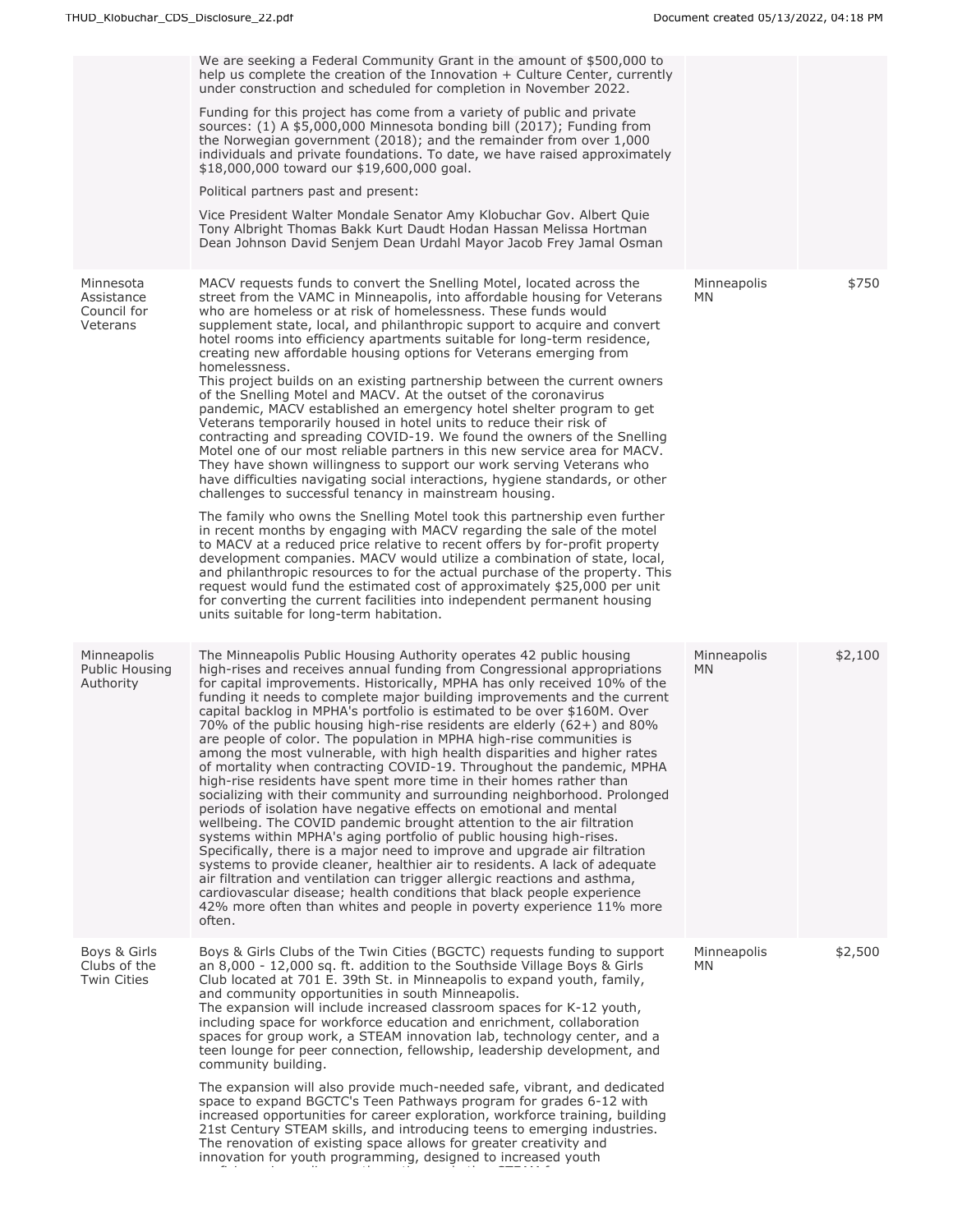|                                                            | proficiency in reading, mathematics, and other STEAM focus areas.                                                                                                                                                                                                                                                                                                                                                                                                                                                                                                                                                                                                                                                                                                                                                                                                                                                                                                                                                                                                                                                                                                                                                                       |                          |          |
|------------------------------------------------------------|-----------------------------------------------------------------------------------------------------------------------------------------------------------------------------------------------------------------------------------------------------------------------------------------------------------------------------------------------------------------------------------------------------------------------------------------------------------------------------------------------------------------------------------------------------------------------------------------------------------------------------------------------------------------------------------------------------------------------------------------------------------------------------------------------------------------------------------------------------------------------------------------------------------------------------------------------------------------------------------------------------------------------------------------------------------------------------------------------------------------------------------------------------------------------------------------------------------------------------------------|--------------------------|----------|
|                                                            | The expanded program space and staffing will allow BGCTC to serve more<br>youth with a high-quality, small-group delivery model. BGCTC projects<br>that the total number of youth served at the Southside Village Club is<br>projected to increase by 500+ annually. Diversity of the population served<br>at the Southside Village Club in FY21 includes: Black - 54%; Asian - 1%;<br>White - 4%; Hispanic/Latino - 17%; Multi-Racial - 10%; Native American -<br>3%; Other - 5%; and Unknown 6%.                                                                                                                                                                                                                                                                                                                                                                                                                                                                                                                                                                                                                                                                                                                                      |                          |          |
| City of<br>Minneapolis                                     | The City of Minneapolis Public Works Department has been constructing<br>pedestrian curb ramps since 1970. When initially constructed, the<br>pedestrian curb ramps were consistent with the design criteria of that<br>time. However, ongoing modifications to ADA criteria and guidance has<br>resulted in a large number of pedestrian curb ramps that no longer comply<br>with the 2010 ADA Standards. Overall, Minneapolis has jurisdiction over<br>17,800 ramps. According to the pedestrian curb ramp inventory that was<br>completed as part of the 2020 ADA Transition Plan for Public Works,<br>approximately 6200 ramps are in good condition - equivalent to $\sim$ 35% of<br>all pedestrian curb ramps within Minneapolis.                                                                                                                                                                                                                                                                                                                                                                                                                                                                                                 | Minneapolis<br>MN.       | \$3,000  |
| City of<br>Minneapolis                                     | These funds will support the construction of Plymouth Avenue Apartments,<br>a 63-unit affordable housing project located in two four-story buildings,<br>bisected by an alley. The east building will provide 36 units, comprised of<br>three studio, 31 one-bedroom, and two two-bedroom units. The west<br>building provides 27 units comprised of nine studio, 15 one-bedroom and<br>three two-bedroom units. Each building will include an elevator, a<br>community room, and common laundry rooms. The west building includes<br>a large bicycle storage room and bike repair room, to be shared by<br>residents of both buildings.<br>Plymouth Avenue Apartments will be built on a site that is currently<br>vacant, blighted, and a neighborhood eye sore. The eastern portion of the<br>site has a church building that has been vacant since 2016.                                                                                                                                                                                                                                                                                                                                                                            | Minneapolis<br>MN        | \$2,000  |
| City of<br>Minneapolis<br>Lead and<br><b>Healthy Homes</b> | This request would establish a voluntary assessment fund to allow property<br>owners to fund lead elimination and healthy homes work that would<br>benefit tenants, and especially children. The City of Minneapolis has pulled<br>together matching sources of funding to fund healthy homes work but<br>there is often a balance left even after incentives that low to moderate<br>income tenants and property owners can't cover. This fund would give<br>them a tool to get the necessary work done to protect the health of<br>children in a home before those children come in contact with health<br>hazards, primarily lead paint. This request is complimentary to other city,<br>state and federal dollars and would accelerate preventative work by filling<br>a missing funding gap. This request is a crucial piece of an aggressive<br>citywide strategy to eliminate lead poisoning in Minneapolis by 2035.                                                                                                                                                                                                                                                                                                             | Minneapolis<br>MN.       | \$2,000  |
| Metropolitan<br>Council                                    | "The requested funds would be used to fund construction of key BRT<br>elements on the corridor, including stations, technology purchases,<br>intersection improvements, and bus purchases. Project elements of the F<br>Line to be delivered by the requested funds include:<br>Construction of approximately 23 stations with utility, electrical, and<br>communications connections to support enhanced station features.<br>Improvements (including the addition of fare payment infrastructure,<br>signage, and branding) at 7 additional existing stations.<br>Purchase of approximately 18 sixty-foot buses.<br>Bus priority treatments including transit signal priority (TSP) and queue<br>jump lanes."                                                                                                                                                                                                                                                                                                                                                                                                                                                                                                                         | Minneapolis<br>ΜN        | \$5,000  |
| Minneapolis<br>Park and<br>Recreation<br>Board             | The North Commons Community Center will offer residents of the northside<br>neighborhoods of Minneapolis a new recreation and community gathering<br>facility. The concept for the building, which is an approved direction of the<br>Board of Commissioners, includes a new community center, a waterpark<br>renovation and expansion, a new parking area, and the removal of the<br>existing recreation center. The facility is proposed as a part of North<br>Commons Park, which is situated in a neighborhood with some of the<br>lowest wealth in Minneapolis, along with one of the highest population<br>percentages of people of color. In addition, the area around the park and<br>the neighborhood is one where personal safety is of paramount concern.<br>The new community center will provide a fieldhouse-like gymnasium,<br>capable of supporting tournaments and events in a setting unlike anything<br>else in the Minneapolis park system. It gives youth in the neighborhood a<br>venue that inspires their participation in programs and services offered<br>through the Minneapolis Park and Recreation Board and other partner<br>organizations. In particular, the new facility will provide a water-oriented | Minneapolis<br><b>MN</b> | \$12,325 |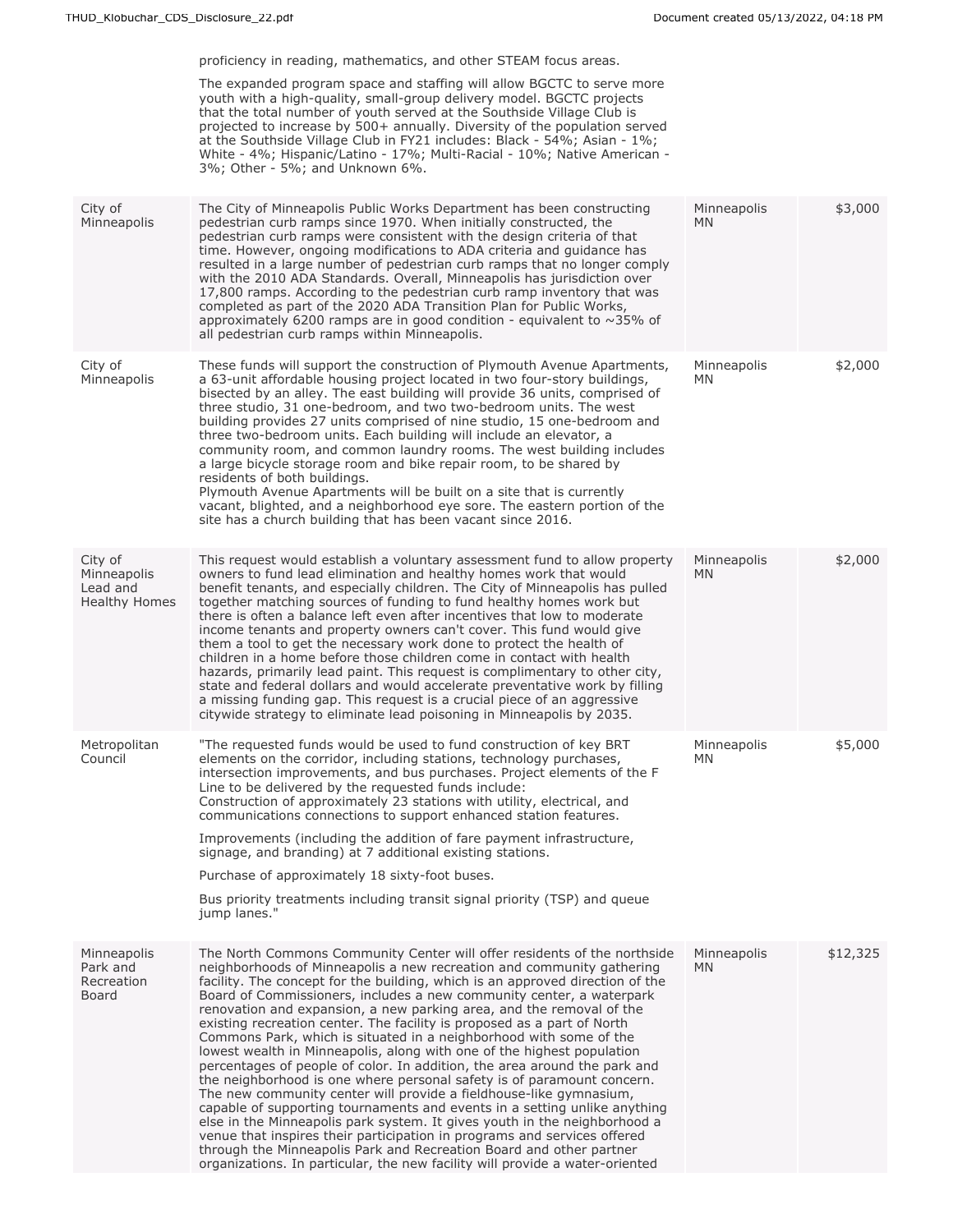|                                                           | recreation experience including youth aquatic play features such as a<br>splash pad, deep pool, water slides, and "lazy river."                                                                                                                                                                                                                                                                                                                                                                                                                                                                                                                                                                                                                                                                                                                                                                                                                                                                                                                                                                                                                                                                                                                                                                                                                                                                                                                                                                                                                                                                                                                                                                                                                                                                                |                    |         |
|-----------------------------------------------------------|----------------------------------------------------------------------------------------------------------------------------------------------------------------------------------------------------------------------------------------------------------------------------------------------------------------------------------------------------------------------------------------------------------------------------------------------------------------------------------------------------------------------------------------------------------------------------------------------------------------------------------------------------------------------------------------------------------------------------------------------------------------------------------------------------------------------------------------------------------------------------------------------------------------------------------------------------------------------------------------------------------------------------------------------------------------------------------------------------------------------------------------------------------------------------------------------------------------------------------------------------------------------------------------------------------------------------------------------------------------------------------------------------------------------------------------------------------------------------------------------------------------------------------------------------------------------------------------------------------------------------------------------------------------------------------------------------------------------------------------------------------------------------------------------------------------|--------------------|---------|
| Northside<br>Economic<br>Opportunity<br>Network<br>(NEON) | We request funding to purchase the building we now occupy. This project is<br>crucial to NEON's mission of building wealth for low- to moderate-income<br>entrepreneurs in North Minneapolis and the surrounding area.<br>NEON exists to overcome systemic disinvestment in the Northside, an area<br>labeled as "Negro" on official city maps, and thus denied equitable access<br>to real estate, capital and other wealth-building opportunities. In 2019, we<br>identified access to affordable real estate as a major barrier for the mostly<br>Black entrepreneurs we serve. We conducted a Site Acquisition Financial<br>Feasibility Study to begin the process of acquiring the building at 1007 and<br>1011 West Broadway Ave N.                                                                                                                                                                                                                                                                                                                                                                                                                                                                                                                                                                                                                                                                                                                                                                                                                                                                                                                                                                                                                                                                      | Minneapolis<br>MN  | \$2,000 |
|                                                           | The purpose of this site acquisition project is to:                                                                                                                                                                                                                                                                                                                                                                                                                                                                                                                                                                                                                                                                                                                                                                                                                                                                                                                                                                                                                                                                                                                                                                                                                                                                                                                                                                                                                                                                                                                                                                                                                                                                                                                                                            |                    |         |
|                                                           | Cement NEON's permanence as a Northside institution that not only<br>provides hands-on, one-to-one, tailored technical assistance and capital<br>investments to 1,000+ entrepreneurs a year but also serves the broader<br>community by providing a centralized, accessible community resource to<br>host meetings, client marketplace and pop-ups, and private events.                                                                                                                                                                                                                                                                                                                                                                                                                                                                                                                                                                                                                                                                                                                                                                                                                                                                                                                                                                                                                                                                                                                                                                                                                                                                                                                                                                                                                                        |                    |         |
|                                                           | Ensure the availability of affordable commercial real estate for the 1,000+<br>clients we serve annually.                                                                                                                                                                                                                                                                                                                                                                                                                                                                                                                                                                                                                                                                                                                                                                                                                                                                                                                                                                                                                                                                                                                                                                                                                                                                                                                                                                                                                                                                                                                                                                                                                                                                                                      |                    |         |
|                                                           | Allow us to renovate the building to minimize future operating and<br>maintenance costs, optimize spaces for heightened productivity, and<br>ensure security for NEON staff, co-working space members and clients.                                                                                                                                                                                                                                                                                                                                                                                                                                                                                                                                                                                                                                                                                                                                                                                                                                                                                                                                                                                                                                                                                                                                                                                                                                                                                                                                                                                                                                                                                                                                                                                             |                    |         |
|                                                           | Enhance spaces and technology to increase our usable space from 6,560<br>square feet to 16,222 square feet and boost rental suite revenue; enhance<br>print and copy services; and create more space for shared conference<br>rooms, kitchenette, and a full-time receptionist.                                                                                                                                                                                                                                                                                                                                                                                                                                                                                                                                                                                                                                                                                                                                                                                                                                                                                                                                                                                                                                                                                                                                                                                                                                                                                                                                                                                                                                                                                                                                |                    |         |
| People Serving<br>People                                  | People Serving People (PSP) is Minnesota's largest and most<br>comprehensive family shelter. Located in Minneapolis' Downtown East<br>neighborhood, the facility's Emergency Shelter and Permanent Supportive<br>Housing program were opened to families in 2002 at its current location.<br>PSP offers 99 hotel style emergency shelter rooms with private bathrooms<br>and lockable doors for security and dignity. In addition, PSP has 10<br>two-bedroom apartments for families that need more permanent,<br>supportive housing options. PSP owns the facility and nearly all of the<br>equipment required to operate it, including capital-intensive building<br>systems and the overwhelming majority of trade fixtures relied upon to<br>deliver Emergency Shelter, Permanent Supportive Housing, and related<br>programming services. While the building itself is structurally sound, free<br>of major defects and in good working condition, many of its major systems<br>and components are approaching the end of their service lives or are past<br>retirement. This is true for the buildings' three elevators that were installed<br>in 2002 during the shelter's initial renovation, including two elevators used<br>by shelter guests and staff and a service elevator. With this in mind PSP's<br>Facility Renewal Plan lays out a list of critical investments in the shelter<br>that need to be made between 2020-2030 in order to maintain health and<br>safety and foster PSP's ability to heal families and transform communities.<br>This project will allow PSP to conduct essential rehabilitation and<br>improvements to each of its three elevators to ensure continued safety and<br>operability and capacity to serve families experiencing homelessness in<br>Hennepin County. | Minneapolis<br>MN. | \$80    |
| Simpson<br>Housing<br>Services, Inc.                      | The existing Simpson emergency shelter is located in a church building at<br>2740 First Avenue South in Minneapolis, Minnesota. The building's<br>deteriorating condition greatly impairs Simpson's ability to continue safe<br>shelter operations.?Simpson plans to re-develop the site with a new<br>4-story building comprised of an innovative shelter designed to support<br>person-centered services for 70 individuals, 42 units of permanent<br>supportive housing for persons who have experienced homelessness, and<br>service space to provide intensive, holistic services to all residents.<br>The project will provide an invaluable resource for those experiencing<br>homelessness with two components: permanent supporting housing and<br>an emergency shelter. Utilizing CDC guidance, the facility will increase<br>separation of sleeping spaces, eliminate bunk beds, and reducing<br>quests/room.?These measures, along with the on-site health clinic, will<br>ensure safer shelter operations.?Finally, Simpson will build their<br>accomplishments so far in providing emergency shelter for adults and<br>implement a safe, person-focused, and housing-focused program.<br>The total project cost is $\sim$ \$37 million, with the shelter portion of the                                                                                                                                                                                                                                                                                                                                                                                                                                                                                                                          | Minneapolis<br>MN. | \$2,500 |
|                                                           | project 60% of the total. The housing portion is now fully funded.<br>However, the lack of financing options for the shelter component continues<br>to be a barrier. Simpson requests a federal investment of \$2.5 million,                                                                                                                                                                                                                                                                                                                                                                                                                                                                                                                                                                                                                                                                                                                                                                                                                                                                                                                                                                                                                                                                                                                                                                                                                                                                                                                                                                                                                                                                                                                                                                                   |                    |         |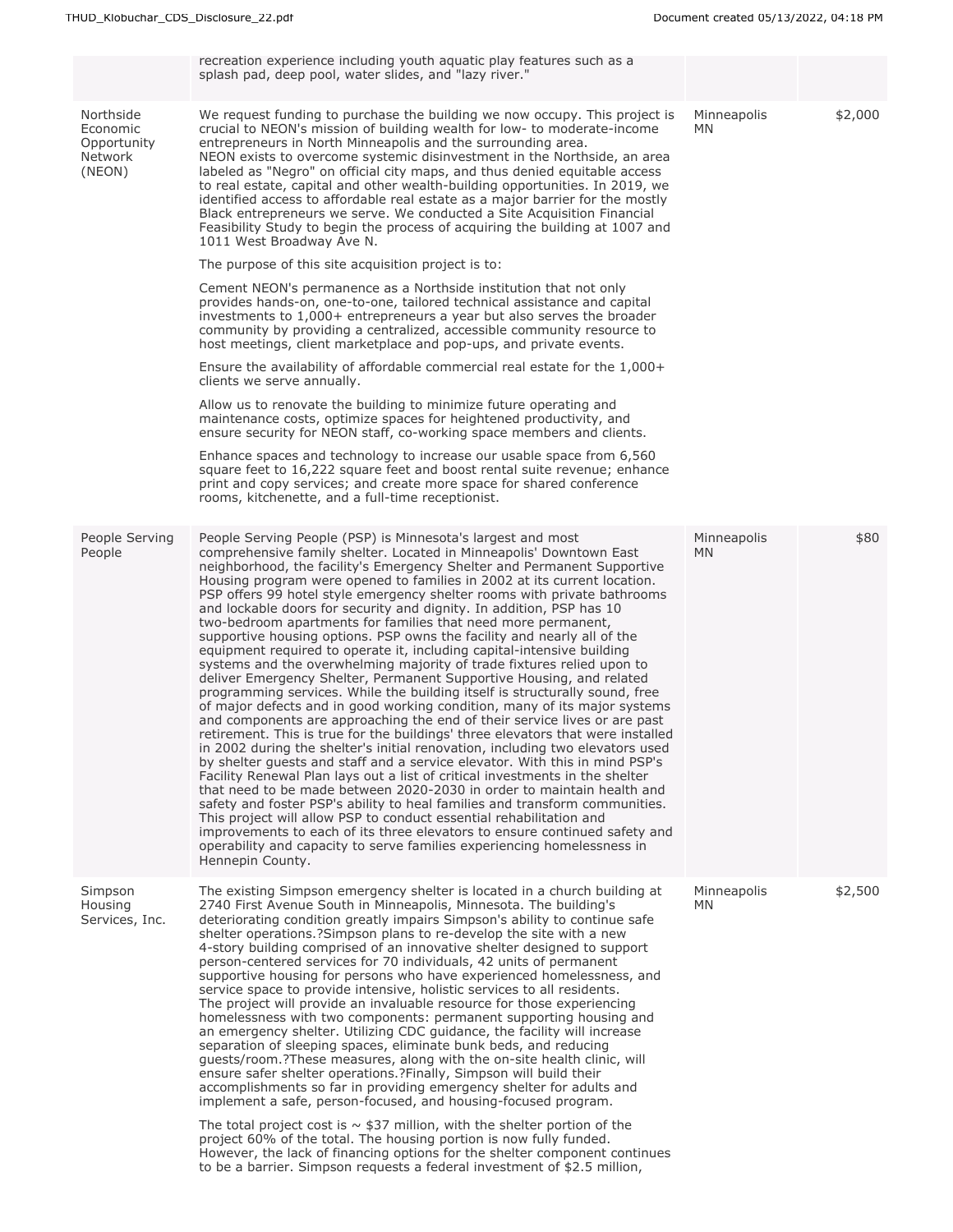which is roughly 10% of the shelter cost in this project, so the project can move forward and this vitally important emergency shelter can continue to operate, with expanded services and supports and 42 units of deeply affordable, supportive housing for community members with the highest needs.

| The Harrison Townhomes project is comprised of 17 units in 3 buildings to<br>Twin Cities<br>Minneapolis<br>\$1,100<br>Habitat for<br>be built on currently vacant land in the rapidly gentrifying Harrison<br><b>MN</b><br>Neighborhood in North Minneapolis. The project is being developed as a<br><b>Humanity</b><br>partnership between Twin Cities Habitat for Humanity, Inc. (TCHFH) and<br>City of Lakes Community Land Trust (CLCLT). TCHFH is a faith-based,<br>affordable housing development organization focused on creating and<br>preserving affordable homeownership opportunities for families earning<br>30% to 80% of the Twin Cities Area Median Income: (tchabitat.org).<br>CLCLT is the land trust entity serving the City of Minneapolis and is<br>focused on the creation of permanently affordable ownership housing for<br>families in the same income range: (www.clclt.org). The requested funding<br>will be used to close the current project development gap of $$1,100,000$ .<br>The project has received strong support from community partners,<br>including the Harrison Neighborhood Association through advocacy and<br>funding, the City of Minneapolis through development support and funding,<br>Hennepin County for environmental remediation funds, the Minnesota<br>Housing Finance Agency with funding, the Department of the Treasury<br>through Capital Magnet Funds, as well as private partners such as<br>CenterPoint Energy, Andersen Windows and our development partner and<br>seller Wellington Management. Wellington Management, has facilitated our<br>purchase of the property and supported our efforts to design and fund just<br>such a project. We have brought on a well-respected general contractor,<br>Watson Forsberg/Tri Construction, to carry out the bulk of construction.<br>The project is ready to break ground.<br>\$850<br><b>YWCA</b><br>The Midtown project will include the following:<br>Minneapolis<br>-Reconfiguration of existing office space for a designated ResourceLink<br>Minneapolis<br>ΜN<br>program drop-in office, to more effectively serve families seeking<br>resources in our community.<br>-Expansion and creation of a designated youth-only space, allowing us to<br>serve hundreds more youth beyond those served in school-based<br>programs or specific-eligibility programs.<br>-Safety and space upgrades for Early Childhood Education and Girls and<br>Youth spaces, including a fire alarm system upgrade, heating loop repair,<br>roof replacement, flooring, wall replacements, a gas stove, a renovated<br>kid room, and a community program room.<br>Funds may also be used to reconfigure staff space to be as holistic,<br>inclusive, accessible, and efficient as possible, as we continue to navigate<br>many community programs out of limited space.<br>This project is eligible for the EDI subcommittee under "construction,<br>rehabilitation, and improvements of public facilitiessuch as neighborhood<br>centers" as outlined in the guidance. For over twenty years, YWCA<br>Midtown has been a trusted community hub centering young children,<br>girls, and youth in a racially and economically diverse neighborhood,<br>bordered on two sides by HUD Qualified Census Tracts 1086 and 1259.<br><b>Build Wealth</b><br>"Build Wealth MN (BWMN) is a Community Development Financial<br>\$2,000<br>Minneapolis<br>Minnesota Inc<br>Institution (CDFI) and is launching the 9,000 Equities Fund to provide<br><b>MN</b><br>homeownership and financial education, affordable first mortgages or<br>equivalent financing opportunities to households struggling to access<br>mortgage credit in underserved communities of color. The Fund aims to<br>directly address disparity gaps in homeownership and wealth experienced<br>by African Americans in Minnesota. BWM has been providing lending for<br>homeownership in these underserved communities for over 12 years, and<br>its work includes financial literacy, homeownership education, loan<br>origination, processing, underwriting, packaging and assigning to a<br>secondary market partner.<br>Communities of color are an increasing share of the state's population, yet<br>too many of these households are struggling to access the mortgage<br>market. The foreclosure crisis of 2009-2010 fell disproportionately on<br>households of color resulting in significant declines in homeownership<br>rates. Increasing values, lower interest rates, absence of housing stock<br>and the shifts in higher construction cost caused by a healthier real estate<br>market has made it difficult for certain groups to realize the dream of<br>homeownership. The cost to build new homes at an affordable price<br>without major subsidies or accessing favorable loan products has become<br>exceedingly difficult. " |  |  |
|--------------------------------------------------------------------------------------------------------------------------------------------------------------------------------------------------------------------------------------------------------------------------------------------------------------------------------------------------------------------------------------------------------------------------------------------------------------------------------------------------------------------------------------------------------------------------------------------------------------------------------------------------------------------------------------------------------------------------------------------------------------------------------------------------------------------------------------------------------------------------------------------------------------------------------------------------------------------------------------------------------------------------------------------------------------------------------------------------------------------------------------------------------------------------------------------------------------------------------------------------------------------------------------------------------------------------------------------------------------------------------------------------------------------------------------------------------------------------------------------------------------------------------------------------------------------------------------------------------------------------------------------------------------------------------------------------------------------------------------------------------------------------------------------------------------------------------------------------------------------------------------------------------------------------------------------------------------------------------------------------------------------------------------------------------------------------------------------------------------------------------------------------------------------------------------------------------------------------------------------------------------------------------------------------------------------------------------------------------------------------------------------------------------------------------------------------------------------------------------------------------------------------------------------------------------------------------------------------------------------------------------------------------------------------------------------------------------------------------------------------------------------------------------------------------------------------------------------------------------------------------------------------------------------------------------------------------------------------------------------------------------------------------------------------------------------------------------------------------------------------------------------------------------------------------------------------------------------------------------------------------------------------------------------------------------------------------------------------------------------------------------------------------------------------------------------------------------------------------------------------------------------------------------------------------------------------------------------------------------------------------------------------------------------------------------------------------------------------------------------------------------------------------------------------------------------------------------------------------------------------------------------------------------------------------------------------------------------------------------------------------------------------------------------------------------------------------------------------------------------------------------------------------------------------------------------------------------------------------------------------------------------------------------------------------------------------------------------------------------------------------------------------------------------------------------------------------------------------------------------------------------------------------------------------------------------------------------------------------------------------------------------------------------------------------------------------------------------------------------------------------------------------------------------------------------------------------------------------------------------------------------------------------------------|--|--|
|                                                                                                                                                                                                                                                                                                                                                                                                                                                                                                                                                                                                                                                                                                                                                                                                                                                                                                                                                                                                                                                                                                                                                                                                                                                                                                                                                                                                                                                                                                                                                                                                                                                                                                                                                                                                                                                                                                                                                                                                                                                                                                                                                                                                                                                                                                                                                                                                                                                                                                                                                                                                                                                                                                                                                                                                                                                                                                                                                                                                                                                                                                                                                                                                                                                                                                                                                                                                                                                                                                                                                                                                                                                                                                                                                                                                                                                                                                                                                                                                                                                                                                                                                                                                                                                                                                                                                                                                                                                                                                                                                                                                                                                                                                                                                                                                                                                                                                                    |  |  |
|                                                                                                                                                                                                                                                                                                                                                                                                                                                                                                                                                                                                                                                                                                                                                                                                                                                                                                                                                                                                                                                                                                                                                                                                                                                                                                                                                                                                                                                                                                                                                                                                                                                                                                                                                                                                                                                                                                                                                                                                                                                                                                                                                                                                                                                                                                                                                                                                                                                                                                                                                                                                                                                                                                                                                                                                                                                                                                                                                                                                                                                                                                                                                                                                                                                                                                                                                                                                                                                                                                                                                                                                                                                                                                                                                                                                                                                                                                                                                                                                                                                                                                                                                                                                                                                                                                                                                                                                                                                                                                                                                                                                                                                                                                                                                                                                                                                                                                                    |  |  |
|                                                                                                                                                                                                                                                                                                                                                                                                                                                                                                                                                                                                                                                                                                                                                                                                                                                                                                                                                                                                                                                                                                                                                                                                                                                                                                                                                                                                                                                                                                                                                                                                                                                                                                                                                                                                                                                                                                                                                                                                                                                                                                                                                                                                                                                                                                                                                                                                                                                                                                                                                                                                                                                                                                                                                                                                                                                                                                                                                                                                                                                                                                                                                                                                                                                                                                                                                                                                                                                                                                                                                                                                                                                                                                                                                                                                                                                                                                                                                                                                                                                                                                                                                                                                                                                                                                                                                                                                                                                                                                                                                                                                                                                                                                                                                                                                                                                                                                                    |  |  |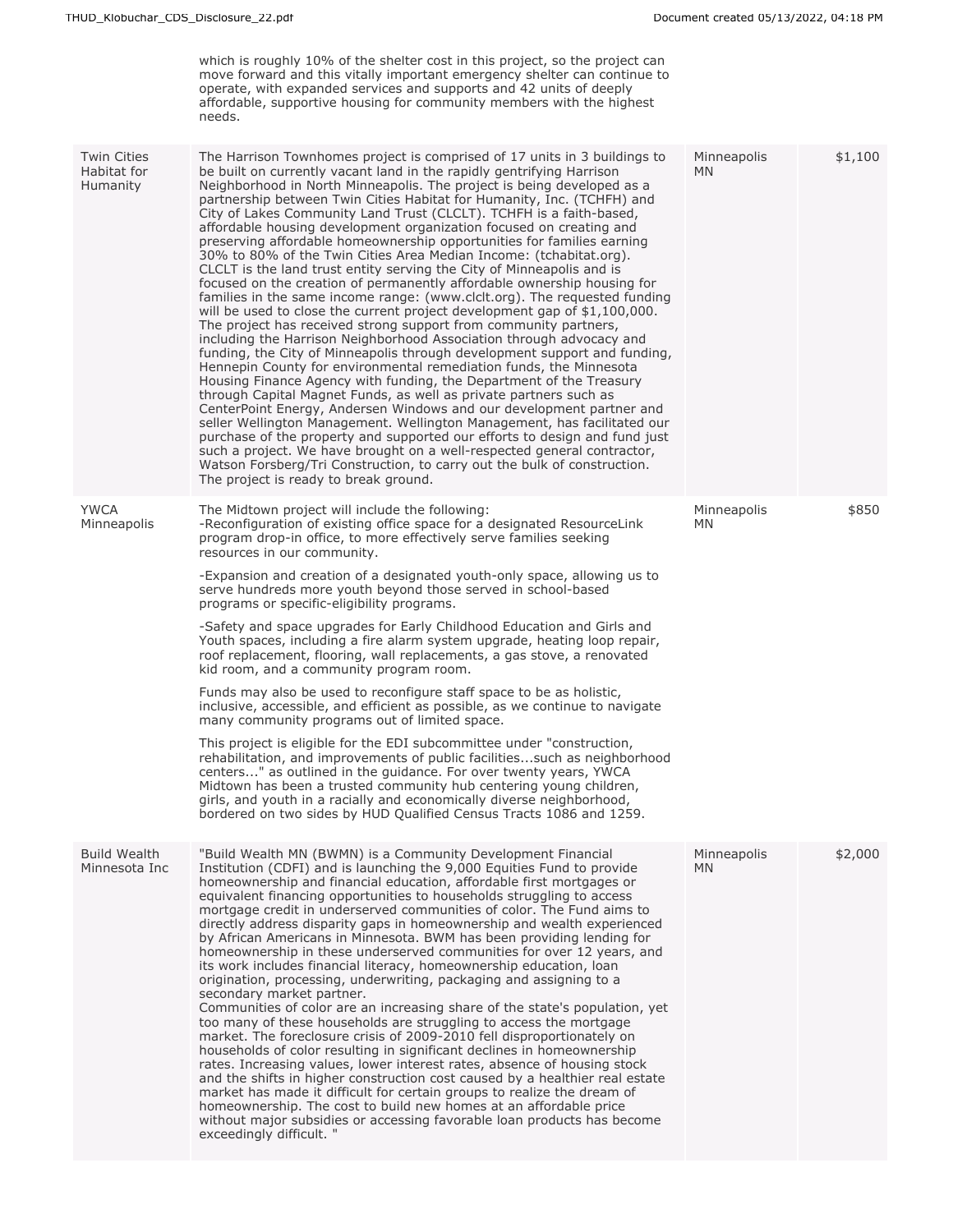| The Salvation<br>Army Harbor<br>Light Center                | "We are requesting Congressionally-Directed Spending Funds to<br>rehabilitate the restrooms in our shelter's lobby. These restroom facilities<br>receive heavy usage during normal operations and have been in dire need<br>of repair for years. Multiple plumbing and electrical fixtures are not<br>functional and have been blocked off with plastic and tape, and counter<br>surfaces and stall partitions show significant deterioration. The overall<br>effect is an unsanitary and undignified environment for emergency shelter<br>clients and other members of the community who interact with our<br>services.                                                                                                                                                                                                                                                                                                                                                                                                                                                                                                                                                                                                                                                                                                                                         | Minneapolis<br>MN   | \$193   |
|-------------------------------------------------------------|------------------------------------------------------------------------------------------------------------------------------------------------------------------------------------------------------------------------------------------------------------------------------------------------------------------------------------------------------------------------------------------------------------------------------------------------------------------------------------------------------------------------------------------------------------------------------------------------------------------------------------------------------------------------------------------------------------------------------------------------------------------------------------------------------------------------------------------------------------------------------------------------------------------------------------------------------------------------------------------------------------------------------------------------------------------------------------------------------------------------------------------------------------------------------------------------------------------------------------------------------------------------------------------------------------------------------------------------------------------|---------------------|---------|
| Phumulani:<br>Minnisota<br>African Women<br>Against Violenc | Phumulani Minnesota African Women Against Violence is seeking funds to<br>purchase and renovate a building for use as a culturally sensitive women's<br>shelter and transitional housing facility near the Maplewood neighborhood<br>in St. Paul. Two weeks ago we lost two more immigrant women in our<br>community to domestic violence. Every day Phumulani receives calls from<br>women want to escape the cycles of control, abuse, and violence that they<br>are caught in, but who do not have the resources to do so. Meanwhile, the<br>shelter network in the greater Minneapolis area is full to capacity, meaning<br>the the street is the only option for survivors seeking to to escape physical<br>and mental abuse and the very real potential of death at the hands of their<br>spouse or partner. At Phumulani, we specialize in working with immigrant<br>women who face even more barriers to access through traditional<br>transitional housing. We envision this space as one of safety, healing,<br>empowerment, and comfort, where survivors will have the opportunity to<br>become thrivers with classes in financial management, job training and<br>resume support, childcare workshops, permanent housing placement, and<br>more. We are dedicated to bringing this vision to reality for our survivors.                              | Minneapolis<br>MN.  | \$554   |
| Urban<br>Strategies, Inc.                                   | The Sumner-Glenwood neighborhood located just north of downtown<br>Minneapolis has a history of disinvestment that spans generations. After<br>the federal Holman Consent Decree in 1995, the Minneapolis Public<br>Housing Authority agreed to raze and redevelop 800 units of public<br>housing, which made way for the Heritage Park community that now exists<br>today. At the center of this neighborhood transformation sparked by that<br>decree nearly 30 years ago is Heritage Park Apartments, a 440 unit mixed<br>market rate, workforce, and public housing development. While the intent<br>of this redevelopment was to create a vibrant mixed income community, it<br>has suffered from insufficient operating funds and capital funds to support<br>the public housing units. Through investment in both the physical housing<br>and the human capital needs of this community, Heritage Park can<br>become the thriving, vibrant community that residents vision it can be.<br>The residents of this low-wealth community have an annual median<br>household income less than half the median income for the City of<br>Minneapolis as a whole, but with the strategic investment of funding in<br>both the physical housing and human capital within the community, we<br>believe all families who call Heritage Park home will thrive.        | Minneapolis<br>MN   | \$7,357 |
| Youth Farm<br>and Market<br>Project, aka,<br>Youth Farm     | "The Northside Youth Greenhouse is a creative way of approaching food<br>access in North Minneapolis, exercising quality youth development to<br>effectively impact systems change in education, community engagement,<br>and access to healthier food options. The Northside Youth Greenhouse<br>combines a 1,700 square foot greenhouse with an adjacent 1,700 square<br>foot headhouse to be used as a work center and gathering space. Not only<br>will the greenhouse give youth a space to more effectively grow plants, it<br>will also give a year-round home that will revolutionize our operations.<br>Most importantly, it will be a safe space for Northside youth to strengthen<br>their skills and connect with their community.<br>Over the past five years, Youth Farm has engaged in a multitude of<br>food-based events and gatherings, connecting with over 3,000 community<br>residents. Residents continually named that addressing food insecurity on<br>the Northside is twofold: 1) They need more options, options that expand<br>their food access beyond corner stores and long commutes, and 2) They<br>need safe spaces to gather and engage in food skills year round. Gardens<br>and a greenhouse were named as safe and important spaces where they<br>could grow food while also connecting to family and cultural traditions." | Minneapolis<br>MN - | \$3,000 |
| Ascension<br>Place, Inc. DBA<br>Haven Housing               | Haven Housing has offered shelter and housing in North Minneapolis since<br>1981 for people experiencing homelessness. We own three properties out<br>of which our programs operate. Two of them are former convents (built in<br>1940 and 1948) and need rehabilitation, improved ventilation, and<br>additional repairs for the health and safety of residents. Our shelter for 16<br>families is one of just two shelters for homeless families in Hennepin<br>County, and a critical resource for North Minneapolis. Our 32-unit<br>Supportive Housing serves single adult women coming out of<br>homelessness, treatment, prison or hospitalization for mental health<br>concerns. This housing program consistently has a waiting list for those<br>needing housing supports and programming that leads to an improved                                                                                                                                                                                                                                                                                                                                                                                                                                                                                                                                     | Minneapolis<br>MN.  | \$4,052 |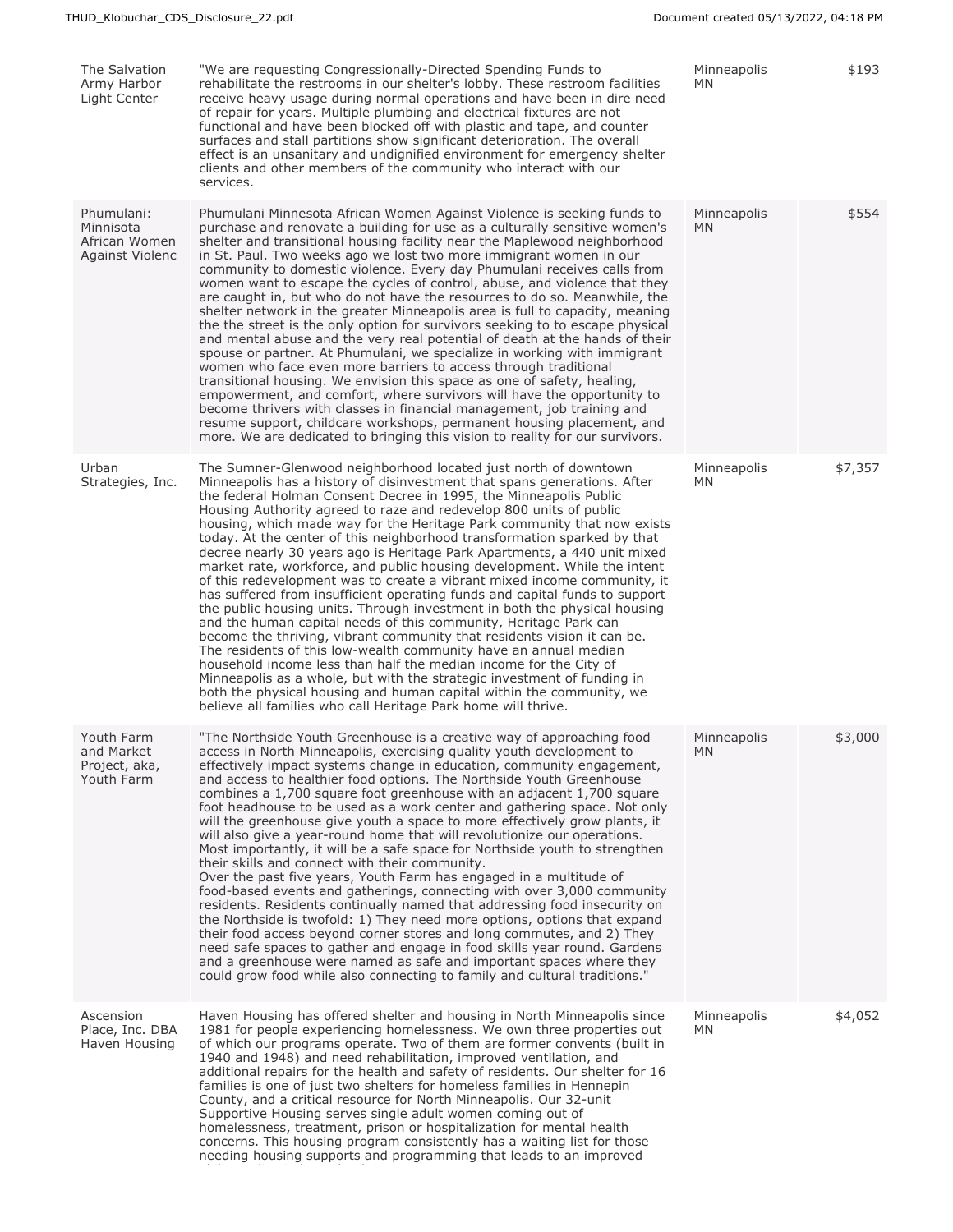|                                      | ability to live independently.<br>We are seeking the following support:                                                                                                                                                                                                                                                                                                                                                                                                                                                                                                                                                                                                                                                                                                                                                                                                                                                                                                                                                                                                                                                                                                                                                                                                                                                                                                                                                                                                                                                                                                                                                                                                                                                                                                                                                                                                                                                                                                                                   |                                                            |         |
|--------------------------------------|-----------------------------------------------------------------------------------------------------------------------------------------------------------------------------------------------------------------------------------------------------------------------------------------------------------------------------------------------------------------------------------------------------------------------------------------------------------------------------------------------------------------------------------------------------------------------------------------------------------------------------------------------------------------------------------------------------------------------------------------------------------------------------------------------------------------------------------------------------------------------------------------------------------------------------------------------------------------------------------------------------------------------------------------------------------------------------------------------------------------------------------------------------------------------------------------------------------------------------------------------------------------------------------------------------------------------------------------------------------------------------------------------------------------------------------------------------------------------------------------------------------------------------------------------------------------------------------------------------------------------------------------------------------------------------------------------------------------------------------------------------------------------------------------------------------------------------------------------------------------------------------------------------------------------------------------------------------------------------------------------------------|------------------------------------------------------------|---------|
|                                      | 1) \$150,000 to replace all the aging windows at our family shelter, St.<br>Anne's Place (2634 Russell Avenue North). This will complete a<br>property-wide rehabilitation for which we have thus far secured<br>\$2,822,683 (ESG, ARPA, and philanthropy) to replace mechanical,<br>electrical and plumbing, install new HVAC throughout, and replace flooring<br>and furnishings.                                                                                                                                                                                                                                                                                                                                                                                                                                                                                                                                                                                                                                                                                                                                                                                                                                                                                                                                                                                                                                                                                                                                                                                                                                                                                                                                                                                                                                                                                                                                                                                                                       |                                                            |         |
|                                      | 2) \$3,902,319 to replace mechanical, electrical and plumbing, and install<br>new HVAC throughout our Supportive Housing, Ascension Place (1803<br>Bryant Avenue North).                                                                                                                                                                                                                                                                                                                                                                                                                                                                                                                                                                                                                                                                                                                                                                                                                                                                                                                                                                                                                                                                                                                                                                                                                                                                                                                                                                                                                                                                                                                                                                                                                                                                                                                                                                                                                                  |                                                            |         |
| <b>Rescue Now</b><br>Services Inc    | Rescue Now Services, Inc. - Shelters is to provide unsheltered individuals a<br>safe place from adverse weather, harmful social and environmental<br>circumstances. We connect individuals to services that address<br>fundamental physiological human needs to foster the development of<br>higher human motivation and improved outcomes. We offer a place for<br>shelter from the harsh life of homelessness in a warm overnight shelter.<br>We supply shelter from outdoors life, showers, rest, food, lockers, human<br>dignity, respect and information for other services.<br>Shelter Family: Our shelter family consists of individuals who are defined as<br>homeless by Minnesota state definition. The State of Minnesota defines<br>homeless as ""any individual, unaccompanied youth or family that is<br>without a permanent place to live that is fit for human habitation.""<br>Doubling-up is considered homeless.<br>Our shelter quest express a need to have services from multicultural group<br>of advocates. The largest % of those experiencing homelessness are<br>African American, Indigenus, Caucasion and men. Our team of advocates<br>mirror this population and provide many services to the community.                                                                                                                                                                                                                                                                                                                                                                                                                                                                                                                                                                                                                                                                                                                                                                    | Minneapolis<br><b>MN</b>                                   | \$446   |
| Greater Twin<br>Cities United<br>Way | "When food insecurity impacts entire neighborhoods, it undermines<br>educational, economic and health outcomes throughout the community.<br>Because of racial bias embedded in public policies and disinvestment from<br>neighborhoods with a high proportion of Black, Indigenous, Latinx, Asian,<br>Pacific Islander and other Residents of Color, these communities<br>disproportionately face food insecurity. Conversely, when we help reverse<br>patterns of disinvestment by supporting entrepreneurs and community<br>resources, these high-potential communities can achieve resilient<br>neighborhood-based food systems that improve food access, foster<br>small-business growth and create jobs - contributing to better learning,<br>earning, and health outcomes.<br>?Greater Twin Cities United Way's Full Lives initiative partners with<br>neighborhoods where access to healthy, affordable food is low, to build<br>equitable local food economies that are sustainable in the long term. A<br>successful North Minneapolis pilot supported the creation of 14 new<br>food-sector businesses including a new supermarket; 278 new food-sector<br>jobs (90% held by neighborhood residents); increased commercial- and<br>personal-garden food production; increased food skills among residents;<br>and \$3.5M in revenue in the two-year pilot's second year, among the four<br>partners who were businesses reporting revenue. These results have<br>already inspired replication of Full Lives in Buffalo and Toronto through the<br>United Way network.<br>Locally, Full Lives holds great opportunity for expansion into several<br>communities where entrepreneurs and nonprofits share a vision for<br>resilient, neighborhood-based food systems. Greater Twin Cities United<br>Way will launch replication in one of these neighborhoods after exploring<br>readiness and opportunity for impact: St. Paul's Eastside, Frogtown, and<br>Minneapolis' Phillips neighborhood." | Minneapolis<br>St. Paul MN                                 | \$1,000 |
| Accessible<br>Space Inc.             | The mission of ASI is to provide housing with care for persons with<br>physical disabilities and brain injuries, as well as seniors and veterans.<br>This mission is accomplished through the development, management and<br>ownership of accessible, affordable housing, assisted living and<br>rehabilitation services. Many of their housing residents are able to seek<br>and maintain employment, attend school and/or college, and participate in<br>local/community events alongside their able-bodied neighbors within the<br>community. Federal support for improvements will help ASI preserve and<br>leverage its limited and restricted Replacement Reserve funding for<br>ongoing maintenance needs, future local funding opportunities, and the<br>continued provision of Reasonable Accommodations and Modifications to<br>residential units and common areas to ensure residents have full and equal<br>access to the housing program, per requirements of the Fair Housing and<br>Section 504 of the Rehabilitation Act of 1973. Additionally, federal funding<br>will significantly reduce maintenance expenses, prevent high cost                                                                                                                                                                                                                                                                                                                                                                                                                                                                                                                                                                                                                                                                                                                                                                                                                                                      | Minneapolis,<br>Golden Valley,<br>St. Anthony<br><b>MN</b> | \$514   |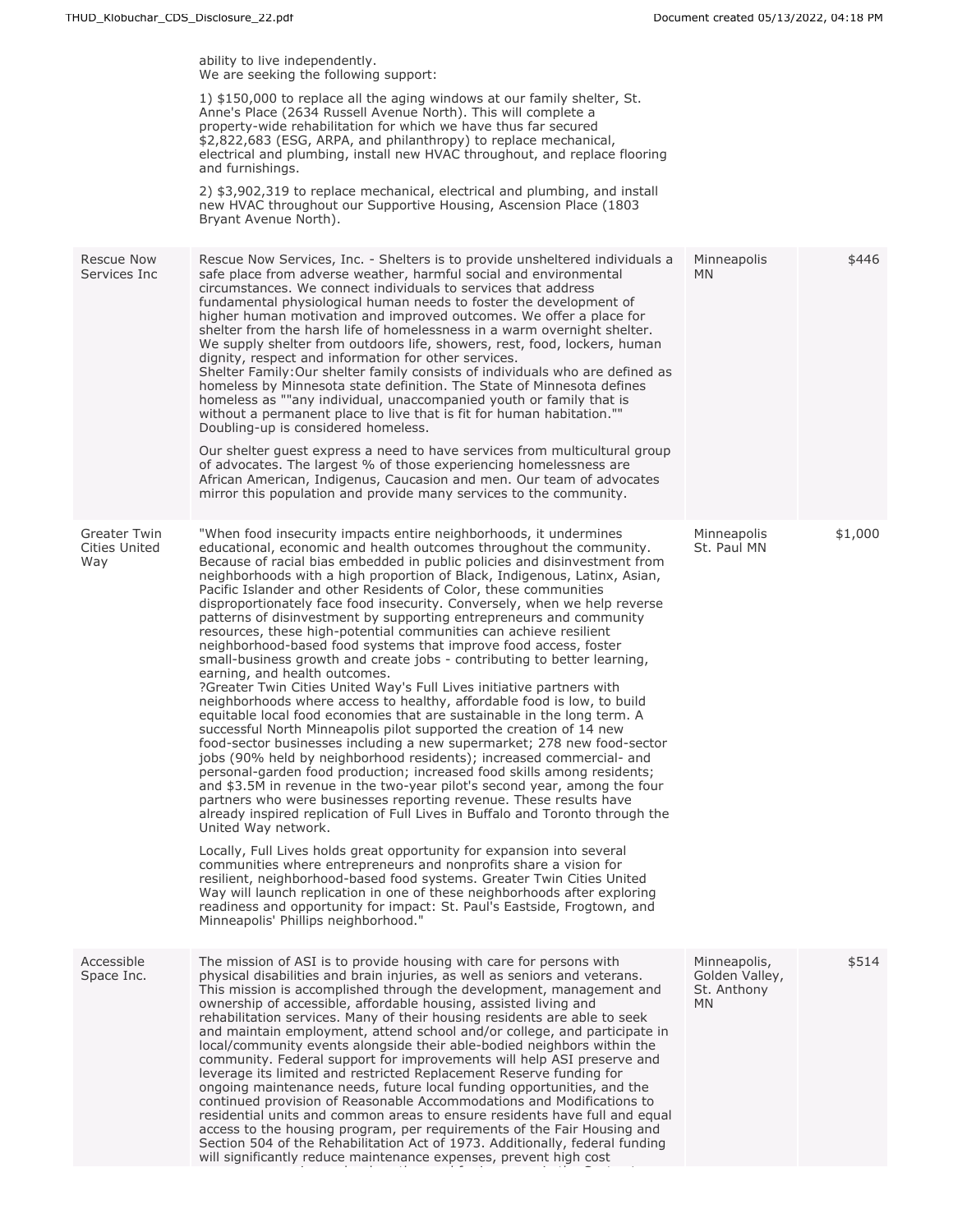|                                                      | emergency repairs, and reduce the need for increases in the Contract<br>Rents in the federal/HUD rental assistance contract which keeps resident<br>rents affordable. Since their founding in 1978, Accessible Space, Inc. (ASI),<br>a 501 (c) (3) headquartered in Minnesota has been a pioneer and industry<br>leader by funding more than 160 accessible, affordable housing initiatives<br>in 31 states. Their work has made independent community living a<br>possibility for adults with disabilities, seniors and veterans. ASI's work<br>ensures that low-income seniors, persons with disabilities and veterans<br>have access to energy efficient, safe, and affordable housing.                                                                                                                                                                                                                                                                                                                                                                                                                                                                                                                                                                                                                                                                                                                                                                                                                                                                                                                                                                                                                                                                                                                                                                                       |                                                                                               |         |
|------------------------------------------------------|----------------------------------------------------------------------------------------------------------------------------------------------------------------------------------------------------------------------------------------------------------------------------------------------------------------------------------------------------------------------------------------------------------------------------------------------------------------------------------------------------------------------------------------------------------------------------------------------------------------------------------------------------------------------------------------------------------------------------------------------------------------------------------------------------------------------------------------------------------------------------------------------------------------------------------------------------------------------------------------------------------------------------------------------------------------------------------------------------------------------------------------------------------------------------------------------------------------------------------------------------------------------------------------------------------------------------------------------------------------------------------------------------------------------------------------------------------------------------------------------------------------------------------------------------------------------------------------------------------------------------------------------------------------------------------------------------------------------------------------------------------------------------------------------------------------------------------------------------------------------------------|-----------------------------------------------------------------------------------------------|---------|
| Metropolitan<br>Council/Metro<br>Transit             | "The proposed BLRT Extension project will provide transit improvements in<br>the highly traveled northwest area of the Twin Cities Metropolitan Area.<br>The BLRT will run from Target Field station 13 miles northwest to Oak<br>Grove Parkway in Brooklyn Park, through downtown Minneapolis, north<br>Minneapolis, Robbinsdale, Crystal, and Brooklyn Park.<br>Investment in this corridor will serve the region's fast-growing population,<br>address historic economic and racial inequality, and benefit the residents,<br>businesses, and commerce in our state. The purpose of the BLRT project is<br>to provide transit service that will satisfy long-term regional mobility and<br>accessibility needs for businesses and the traveling public.                                                                                                                                                                                                                                                                                                                                                                                                                                                                                                                                                                                                                                                                                                                                                                                                                                                                                                                                                                                                                                                                                                                       | Minneapolis,<br>North<br>Minneapolis,<br>Robbinsdale,<br>Crystal, and<br>Brooklyn<br>Park. MN | \$1,000 |
|                                                      | The requested funds would be used to fund construction of key light rail<br>elements on the corridor including: Irt guideway, stations, utilities,<br>roadway improvements, technology improvements and light rail vehicles.<br>Project elements of the BLRT to be delivered by the requested funds<br>include:                                                                                                                                                                                                                                                                                                                                                                                                                                                                                                                                                                                                                                                                                                                                                                                                                                                                                                                                                                                                                                                                                                                                                                                                                                                                                                                                                                                                                                                                                                                                                                  |                                                                                               |         |
|                                                      | Construction of approximately 11 stations with utility, electrical, and<br>communications connections to support the stations.                                                                                                                                                                                                                                                                                                                                                                                                                                                                                                                                                                                                                                                                                                                                                                                                                                                                                                                                                                                                                                                                                                                                                                                                                                                                                                                                                                                                                                                                                                                                                                                                                                                                                                                                                   |                                                                                               |         |
|                                                      | Improvements (including the addition of fare payment infrastructure,<br>signage, and branding) along the corridor.<br>Purchase of approximately 26 light rail vehicles."                                                                                                                                                                                                                                                                                                                                                                                                                                                                                                                                                                                                                                                                                                                                                                                                                                                                                                                                                                                                                                                                                                                                                                                                                                                                                                                                                                                                                                                                                                                                                                                                                                                                                                         |                                                                                               |         |
|                                                      |                                                                                                                                                                                                                                                                                                                                                                                                                                                                                                                                                                                                                                                                                                                                                                                                                                                                                                                                                                                                                                                                                                                                                                                                                                                                                                                                                                                                                                                                                                                                                                                                                                                                                                                                                                                                                                                                                  |                                                                                               |         |
| <b>Twin Cities</b><br>Habitat for<br><b>Humanity</b> | Construction project. Start and end dates: 04/01/2023 - 02/28/2025.<br>Scope of project: Construction. Hennepin County needs affordable housing.<br>The twelve-unit Minnetonka Townhomes project will take an important<br>step in providing affordable housing to families in the Minnetonka area.<br>Minnesota has the largest racial homeownership and wealth gap in the<br>county and is experiencing an affordable housing crisis across the state.<br>The Metropolitan Council's Community Profiles report notes that 30% of<br>Minnetonka residencies are rented, which is an estimated 7,159<br>households. 37% of all renter households are cost-burdened in<br>Minnetonka, leaving families to pay more than 30% of their monthly<br>income on housing. Despite this, almost no owner-occupied affordable<br>units have been built in Minnetonka in the past few years. According to the<br>Met Council Residential Building Permit Survey, new single-family detached<br>housing has been flat, with extraordinary growth in multifamily units over<br>the past 10 years. The county is growing, though only 22% of<br>existing-home sales have been for housing less than \$249,000. These<br>numbers show strong demand for 60% AMI and 80% AMI homeownership<br>opportunities in Minnetonka. TC Habitat has noted some potential<br>scattered housing sites in the Minnetonka area, three of which could<br>support 12 townhome units. The combination of townhomes and a<br>community land trust for this site allow Habitat to fill a housing gap for<br>large families with modest incomes. In addition, the Minnesota Housing<br>Partnership reports a significant countywide racial disparity in<br>homeownership: while only 30% of white households in Hennepin County<br>are renters, 78% of African American and 66% of Latino households are<br>renters. | Minnetonka<br>MN.                                                                             | \$400   |
| Montevideo<br><b>Public Schools</b>                  | The Montevideo Public Schools district is looking to solve the problem of its<br>Fine Arts Center. The current Fine Arts Center, which is owned by the<br>school district, is a building that has been very important to the<br>community. It has housed many of the school district's activities related to<br>music and arts for many years and has served as a haven for children and<br>adults in the community who are passionate about them. In recent years,<br>the Fine Arts Center has become a dilapidated building and has been<br>named unusable, causing the school district to close it completely. The<br>school district and community sees the Fine Arts Center as an important<br>need here in Montevideo and has decided to move forward with building a<br>new center by demolishing the Fine Arts Center and constructing a new<br>Performing Arts Center that will be connected to Montevideo High School.<br>The total cost of this project will be \$15 million. The Montevideo Public<br>Schools is looking to get 10% of the project's funds from this application<br>and cover the rest of the cost with a combination of local donations and<br>local bonding.                                                                                                                                                                                                                                                                                                                                                                                                                                                                                                                                                                                                                                                                                       | Montevideo<br>MN                                                                              | \$1,500 |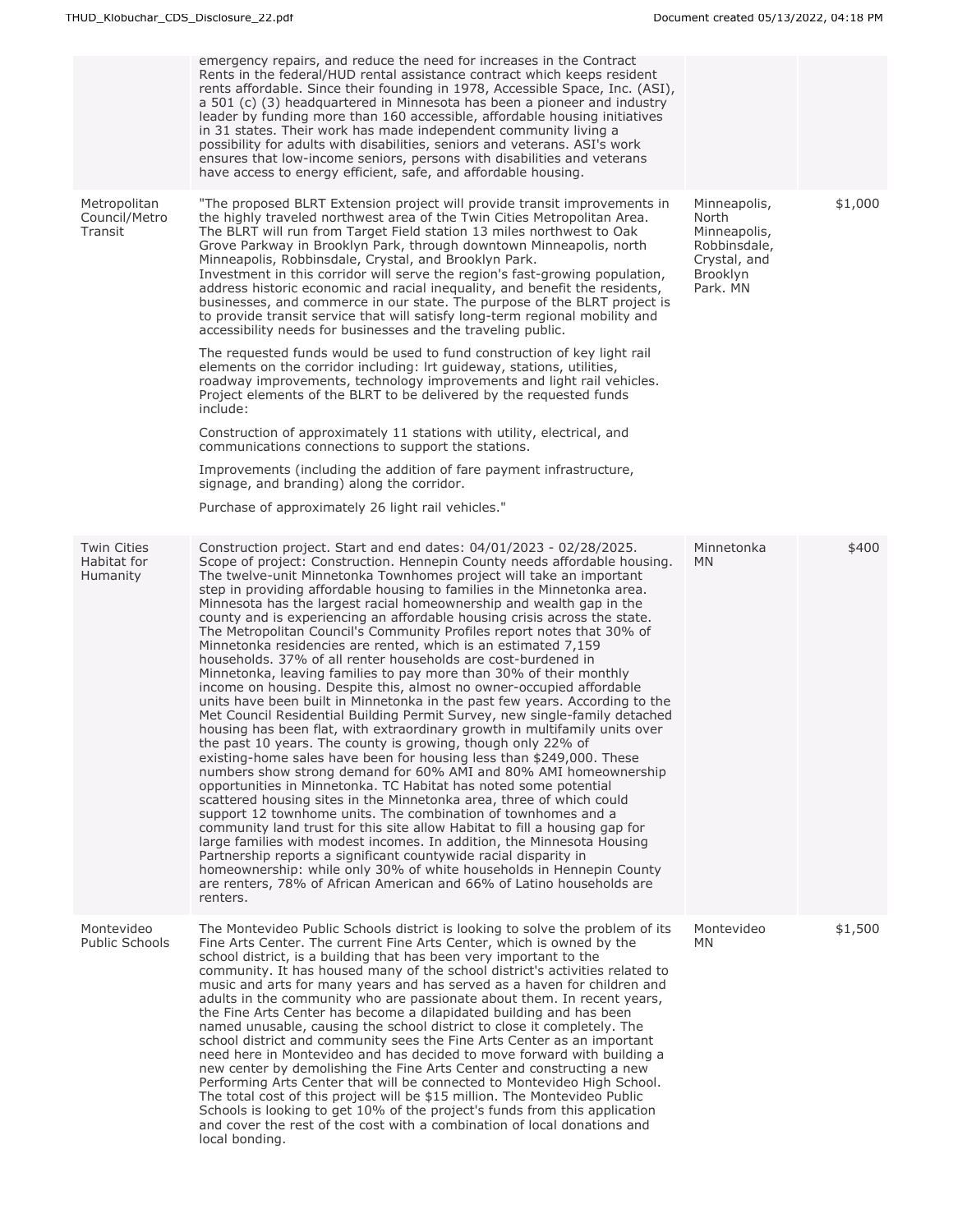| City of<br>Monticello                | The City of Monticello is in the process of a public-private partnership to<br>re-development approximately 85% of a city block in our downtown core.<br>The property is currently a blighted, low value area. The project would<br>create a mixed-use residential and commercial development. Key<br>components to this project include improvements to the adjacent<br>roadways. This project is directly adjacent to State Highway 25 which has<br>traffic volumes of approximately 35,000 vehicles per day and another<br>adjacent roadway is Wright County State Highway 25 with approximately<br>15,000 vehicles per day. Given the high traffic volumes of the roadways on<br>these two roadways the remaining two local streets will provide a critical<br>access point for this project. These adjacent roadways don't currently<br>connect as there is a significant grade difference between these two<br>roadways. The proposed project would reconstruct these two roadways to<br>provide for vehicular and pedestrian access between these two roadways.<br>Given the private development cost estimated at approximately<br>\$31,800,000 the project can not bear these costs and assistance is<br>necessary to make this project successful.                                                                                                                                                                                                                                                                                                                                                                                                                                     | Monticello MN | \$1,000 |
|--------------------------------------|--------------------------------------------------------------------------------------------------------------------------------------------------------------------------------------------------------------------------------------------------------------------------------------------------------------------------------------------------------------------------------------------------------------------------------------------------------------------------------------------------------------------------------------------------------------------------------------------------------------------------------------------------------------------------------------------------------------------------------------------------------------------------------------------------------------------------------------------------------------------------------------------------------------------------------------------------------------------------------------------------------------------------------------------------------------------------------------------------------------------------------------------------------------------------------------------------------------------------------------------------------------------------------------------------------------------------------------------------------------------------------------------------------------------------------------------------------------------------------------------------------------------------------------------------------------------------------------------------------------------------------------------------------------------------------------------------|---------------|---------|
| City of<br>Moorhead                  | The Bluestem Bicycle and Pedestrian Bridge project consists of<br>construction of a bicycle/pedestrian bridge across the Red River between<br>Moorhead MN and Fargo ND. The bridge is planned adjacent to the<br>Bluestem Center for the Arts, a 3,000-seat amphitheater built in 2009<br>hosting the acclaimed Trollwood Performing Arts High School Theater<br>program and numerous local, regional, and national concerts and events.<br>The bridge would safely connect Moorhead's 14-mile Red River Corridor<br>Trail with Fargo ND's trail system. The nearest dedicated<br>bicycle/pedestrian river crossing is nearly 8 miles from Bluestem. A bridge<br>designed for vehicular traffic is 5 miles from Bluestem, but access is via a<br>high speed minor arterial roadway, not safe for the students of Trollwood<br>or the many metro area residents and visitors that attend events at<br>Bluestem who may need or want to commute to the facilities by foot or<br>bicycle.                                                                                                                                                                                                                                                                                                                                                                                                                                                                                                                                                                                                                                                                                                           | Moorhead MN   | \$2,400 |
| City of<br>Moorhead                  | The City of Moorhead is planning a new Community Center and Regional<br>Library within a redevelopment area in our downtown. The community is<br>fully engaged in planning the facility to connect people to people in ways<br>that allows Moorhead and its residents to flourish. An important component<br>will be a Community Center for Entrepreneurship, providing co-working<br>and incubator space for community members, with special emphasis on<br>equity - developing and supporting female and foreign-born<br>entrepreneurs. The Community Center and Regional Library will replace a<br>1960s vintage public library. Co-working and conferencing space,<br>technology, and business supports such as three-dimensional printing and<br>a studio for recording and podcasts are planned. This will be the<br>Community Center of the future.                                                                                                                                                                                                                                                                                                                                                                                                                                                                                                                                                                                                                                                                                                                                                                                                                                       | Moorhead MN   | \$1,000 |
| Cass Clay<br>Community<br>Land Trust | According to 2019 State of the State's Housing report, there is a 31%<br>homeownership gap between white homeowners and people of color<br>homeownership rates.<br>Funding will provide members of underserved populations with a path to<br>homeownership and an opportunity to generate wealth.<br>Through a shared-equity model, each home's long-term affordability will<br>be guaranteed in perpetuity, providing future low- to moderate-income<br>households an opportunity to experience homeownership.<br>Providing affordable homeownership options is the first step. Cass Clay<br>CLT is committed to each homeowner's long-term success. Through a<br>robust stewardship program, homeowners learn how to maintain their<br>home, implement a household budget that meets their financial obligations<br>and goals, and become more connected to the community.<br>To better serve our entire community, we have been researching Islamic<br>finance laws and working to find a solution for households looking for a<br>Shariah-compliant lending option. The Consensus Council has funded this<br>research and through our partnerships, we have identified a lender willing<br>to work with Cass Clay CLT in writing Shariah-compliant mortgages. This<br>partnership will eliminate an obstacle for households practicing Islam and<br>will provide an opportunity for more households to access homeownership.<br>Because of your support, Clay County will be able to develop additional<br>long-term affordable owner-occupied homes, providing opportunities to<br>own a home, generate generational wealth, increase property values and<br>increase property tax revenue. | Moorhead MN   | \$400   |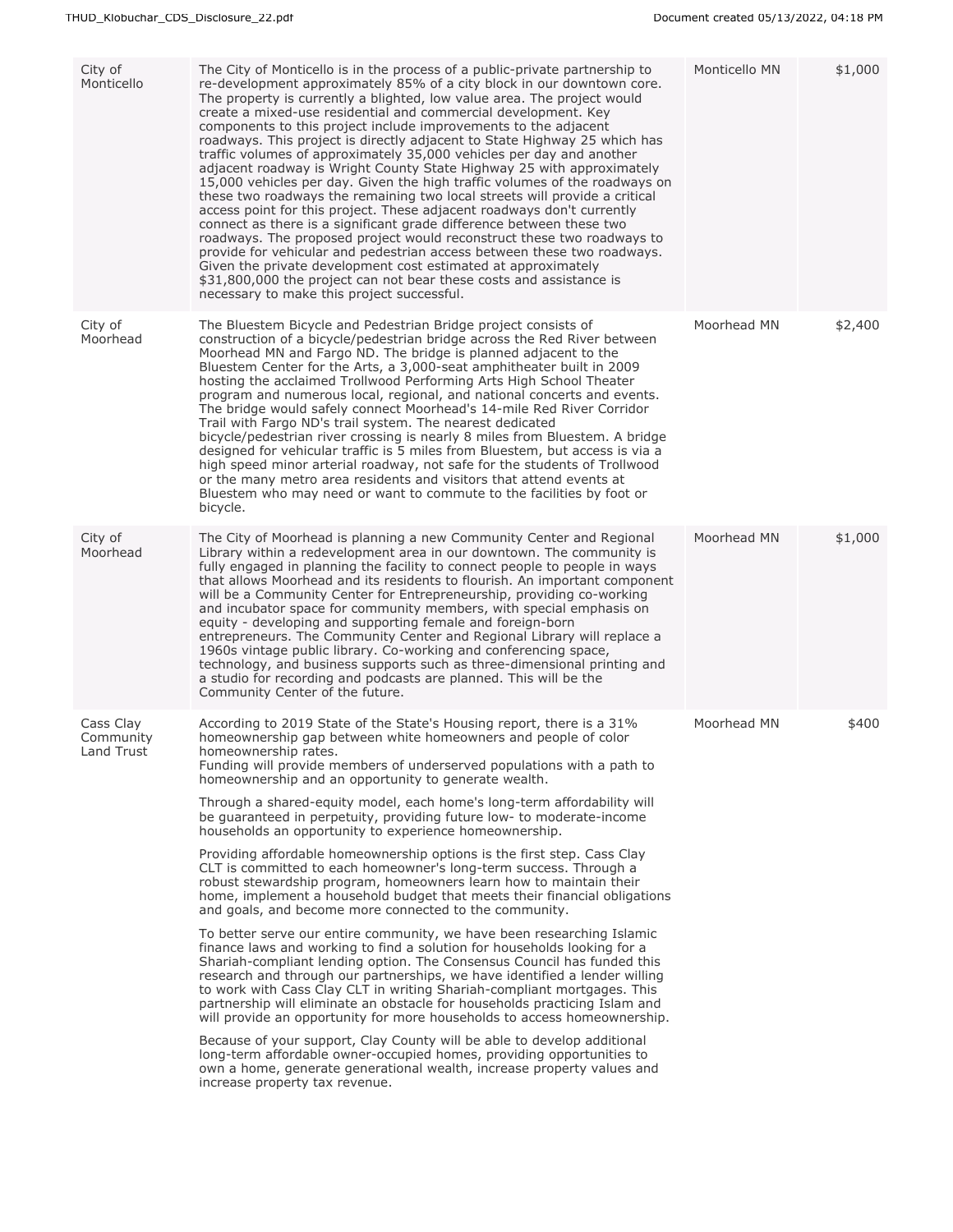| Oasis Central<br>Minnesota           | Funding is needed for the purchase and renovation of emergency shelter<br>space in Morrison County, Minnesota. This program serves both individuals<br>and families experiencing homelessness in Morrison County and<br>surrounding area. Funding would provide updates for health and safety as<br>well as bring up to ADA accessibility standards. There is no other<br>emergency shelter provider in Morrison County and much of the<br>surrounding area.                                                                                                                                                                                                                                                                                                                                                                                                                                           | Morrison<br>County MN                            | \$400    |
|--------------------------------------|--------------------------------------------------------------------------------------------------------------------------------------------------------------------------------------------------------------------------------------------------------------------------------------------------------------------------------------------------------------------------------------------------------------------------------------------------------------------------------------------------------------------------------------------------------------------------------------------------------------------------------------------------------------------------------------------------------------------------------------------------------------------------------------------------------------------------------------------------------------------------------------------------------|--------------------------------------------------|----------|
| Lower Sioux<br>Indian<br>Community   | Lower Sioux currently is in dire need of acquiring and developing new lands<br>to build new homes. With Congressional support Lower Sioux will acquire<br>80 acres of land as the first step in the tribe's overall expansion plan for<br>housing and community development. Our overall expansion plan consists<br>of acquiring 230 acres and developing infrastructure on these and an<br>additional 180 acres (for a total of 410 acres) to expand our ability to<br>house our tribal citizens. It has been a struggle in the past for Lower Sioux<br>to purchase land around the borders of the reservation but backing from<br>US Congress could prove crucial in not only purchasing these 80 acres, but<br>also for future land acquisitions and infrastructure as well.                                                                                                                        | Morton MN                                        | \$920    |
| Roseau County<br>& Kittson<br>County | Upgrade Roseau County State Aid Highway #7 & Kittson County State Aid<br>Highway #25. This roadway is a federally-designated evacuation route for<br>the citizens of NE Kittson County & NW Roseau County; however, it is<br>currently non-functional as the roadway floods virtually every spring and<br>during a heavy rain event.                                                                                                                                                                                                                                                                                                                                                                                                                                                                                                                                                                   | NW Roseau<br>County & NE<br>KIttson<br>County MN | \$13,800 |
| Washington<br>County,<br>Minnesota   | "The proposed project is a multi-use trail along CSAH 38 in the city of<br>Newport that will fill existing gaps between 21st Street to 7th Avenue. The<br>trail will also connect to a pedestrian overpass on Highway 61 and provide<br>regional connections because it is part of the Mississippi River Trail (MRT).<br>Filling the existing trail gaps will create more multi-modal transportation<br>opportunities. The trail will also serve the Newport Transit Station, future<br>City Hall, and multiple redevelopment areas.<br>Equally important to the regional benefits are the safety improvements.<br>CSAH 38 is a busy roadway with a high volume of freight traffic. Currently,<br>pedestrians and bicyclists need to use the road shoulder. Creating a trail<br>for pedestrians and bicyclists will get them out of the street and help make<br>their trips safer and more enjoyable." | Newport MN                                       | \$500    |
| Polk County<br>Highway               | Replace Bridge 5767 over the Red River between Polk County MN and<br>Traill County ND and its approaches.                                                                                                                                                                                                                                                                                                                                                                                                                                                                                                                                                                                                                                                                                                                                                                                              | Nielsville MN                                    | \$10,000 |
| Accessible<br>Space Inc.             | This federal investment will ensure the long-term preservation and success<br>of the accessible, affordable apartment community for the<br>extremely-low/very-low income persons with disabilities throughout the<br>4th Congressional District. This project will provide critical improvements<br>to 68 households in St. Paul, Roseville, and Stillwater. These<br>improvements assist and make independent community living a possibility<br>for adults with disabilities, seniors and veterans within their communities.<br>Amount of funding requested for project: \$1,150,000                                                                                                                                                                                                                                                                                                                  | North St. Paul<br>MN                             | \$1,150  |
|                                      | Iglehart Home: 6 Households   814 Iglehart Ave., Saint Paul, MN                                                                                                                                                                                                                                                                                                                                                                                                                                                                                                                                                                                                                                                                                                                                                                                                                                        |                                                  |          |
|                                      | Selby Home: 6 Households   825 Selby Ave., Saint Paul, MN                                                                                                                                                                                                                                                                                                                                                                                                                                                                                                                                                                                                                                                                                                                                                                                                                                              |                                                  |          |
|                                      | Windows replacement: \$50,000 (x2 homes)=\$100,000                                                                                                                                                                                                                                                                                                                                                                                                                                                                                                                                                                                                                                                                                                                                                                                                                                                     |                                                  |          |
|                                      | Concrete replacement (Sidewalks, garage floor, porch, driveway): \$25,000<br>$(x2 \text{ homes}) = $50,000$                                                                                                                                                                                                                                                                                                                                                                                                                                                                                                                                                                                                                                                                                                                                                                                            |                                                  |          |
|                                      | Water heater replacement (2 per home): $$10,000$ (x2 homes) = $$20,000$<br>TOTAL \$170,000                                                                                                                                                                                                                                                                                                                                                                                                                                                                                                                                                                                                                                                                                                                                                                                                             |                                                  |          |
|                                      | Hillcrest Apartments: 24 Households   1370 Curve Crest Blvd, Stillwater,<br>MN                                                                                                                                                                                                                                                                                                                                                                                                                                                                                                                                                                                                                                                                                                                                                                                                                         |                                                  |          |
|                                      | Elevator Modernization: \$175,000                                                                                                                                                                                                                                                                                                                                                                                                                                                                                                                                                                                                                                                                                                                                                                                                                                                                      |                                                  |          |
|                                      | Temporary Resident Relocations (estimated 6 weeks): \$65,000                                                                                                                                                                                                                                                                                                                                                                                                                                                                                                                                                                                                                                                                                                                                                                                                                                           |                                                  |          |
|                                      | Replace exterior parking lot/overlay: \$50,000 TOTAL \$290,000 Henry<br>Courts II: 10 Households   135-154 Western Ave. S. St. Paul, MN                                                                                                                                                                                                                                                                                                                                                                                                                                                                                                                                                                                                                                                                                                                                                                |                                                  |          |
|                                      | Concrete replacement: Parking lot, sidewalks: \$75,000                                                                                                                                                                                                                                                                                                                                                                                                                                                                                                                                                                                                                                                                                                                                                                                                                                                 |                                                  |          |
|                                      | Kitchen cabinet/countertop (10 apartments): \$50,000                                                                                                                                                                                                                                                                                                                                                                                                                                                                                                                                                                                                                                                                                                                                                                                                                                                   |                                                  |          |
|                                      | Windows, Siding, Soffit, Fascia Replacement: \$175,000 TOTAL \$300,000                                                                                                                                                                                                                                                                                                                                                                                                                                                                                                                                                                                                                                                                                                                                                                                                                                 |                                                  |          |
|                                      | Roselawn Village 22 Households   1074 Roselawn Ave. W. Roseville, MN                                                                                                                                                                                                                                                                                                                                                                                                                                                                                                                                                                                                                                                                                                                                                                                                                                   |                                                  |          |
|                                      | Elevator Modernization: \$175,000                                                                                                                                                                                                                                                                                                                                                                                                                                                                                                                                                                                                                                                                                                                                                                                                                                                                      |                                                  |          |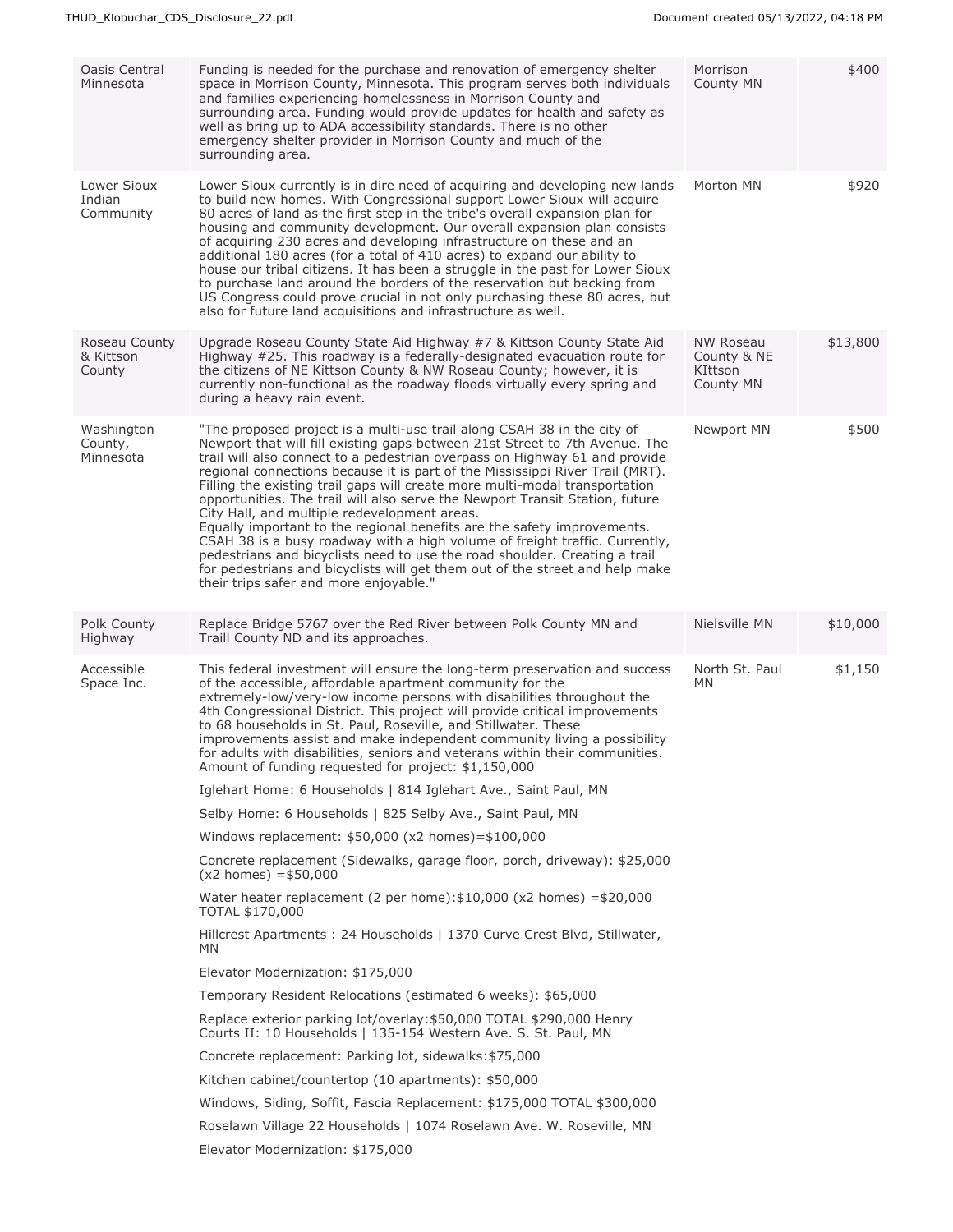## Temporary Resident Relocations (estimated 6 weeks):\$65,000

## Windows, Siding, Soffit, Fascia Replacement:\$150,000 TOTAL \$390,000

| Oslo Region<br>Joint Powers<br>Board            | "For an 8-minute video summary of the project, please see fixtheflood.org<br>The Red River of the North is extremely susceptible to spring and summer<br>flooding events, overtopping roads and rail transportation and inundating<br>farmland. This disrupts traffic by closing I-29 and all highway access<br>through Oslo, MN on MN Hwy 1, and to ND trunk Hwy 54, connecting<br>northern Minnesota to I-29, as well as rail commerce delivering<br>agricultural products to market. In the last 25 years, there have been 13<br>major flood events. The city of Oslo and farmyards are typically without<br>access for up to 6 weeks when this happens. This project is a well-studied<br>and publicly accepted solution to mitigate the frequency and intensity of<br>flooding. Removing blockages in the river channel, including the two<br>bridges that do not accommodate current flow rates, and replacing them<br>with appropriately-sized bridges allows the Red River to flow within its<br>natural channel rather than overflow its banks. Additional protective levees<br>and removal of 40 blockages in the river channel which produce significant<br>reduction in flood occurrences and duration, as shown by recent modeling<br>research by Houston Engineering. See Oslo Area Hydraulic Study-Phase 2.<br>Because of the many entities concerned, this project requires bi-state<br>cooperation, including watershed districts, highway departments and DNR<br>agencies.<br>The first of the 3-phase project is to replace the 1905 railroad bridge and<br>adjacent restrictive highway bridges at Oslo and 17/317, as well as the<br>smaller bridge on Hwy 54. Phase 2 and 3 supplement Phase 1." | Oslo MN           | \$25,189 |
|-------------------------------------------------|------------------------------------------------------------------------------------------------------------------------------------------------------------------------------------------------------------------------------------------------------------------------------------------------------------------------------------------------------------------------------------------------------------------------------------------------------------------------------------------------------------------------------------------------------------------------------------------------------------------------------------------------------------------------------------------------------------------------------------------------------------------------------------------------------------------------------------------------------------------------------------------------------------------------------------------------------------------------------------------------------------------------------------------------------------------------------------------------------------------------------------------------------------------------------------------------------------------------------------------------------------------------------------------------------------------------------------------------------------------------------------------------------------------------------------------------------------------------------------------------------------------------------------------------------------------------------------------------------------------------------------------------------------------------------------------------------------------------|-------------------|----------|
| United Way of<br>Steele County                  | "Extended Childcare Facility - open and operate a childcare facility that<br>accommodates families that have caregivers working 2nd (and possibly 3rd<br>shift), as well as emergency childcare drop ins. We will purchase or build a<br>Childcare Center and outfit it to accommodate sleeping arrangements for<br>the later shifts. We will hire a Childcare Consultant to ensure that we are<br>following all best practices and legal obligations. We will hire and train a<br>Center director, care providers, and staff to operate the facility.<br>Work with current childcare providers to identify areas that they are not<br>area to accommodate. Work with factories to identify how their employees<br>need childcare to work for their families. Work with the school district to<br>identify how we can better support their staff (because these absences<br>significantly affect the quality of education that our students receive).<br>Work with health providers to identify how we can better support their<br>staff (because for our providers to keep providing health care services,<br>they need to be able to come to work). Work with MN Prairie County<br>Alliance who manages the Respite programming to identify how we can<br>better support them (because these breaks are needed to support healthy<br>parenting and reduce child abuse).<br>Create a sliding fee scale and scholarship program to ensure that every<br>child has access to quality childcare regardless of ability to pay."                                                                                                                                                                                           | Owatonna MN       | \$500    |
| Heartland<br>Lakes<br>Development<br>Commission | "Heartland Lakes Development Commission is seeking funding to develop a<br>subdivision on a 20 acre parcel they own in the City of Park Rapids. HLDC<br>is requesting \$2 million to support the construction of the infrastructure<br>and streets for the project. The City of Park Rapids has committed<br>approximately \$148,000 of funding to support the pre - development costs<br>associated with the project.<br>The specific details of the project are to create a subdivision that will<br>provide a minimum of 29 single family lots and five multifamily lots for<br>development. A draft of the design has been included as an example,<br>however, this is not the final design. The next step in the process is the<br>engineering associated with the project and will likely result in plan design<br>changes to maximize the use of the available land.<br>Based on the understanding of the market in Hubbard County, HLDC is<br>targeting sale prices for the single family homes of \$200,000. This is priced<br>at a level that moderate income households will be able to afford based on<br>prudent lending practices. The project also includes the development of 4 -<br>5 lots that will accommodate moderate density housing of 4 - 8 townhome<br>style units for a total of another approximately 25 housing units. "                                                                                                                                                                                                                                                                                                                                                                   | Park Rapids<br>MN | \$2,000  |
| City of Prior<br>Lake                           | The City of Prior Lake is requesting funding assistance to construct a 0.3<br>mile long, 10-foot, bituminous, multiuse trail along the west side of TH 13<br>to close an existing trail gap - between Anna Trail Southeast to Pleasant<br>Street Southeast west of TH 13. The proposed segment would fill the<br>existing trail gap and connect to the Three Rivers Park District Big Woods<br>Regional Trail along Eagle Creek Ave SE / County Road 21.                                                                                                                                                                                                                                                                                                                                                                                                                                                                                                                                                                                                                                                                                                                                                                                                                                                                                                                                                                                                                                                                                                                                                                                                                                                               | Prior Lake MN     | \$633    |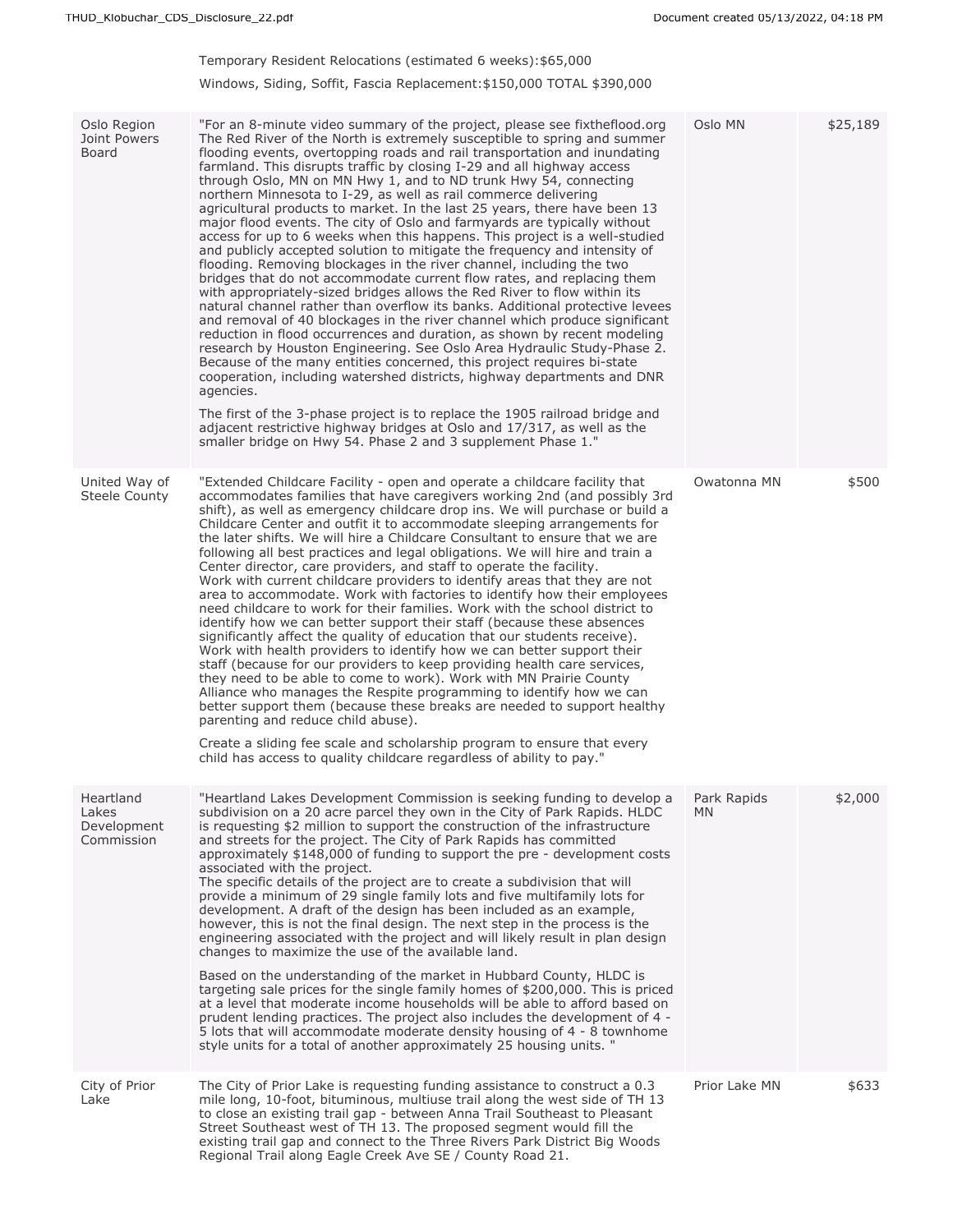| Oslo Region<br>Joint Powers<br><b>Board</b>           | "For an 8-minute video summary of the project, please see fixtheflood.org<br>The Red River of the North is extremely susceptible to spring and summer<br>flooding events, overtopping roads and rail transportation and inundating<br>farmland. This disrupts traffic by closing I-29 and all highway access<br>through Oslo, MN on MN Hwy 1, and to ND trunk Hwy 54, connecting<br>northern Minnesota to I-29, as well as rail commerce delivering<br>agricultural products to market. In the last 25 years, there have been 13<br>major flood events. The city of Oslo and farmyards are typically without<br>access for up to 6 weeks when this happens. This project is a well-studied<br>and publicly accepted solution to mitigate the frequency and intensity of<br>flooding. Removing blockages in the river channel, including the two<br>bridges that do not accommodate current flow rates, and replacing them<br>with appropriately-sized bridges allows the Red River to flow within its<br>natural channel rather than overflow its banks. Additional protective levees<br>and removal of 40 blockages in the river channel which produce significant<br>reduction in flood occurrences and duration, as shown by recent modeling<br>research by Houston Engineering. See Oslo Area Hydraulic Study-Phase 2.<br>Because of the many entities concerned, this project requires bi-state<br>cooperation, including watershed districts, highway departments and DNR<br>agencies.<br>The first of the 3-phase project is to replace the 1905 railroad bridge and<br>adjacent restrictive highway bridges at Oslo and 17/317, as well as the<br>smaller bridge on Hwy 54. Phase 2 and 3 supplement Phase 1." | Red River<br>Valley 6 miles<br>south of Oslo<br>to Hwy 317<br><b>MN</b> | \$60,818 |
|-------------------------------------------------------|------------------------------------------------------------------------------------------------------------------------------------------------------------------------------------------------------------------------------------------------------------------------------------------------------------------------------------------------------------------------------------------------------------------------------------------------------------------------------------------------------------------------------------------------------------------------------------------------------------------------------------------------------------------------------------------------------------------------------------------------------------------------------------------------------------------------------------------------------------------------------------------------------------------------------------------------------------------------------------------------------------------------------------------------------------------------------------------------------------------------------------------------------------------------------------------------------------------------------------------------------------------------------------------------------------------------------------------------------------------------------------------------------------------------------------------------------------------------------------------------------------------------------------------------------------------------------------------------------------------------------------------------------------------------------------------------------------------------|-------------------------------------------------------------------------|----------|
| City of Red<br>Wing,<br>Minnesota                     | "The \$2.0 million federal funds ask will be used for capital construction<br>costs for a recreational trail. The project will be built meeting the<br>requirements of the ADA, the Minnesota DOT Bikeways Facility Design<br>Manual and the AASHTO guide for the development of bicycle facilities. The<br>project has been awarded partial federal FHWA funding for engineering<br>investigations, design development, environmental review (\$480,000) and<br>capital construction costs (\$795,000).<br>The .75 mile recreational trail will be non-motorized and provide the<br>connection for two of Red Wing's riverfront parks; He Mni Can-Barn Bluff<br>Regional Park and Colvill Park. Colvill Park is a multi-function 29 acre city<br>park. The trail will provide an alternate travel way, other than the highway<br>shoulder or a heavily travelled arterial street, in an economically<br>designated Low Income Census tract. It's expected this trail will be heavily<br>utilized by children to travel to and from Colvill Park which includes the<br>city's public swimming aquatic center.<br>This trail corridor segment will abut an area of the Mississippi River known<br>as Colvill Bay along the TH 61 Great River Road Scenic Byway corridor and<br>which is listed as an Important Birding Area. The area is known for birding<br>and draws bird watchers from the region. The trail location is an<br>exceptional location to view many of the 300 species of birds that live and<br>migrate along the Mississippi Flyway. A birding overlook is planned at the<br>mid-point of this trail segment.<br>$\mathsf{H}$                                                                        | Red Wing MN                                                             | \$2,000  |
| Red Wing<br>Housing and<br>Redevelopment<br>Authority | The Haven of Hope Domestic Violence Shelter is a 24 bed emergency<br>shelter for adults and their children who are fleeing domestic violence. The<br>shelter is staffed 24 hours a day to provide support to those who are<br>staying there. All services provided at the Haven of Hope are free of<br>charge. HOPE Coalition rents the building the shelter is located in from the<br>Red Wing HRA.<br>The shelter consists of seven studio apartments and shared laundry room,<br>food storage kitchen, family playroom and secure outdoor space. The HRA<br>maintains the property as funds are available. The HRA would like to<br>replace all the flooring to a highly durable product and to remove all<br>carpeting in the building. There has been some replacement of the flooring<br>but not the entire building and due to limited budget, that flooring is easily<br>damaged. With having higher quality flooring, it would be less likely for<br>damage and easier to keep clean to avoid spreading germs. One area that<br>still has carpet is the playroom. The current carpet is very old and with<br>children playing in there, germs can easily be spread.                                                                                                                                                                                                                                                                                                                                                                                                                                                                                                                                           | Red Wing MN                                                             | \$100    |
| City of Red<br>Wing, MN                               | "The project has multiple components but concentrates on the<br>redevelopment and connection of the city's Mississippi River Upper Harbor<br>and Bay Point Park riverfront to a distressed mix-use commercial and low<br>income residential area. The project targets blighted, underutilized public<br>lands, specifically a 13 acre brownfield for renewal.<br>Realigning a roadway provides the opportunity to fully utilize the 13 acre<br>brownfield area and adjacent land to its highest and best use. We will:<br>improve traffic safety for vehicles, pedestrians and bicyclists; organize<br>grain truck fleeting and staging creating efficacies' for the international                                                                                                                                                                                                                                                                                                                                                                                                                                                                                                                                                                                                                                                                                                                                                                                                                                                                                                                                                                                                                                     | Red Wing MN                                                             | \$3,700  |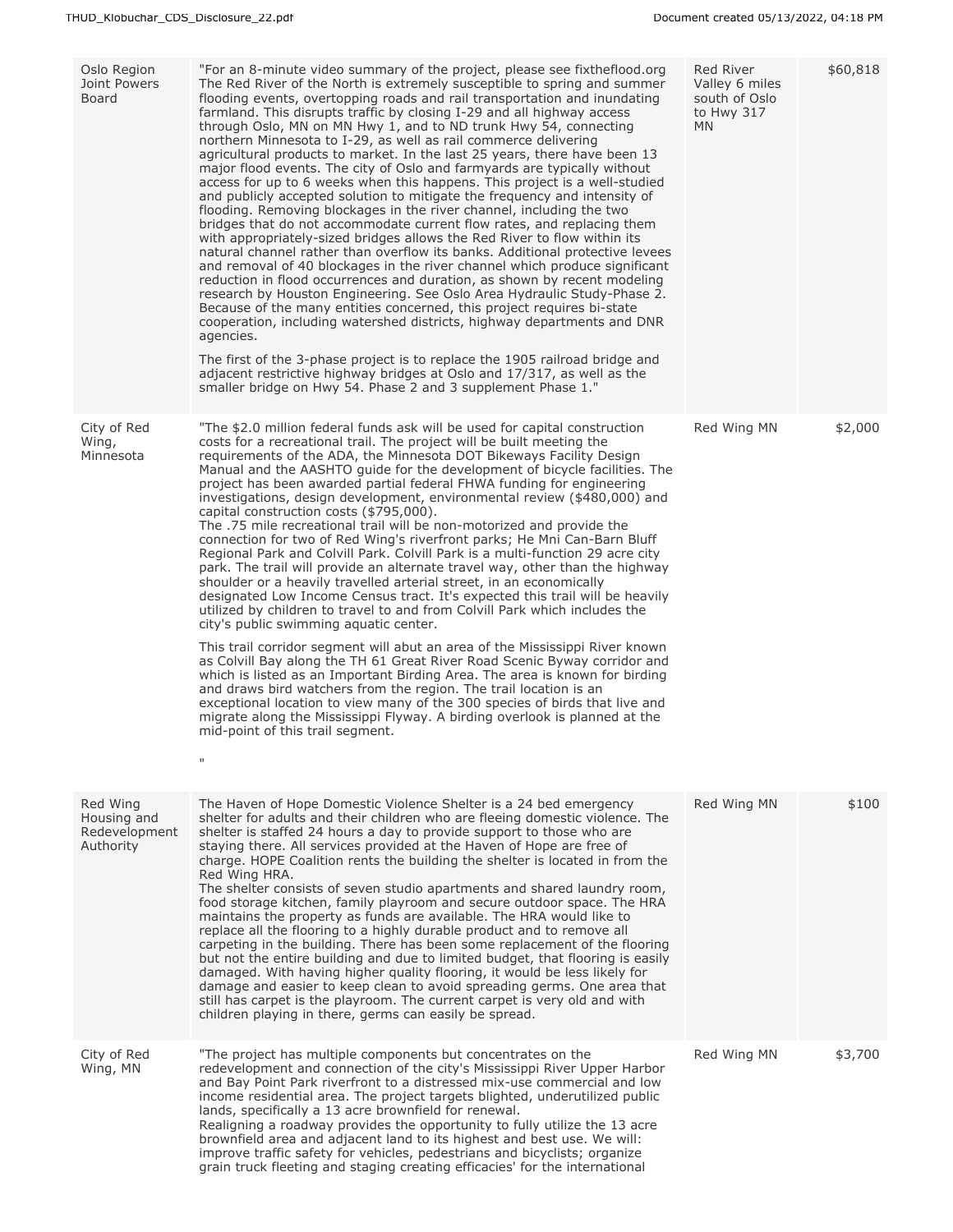|                                                       | exporting of grain; reorganize boat landing/launching parking; create new<br>public open green spaces for active living activities; quiet intrusive train<br>whistles; protect the Mississippi River's environment; and, support the US<br>Army Corps of Engineers mission of maintaining the 9 foot commercial river<br>channel.<br>Completion of the project compliments a city wide Economic Development<br>Strategy that utilizes an asset-based approach to think creatively and build<br>a successful direction for the future. Long lasting, sustained economic<br>vitality is dependent upon quality offerings and strong support in the areas<br>of arts and culture, outdoor recreation, and local education.<br>In addition, as a part of the city's plan to help address economic, racial<br>and social disparities, Red Wing is working to make recreational facilities<br>available to all neighborhoods. The project will help us achieve our planned<br>goals.<br>We can obligate funding and initiate in FY 23, fully complete the project's<br>construction in two seasons from initiation barring no unforeseen<br>conditions."              |              |         |
|-------------------------------------------------------|-----------------------------------------------------------------------------------------------------------------------------------------------------------------------------------------------------------------------------------------------------------------------------------------------------------------------------------------------------------------------------------------------------------------------------------------------------------------------------------------------------------------------------------------------------------------------------------------------------------------------------------------------------------------------------------------------------------------------------------------------------------------------------------------------------------------------------------------------------------------------------------------------------------------------------------------------------------------------------------------------------------------------------------------------------------------------------------------------------------------------------------------------------------------|--------------|---------|
| Red Wing<br>Housing and<br>Redevelopment<br>Authority | The Haven of Hope Domestic Violence Shelter is a 24 bed emergency<br>shelter for adults and their children who are fleeing domestic violence. The<br>shelter is staffed 24 hours a day to provide support to those who are<br>staying there. All services provided at the Haven of Hope are free of<br>charge. HOPE Coalition rents the building the shelter is located in from the<br>Red Wing HRA.<br>The shelter consists of seven studio apartments and shared laundry room,<br>food storage kitchen, family playroom and secure outdoor space. The HRA<br>maintains the property as funds are available and have been searching for<br>funds to replace the current HVAC system. The HVAC system is past its<br>useful lifespan at 27 years old and there are issues regulating the<br>temperature in the building. The HVAC system includes two furnaces, two<br>condensers, thermostats and diffusers.                                                                                                                                                                                                                                                   | Red Wing MN  | \$100   |
| City of Richfield                                     | Wood Lake Nature Center is 51 years old, with the building falling into<br>disrepair; we need to secure its future for generations to come. The Wood<br>Lake Nature Center Building Project includes the construction of a new<br>nature center that will host thousands of people annually from across the<br>region and beyond; serving as a critical bridge to the natural world. The<br>center is in the heart of the Twin Cities Metropolitan Area and is highly<br>accessible by bike, bus, walking and car. It is a wonderful opportunity to<br>continue to grow and expand the center's strong connection to the BIPOC<br>community and showcase sustainable design.<br>The project includes a teardown of the existing facility as the current<br>building has become too expensive to keep maintaining. A new nature<br>center will be constructed using modern, sustainable building methods.<br>The new building will exceed base level B3 building energy ratings and will<br>serve as a model, both regionally and nationally, for what sustainable<br>construction can be when organizations prioritize energy efficiency and<br>sustainability. | Richfield MN | \$5,000 |
|                                                       | The new Wood Lake Nature Center will house modern culturally inclusive<br>educational exhibits, spotlighting the ecological wonders of the area and<br>showing the impact climate change may have across our communities.<br>The new building will serve as a gateway for guests to explore the<br>150-acre park that surrounds it free of charge and open to all people. The<br>new building will be fully accessible to all people and welcoming to all<br>communities.                                                                                                                                                                                                                                                                                                                                                                                                                                                                                                                                                                                                                                                                                       |              |         |
| City of<br>Rochester                                  | The City of Rochester seeks Highway Infrastructure Program funding to<br>improve walking, biking, and transit facilities on Broadway Avenue N.<br>Federal transportation investment will help to transform a roadway with<br>one of Rochester's most hazard intersections into a Complete Street,<br>improving safety for pedestrians, cyclists, and bus riders. Multi-modal<br>improvements will also connect residents with trails along the Zumbro<br>River, Cascade Creek, and Silver Lake.                                                                                                                                                                                                                                                                                                                                                                                                                                                                                                                                                                                                                                                                 | Rochester MN | \$3,000 |
| City of<br>Rochester                                  | "The historic Chateau Theatre opened in 1927 as a downtown Vaudeville<br>house. For almost 90 years, it played a pivotal role in the community's<br>creative economy. Listed on the National Register of Historic Places, the<br>theatre (now owned by the City of Rochester) is most significant for its<br>extraordinary and fanciful interior designed in the ""atmospheric"" style.<br>The elaborate plaster fantasy design creates a backdrop of medieval<br>European architecture, with balconies, turrets, battlements, gates, and<br>arches. The ceiling was designed as a sky, with twinkling lights simulating<br>stars against the blue background.                                                                                                                                                                                                                                                                                                                                                                                                                                                                                                  | Rochester MN | \$1,765 |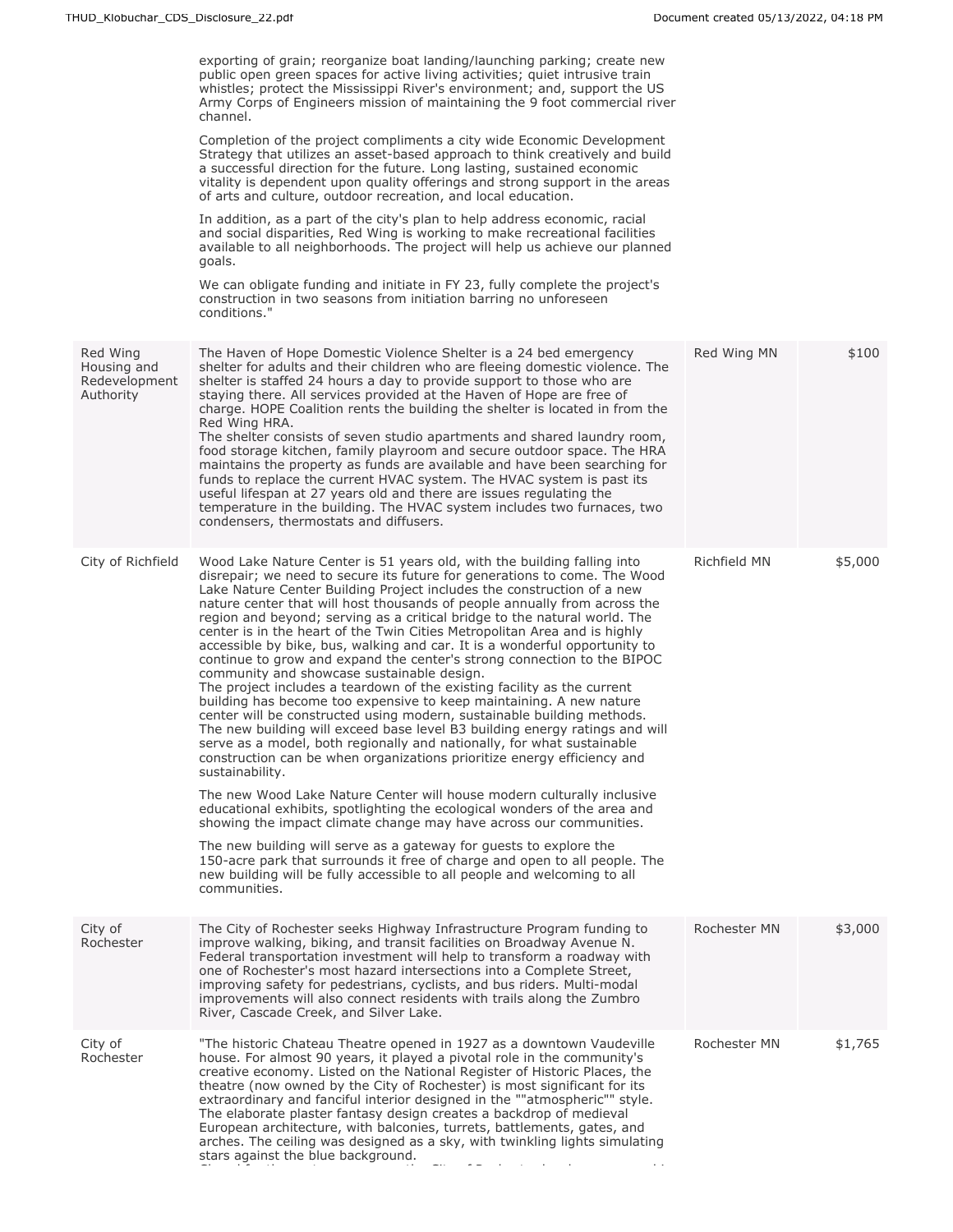|                                                           | Closed for the past seven years, the City of Rochester has been engaged in<br>a renovation effort to reintroduce the Chateau Theatre as a destination<br>where arts, culture, and inclusivity intersect. Located at 15 1st Street SW,<br>the Chateau Theatre will serve as a space for offsite conference events,<br>live music performances, and other gatherings. Congressionally Directed<br>Spending will improve heating/cooling, provide better insulation, upgrade<br>lighting, and conduct other essential repairs.<br>The Chateau Theatre sits in an economically-disadvantaged, Community<br>Development Block Grant-eligible Census Tract in downtown Rochester and<br>serves a diverse population. Census Tract 1 (a federally-designated<br>Opportunity Zone and Area of Persistent Poverty) has a median household<br>income of \$28,388 (compared to \$73,382 in Minnesota and \$64,994 across<br>the United States) and a poverty level of \$42.1% (4x greater than the<br>county, state, and national levels). The area has a significant minority<br>population (37.1%), with concentrations Black (14.0%), Asian (13.7%),<br>and Hispanic (11.0%) residents."                                                                                                                                                                                                                      |                   |         |
|-----------------------------------------------------------|-------------------------------------------------------------------------------------------------------------------------------------------------------------------------------------------------------------------------------------------------------------------------------------------------------------------------------------------------------------------------------------------------------------------------------------------------------------------------------------------------------------------------------------------------------------------------------------------------------------------------------------------------------------------------------------------------------------------------------------------------------------------------------------------------------------------------------------------------------------------------------------------------------------------------------------------------------------------------------------------------------------------------------------------------------------------------------------------------------------------------------------------------------------------------------------------------------------------------------------------------------------------------------------------------------------------------------------------------------------------------------------------------------|-------------------|---------|
| City of<br>Rochester                                      | The City of Rochester seeks Transit Infrastructure Grant funding to expand<br>the community's park-and-ride assets with the construction of a 200-stall<br>parking deck on municipal property along Broadway Avenue N. The<br>parking deck will help support the City's goal of increasing transit<br>ridership, reducing single-occupancy vehicle use, and curbing greenhouse<br>gas emissions through transportation mode shifts. The project will provide<br>greater opportunities for workers and visitors to travel to downtown<br>Rochester by bus, eliminating vehicle miles traveled. The total cost of the<br>project is \$5.4 million.                                                                                                                                                                                                                                                                                                                                                                                                                                                                                                                                                                                                                                                                                                                                                      | Rochester MN      | \$1,500 |
| Women's<br>Shelter &<br>Support Center                    | Southeast Rural Minnesota is in desperate need of resources and advocacy<br>for victims of domestic violence, stalking, dating violence, and sexual<br>assault. We intend to address a victim's ability to access life saving<br>services, safe housing/shelter, and advocacy for individuals living in fear of<br>violence. Current services are limited and the need exacerbated by<br>isolation, COVID19, limited staff/funding to provide services, increase in<br>violence, and an increase of severity of violence.<br>Urban areas are often where primary funding and shelter services are<br>focused, often leaving victims in rural communities without access to the<br>same level of services and safety as their urban counterparts. Funding will<br>allow us to increase our ability to access underserved and<br>underrepresented populations such as BIPOC, Limited English Proficiency,<br>LGBTQ1A, Elderly, Amish, and Male victims that reside in Rural SEMN and<br>provide access to safe housing and services focused on sustaining a life<br>free of violence. Lastly this project would provide our agency with reliable<br>transportation. Allowing us the ability to transport victims from remote<br>areas to safety, transport more than one family, or allow us to transport<br>larger families together vs. having to separate parents from children in<br>multiple cars. | Rochester MN      | \$550   |
| <b>Every Meal</b>                                         | Every Meal: Facility for state-wide weekend food for kids to purchase an<br>expanded facility to function as the main assembly, storage, and<br>distribution center for state-wide effort to fight child hunger.                                                                                                                                                                                                                                                                                                                                                                                                                                                                                                                                                                                                                                                                                                                                                                                                                                                                                                                                                                                                                                                                                                                                                                                      | Roseville MN      | \$4,000 |
| Housing and<br>Redevelopment<br>Authority of St.<br>James | "The project would entail removing the current roof top air handler unit at<br>Park Apartments, replacing it with a new unit and adding HVAC drops to<br>the main floor. The goal is to improve air quality and air circulation.<br>Park Apartments as a part of the St. James Housing and Redevelopment<br>Authority (HRA) was built in 1969 constructed of steel and cement. It is<br>considered a hi-rise with 69 units, 7 floors, and one elevator. The building<br>houses approximately 98 people. The HRA office is on the main floor;<br>floors 2 through 7 house tenants. Each Apartment has a 10,000 BTU<br>through-the-wall air conditioner. There are no interior units as units face<br>either the back/ west side or the front/east side of the building. Park<br>Apartments is heated by 2 new Lochinvar Crest hot water boilers which run<br>through the heating season.<br>$\mathbf{H}$                                                                                                                                                                                                                                                                                                                                                                                                                                                                                               | Saint James<br>MN | \$150   |
| Playwright's<br>Center                                    | Playwrights' Center is purchasing a site at 2340 Myrtle Avenue/710<br>Raymond Avenue in Saint Paul that was originally constructed in 1913 and<br>has most recently been owned and operated by an industrial supply<br>company. The location meets the Playwrights' Center's goals to be visible,<br>accessible, and centrally located - with adequate space to meet current<br>needs while providing flexibility for the future. Transforming the site to<br>meet the needs and vision of the Playwrights' Center requires a significant<br>redesign and renovation of the existing structure. This includes buildout of<br>technology-enabled classrooms; multi-purpose space; a multi-use 150<br>seat theater; flexible rehearsal studios; adaptable writing spaces;                                                                                                                                                                                                                                                                                                                                                                                                                                                                                                                                                                                                                               | Saint Paul MN     | \$4,000 |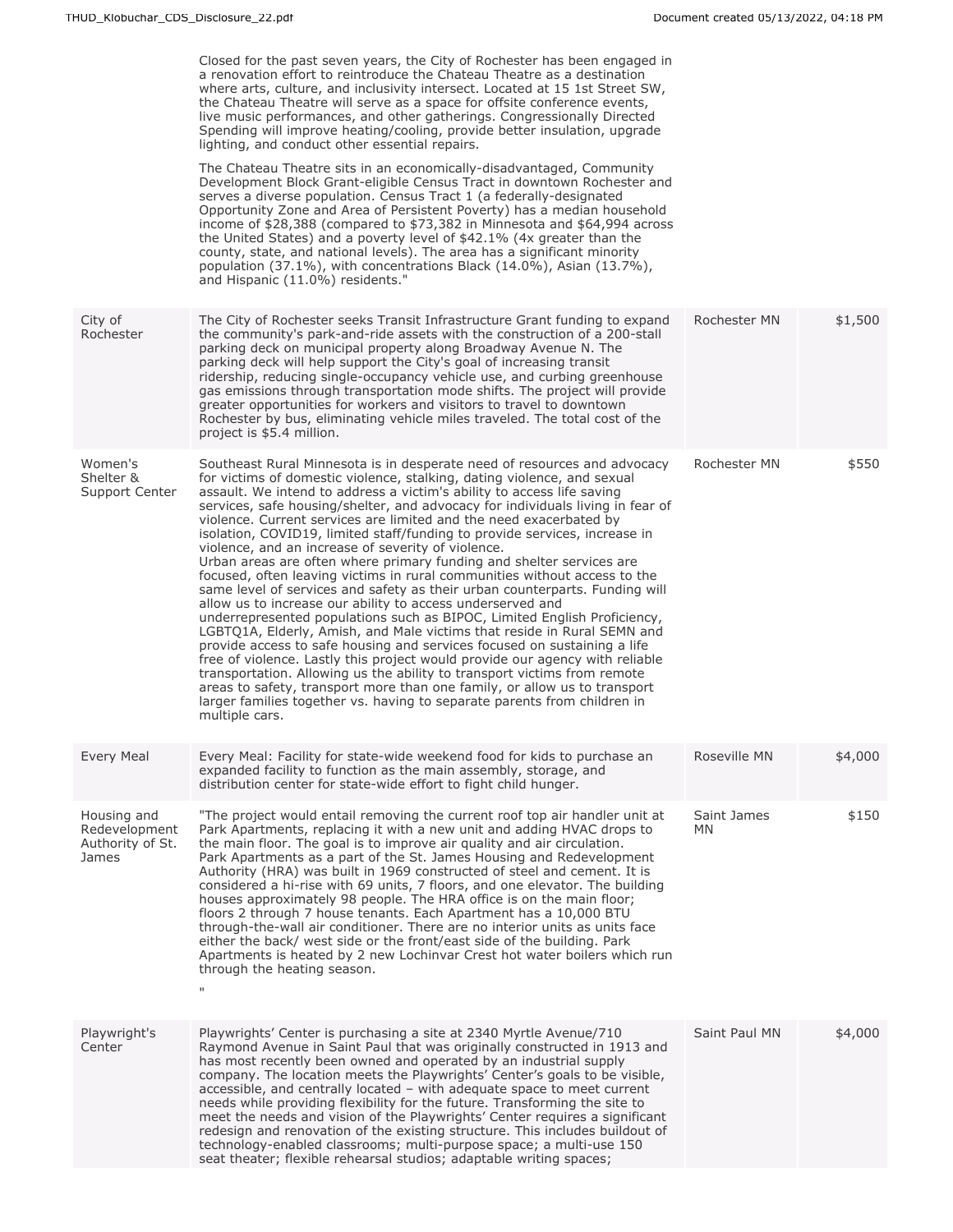|                                      | public/community gathering spaces; a commercial kitchen; new roof and<br>HVAC/electrical systems; an elevator; A/V systems; landscaping; storm<br>water management; labor and materials, etc.                                                                                                                                                                                                                                                                                                                                                                                                                                                                                                                                                                                                                                                                                                                                                                                                                                                                                                                                     |               |         |
|--------------------------------------|-----------------------------------------------------------------------------------------------------------------------------------------------------------------------------------------------------------------------------------------------------------------------------------------------------------------------------------------------------------------------------------------------------------------------------------------------------------------------------------------------------------------------------------------------------------------------------------------------------------------------------------------------------------------------------------------------------------------------------------------------------------------------------------------------------------------------------------------------------------------------------------------------------------------------------------------------------------------------------------------------------------------------------------------------------------------------------------------------------------------------------------|---------------|---------|
| <b>Family Values</b><br>for Life     | Family Values for Life is taking bold action to support families in Saint Paul<br>by building an affordable housing complex and service hubthat includes<br>on-site services for families, employment and training opportunities, and a<br>strong sense of community. In our years of working with families to help<br>them chart a path out of crisis, we consistently find stable housing to be a<br>barrier. While Family Values for Life programs help adults build skills and<br>strength through spiritual empowerment, mental alertness, physical<br>fitness, and financial stability, and we witness their growth in these "pillar"<br>areas, they still struggle to find housing. Our current programs build<br>capacities for families to network and leverage resources within their<br>community. We will build on these efforts by developing a "village" that<br>families can depend on. Strong healthy families cultivate secure<br>communities.                                                                                                                                                                   | Saint Paul MN | \$1,500 |
| Greater<br>Minnesota<br>Housing Fund | NOAH Preservation financing activity aligns with the Consolidated Plan's<br>Strategy to provide decent, affordable housing through the planned<br>acquisition, rehabilitation and preservation of 1,000-1,600 NOAH units<br>throughout the state, with activities in both urban and rural communities.<br>This addresses the Consolidated Plan Goal to ""Provide decent affordable<br>housing to  low-moderate income renters."" These NOAH properties are<br>at-risk due to speculation and aging conditions.<br>Greater Minnesota Housing Fund has identified the opportunity to assist<br>small and emerging rental property owners by providing access to<br>low-cost, deferred loans to enable local, 'mom and pop' landlords to<br>acquire and preserve rental properties. Intervention is needed as naturally<br>occurring affordable housing (NOAH) is being lost at a fast pace in the<br>Twin Cities and across Minnesota; yet these properties are the most<br>affordable housing our communities have.<br>There is an alarming loss of existing NOAH properties to market rate                                        | Saint Paul MN | \$500   |
|                                      | conversions. Minnesota Housing Finance Agency estimates that over 2,000<br>NOAH rental units are lost each year due to speculative conversions to<br>upscale properties. That is a significant problem as the state only produces<br>approximately 2000 affordable units per year (MHFA, 2018).                                                                                                                                                                                                                                                                                                                                                                                                                                                                                                                                                                                                                                                                                                                                                                                                                                   |               |         |
| St Paul Public<br>Housing Agency     | Neill Hi-Rise is home to over 100 low-income residents of St Paul, MN.<br>Having a safe and reliable electrical system is a necessity, and while the<br>current electrical system is safe and functional, there are critical<br>components that could fail due to normal aging and corrosion (many of<br>these components are also difficult to find replacement parts).<br>In 2019, the PHA hired an electrical consultant to inspect the electrical<br>systems at each of the PHA's 16 hi-rises, and the consultant listed Neill<br>Hi-Rise as a building with a critical need for electrical system<br>modernization.                                                                                                                                                                                                                                                                                                                                                                                                                                                                                                          | Saint Paul MN | \$800   |
|                                      | Electrical system replacement at Neill Hi-Rise would include replacement of<br>the building's 58 year old electrical service, switchgear, bus duct, and<br>electrical distribution panels within the building. The work would also<br>include relocation of the existing transformers from their current location<br>within the building (which is a safety concern per Xcel Energy) to a new<br>location on the building's exterior. We would hire an electrical contractor to<br>complete this important life safety work, and we would partner with Xcel<br>Energy in the relocation of the transformers.                                                                                                                                                                                                                                                                                                                                                                                                                                                                                                                      |               |         |
| <b>Stearns County</b>                | Stearns County is requesting funding for the reconfiguration of a<br>roundabout and resurfacing of the four lane section of pavement along<br>County Road 120 between State Trunk Highway 15 and County State Aid<br>Highway (CSAH) 1.                                                                                                                                                                                                                                                                                                                                                                                                                                                                                                                                                                                                                                                                                                                                                                                                                                                                                            | Sartell MN    | \$1,250 |
| City of Sartell                      | "The City of Sartell has experienced exponential growth in the past twenty<br>years, which has contributed to the region's prosperity. The City's<br>population alone has grown 65% since 2000. As a part of this growth, the<br>community identified in its 2016 Comprehensive Plan a future<br>transportation network that serves as the foundation for facilitation of new<br>growth and providing East to West and North to South connections in<br>developing areas of Sartell. This future transportation network includes the<br>extension of 15th Street North between Pinecone Road North and 30th<br>Avenue North (otherwise known as Townline Road/7th Avenue), to be<br>completed in two phases. This extension will provide a necessary East to<br>West connection and will impact multiple regional partners. A study was<br>completed in 2017 by the St Cloud APO to proactively measure and<br>determine feasibility of this valuable road expansion. The recent<br>development of the ISD 748 Sartell/St. Stephen High School in the<br>northern limits of Sartell has exponentially increased the need for this | Sartell MN    | \$9,500 |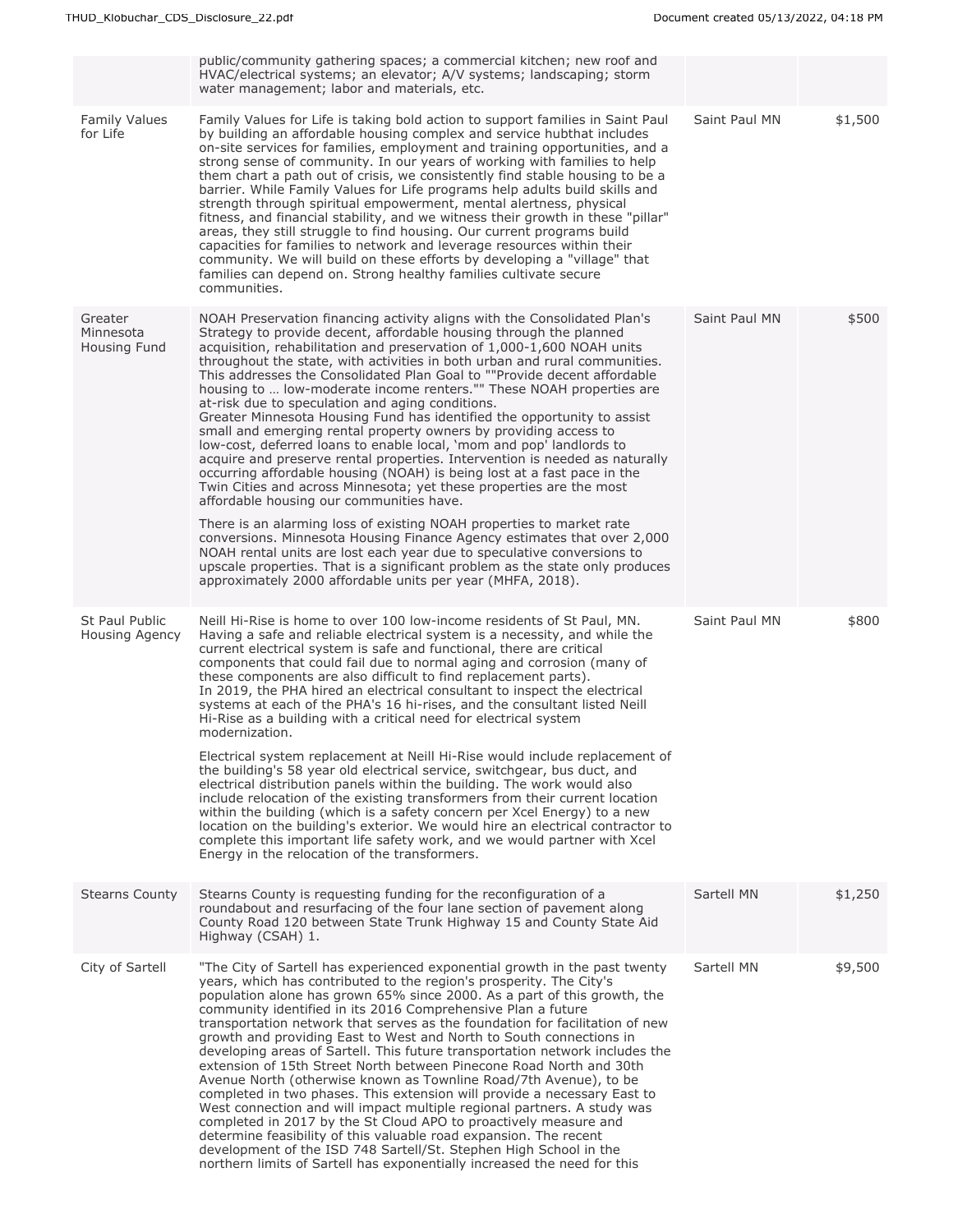|                             | corridor expansion, for connection, mobility, and for safety reasons.<br>This project has completed extensive community and public engagement<br>to determine the appropriate route, preferred bike/pedestrian models, and<br>design elements. This included listening sessions with eleven affected<br>property owners along the extension, two pop-up events for community<br>members to attend, a focus group meeting attended by twenty-eight<br>residents, and a final open house event to review the selected route and<br>design elements. This final open house was held in March of 2017 and<br>widely attended. "                                                                                                                                                                                                                                                                                                                                                                                                                                                                                                                                                                                                                                                                                                                                                                                                                                                                                                                                                                                                                                                                                                                                           |                    |          |
|-----------------------------|-----------------------------------------------------------------------------------------------------------------------------------------------------------------------------------------------------------------------------------------------------------------------------------------------------------------------------------------------------------------------------------------------------------------------------------------------------------------------------------------------------------------------------------------------------------------------------------------------------------------------------------------------------------------------------------------------------------------------------------------------------------------------------------------------------------------------------------------------------------------------------------------------------------------------------------------------------------------------------------------------------------------------------------------------------------------------------------------------------------------------------------------------------------------------------------------------------------------------------------------------------------------------------------------------------------------------------------------------------------------------------------------------------------------------------------------------------------------------------------------------------------------------------------------------------------------------------------------------------------------------------------------------------------------------------------------------------------------------------------------------------------------------|--------------------|----------|
| City of Sauk<br>Rapids      | The funds would be used for the construction of improvements to Mayhew<br>Creek Park in Sauk Rapids, including trails, ball fields, and an outdoor<br>aquatic center. The 120-acre park is already owned by the City of Sauk<br>Rapids and the improvements would add a total of ten (10) ball fields,<br>batting cages, an ice skating loop, an outdoor aquatic center, and<br>parking/utilities for the park.                                                                                                                                                                                                                                                                                                                                                                                                                                                                                                                                                                                                                                                                                                                                                                                                                                                                                                                                                                                                                                                                                                                                                                                                                                                                                                                                                       | Sauk Rapids<br>MN. | \$5,000  |
| City of Savage              | "Quentin Avenue is a collector street that connects Trunk Highway 13 and<br>County Road 16. The roadway vertical clearance is 10'6"" due to a railroad<br>bridge that is located over Quentin Avenue. The required vertical clearance<br>for urban areas is 14'6"". The horizontal clearance at the railroad bridge is<br>23' and is skewed as to only provide one lane of traffic at a time. Quentin<br>Avenue in other sections of roadway is a two-lane rural roadway with a<br>gravel shoulder.<br>The project proposes to replace the two existing railroad bridges over<br>Quentin Avenue (one over Quentin Avenue and the other over Credit River<br>just west of Quentin Avenue) to meet minimum vertical clearance<br>requirements that will allow truck and emergency vehicle access. Quentin<br>Avenue would be improved to an urban section of roadway with curb and<br>gutter and construction of dedicated turn lanes. The one lane roadway<br>under the railroad bridge would also be removed for traffic mobility.<br>Pedestrian facility will be constructed to allow multi-modal use of the<br>roadway.<br>Improvements to the intersections of CR 16 and Quentin will also be made<br>for access and safety issues. "                                                                                                                                                                                                                                                                                                                                                                                                                                                                                                                              | Savage MN          | \$14,393 |
| City of<br>Shakopee         | The Shakopee Riverfront Cultural Corridor (SRCC) is a 2.5-mile-long<br>stretch of a longer multi-use trail (the Minnesota Valley State Trail) and<br>runs alongside the Minnesota River from the historic Holmes Street Bridge<br>at downtown Shakopee, through Huber Park, Memorial Park and The<br>Landing. This trail is an amenity to Shakopee residents as well as a<br>recreational attraction to regional residents. The SRCC will bring people<br>together to (re)discover the Minnesota River's historical, cultural, and<br>ecological significance and build cross-cultural understanding among those<br>who live in and visit the Shakopee area. It will provide residents and<br>visitors a great opportunity to showcase Shakopee's history and the<br>diverse population who first resided there. A connection between the city's<br>past and present will be made; many long-time and new residents and<br>visitors will be educated on of the history of the lives of the Dakota tribe<br>and original settlers and the importance of this area. The SRCC will<br>become an iconic regional destination that demonstrates the value of<br>incorporating place-based history and cultural heritage into local planning<br>and development. The historic and cultural significance of this project<br>centers on the Minnesota River and the specific landscape of this location,<br>which brought people here and sustained them. The funding for Phase II of<br>the project is needed to complete the cultural trail, including repairing<br>parts of city owned trails and installing interpretive nodes, individual<br>interpretive elements, an augmented reality application and research,<br>scripting, design and production of said elements. | Shakopee MN        | \$750    |
| Southern<br>Valley Alliance | Southern Valley Alliance is the sole provider of domestic violence services<br>for Scott and Carver counties. The organization is seeking support to build<br>a new domestic violence advocacy center in Shakopee, the largest city in<br>two counties. The move to this city center means more ability for<br>victim-survivors to access vital, life-saving services from SVA. The center<br>will be close to public transportation, government and court services, law<br>enforcement, and other community resources. Services directly provided<br>at the advocacy center will include a 24/7 crisis line, safety planning and<br>crisis intervention, court/legal advocacy and support groups.                                                                                                                                                                                                                                                                                                                                                                                                                                                                                                                                                                                                                                                                                                                                                                                                                                                                                                                                                                                                                                                                    | Shakopee MN        | \$1,000  |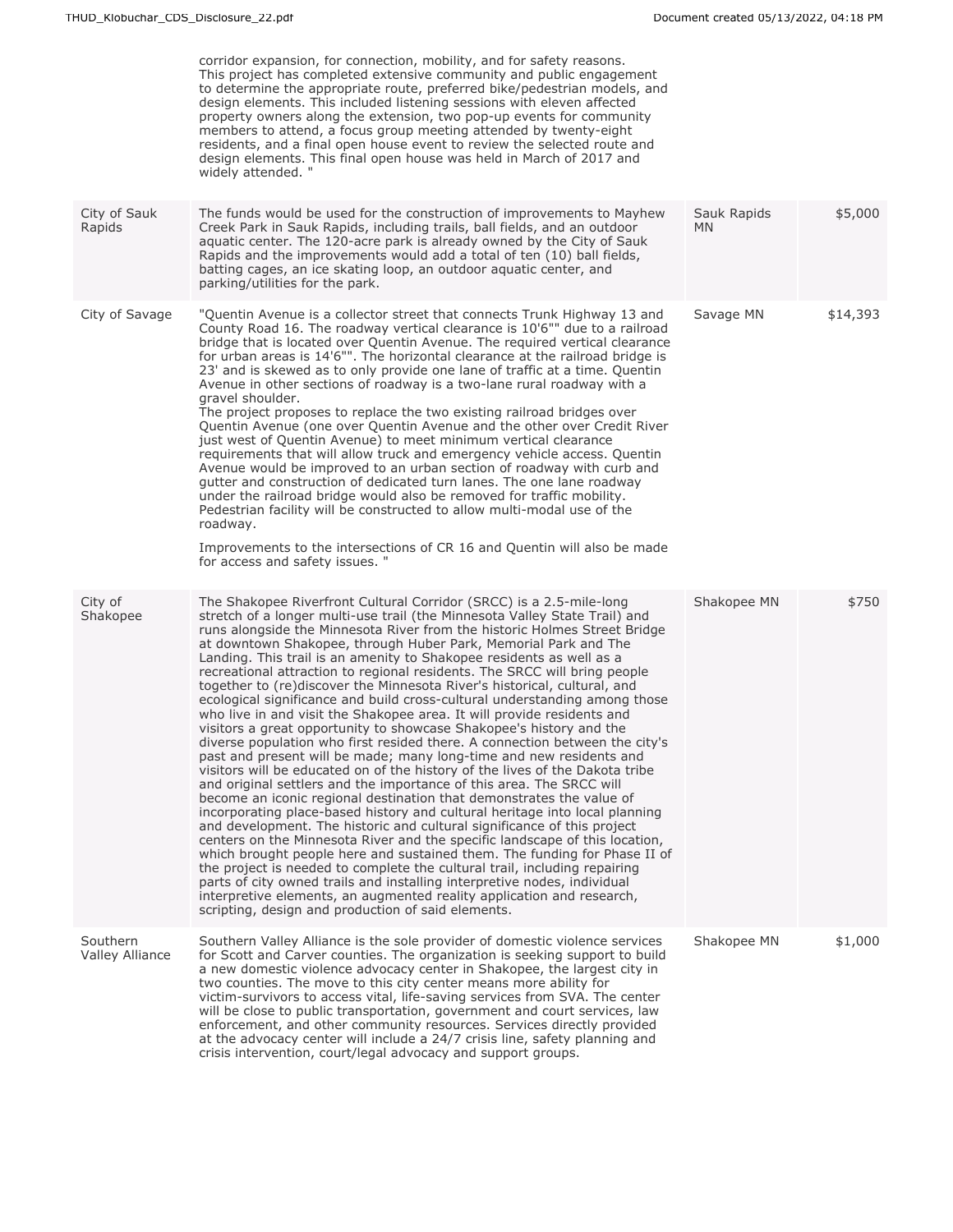| "\$1.5 million in federal funds is requested to assist in the construction of<br>the Regional Innovation Hub (Project or The Hub) in Shakopee, Minnesota.<br>The Hub is a state-of-the-art facility for job training and/or advancement,<br>post-secondary education (in cooperation with Minnesota State University,<br>Mankato), research and development space, and entrepreneurship<br>programs. It will function as an activity center including space for<br>co-working, entrepreneurs, commercial kitchen, events, and both<br>classroom and practical training. The proposed 38,000 square foot<br>multi-use facility will be developed on a city-owned site located in<br>Shakopee's historic downtown and will function as a nexus of education,<br>workforce training, and innovation to support economic development and<br>opportunity.<br>The Hub will act as an incubator, accelerator, and education center for a<br>region which includes the counties of Scott, Carver, Dakota, Rice, Le Sueur,<br>Blue Earth, and parts of Hennepin. According to the US Census Bureau,<br>there are more than 800,00 people in this area, and an estimated 427,835<br>residents of these 18 counties are between the ages of 18-64, the<br>population who would primarily benefit from the facility. This economically<br>important seven county area has no centralized facility like The Hub for<br>residents, business leaders, and innovators to convene, collaborate,<br>create, and learn. It will provide significant and essential solutions to the<br>region's manufacturing, educational, and entrepreneurial workforce<br>needs."       | Shakopee MN                                 | \$1,500 |
|--------------------------------------------------------------------------------------------------------------------------------------------------------------------------------------------------------------------------------------------------------------------------------------------------------------------------------------------------------------------------------------------------------------------------------------------------------------------------------------------------------------------------------------------------------------------------------------------------------------------------------------------------------------------------------------------------------------------------------------------------------------------------------------------------------------------------------------------------------------------------------------------------------------------------------------------------------------------------------------------------------------------------------------------------------------------------------------------------------------------------------------------------------------------------------------------------------------------------------------------------------------------------------------------------------------------------------------------------------------------------------------------------------------------------------------------------------------------------------------------------------------------------------------------------------------------------------------------------------------------------------------------------------|---------------------------------------------|---------|
| This request is for funding for an environmental assessment for the<br>Mississippi River Crossing project.                                                                                                                                                                                                                                                                                                                                                                                                                                                                                                                                                                                                                                                                                                                                                                                                                                                                                                                                                                                                                                                                                                                                                                                                                                                                                                                                                                                                                                                                                                                                             | St. Cloud MN                                | \$800   |
| "An Environmental Needs Assessment for Highway 15 is necessary for<br>preliminary planning of upgrades and renovations along the corridor. This<br>request will cover the cost for the environmental assessment to include:<br>Project management Public and agency involvement Data collection and<br>analysis, Alternatives analysis, Selection and primary design<br>Environmental studies "                                                                                                                                                                                                                                                                                                                                                                                                                                                                                                                                                                                                                                                                                                                                                                                                                                                                                                                                                                                                                                                                                                                                                                                                                                                        | St. Cloud MN                                | \$1,250 |
| There is a need to own the building to enable us to make capital<br>improvements. We would like to construct indoor modules to house people<br>experiencing homelessness in our low barrier shelter.                                                                                                                                                                                                                                                                                                                                                                                                                                                                                                                                                                                                                                                                                                                                                                                                                                                                                                                                                                                                                                                                                                                                                                                                                                                                                                                                                                                                                                                   | St. Cloud MN                                | \$780   |
| Funds are needed to construct safe, private, sleeping areas for up to 20<br>additional residents at our low barrier shelter.                                                                                                                                                                                                                                                                                                                                                                                                                                                                                                                                                                                                                                                                                                                                                                                                                                                                                                                                                                                                                                                                                                                                                                                                                                                                                                                                                                                                                                                                                                                           | St. Cloud MN                                | \$300   |
| "The Cedar Lake Road and Louisiana Avenue Improvements project is the<br>planned reconstruction of two major roadways in the northwest corner of<br>the city. Cedar Lake Road (from TH 169 to Kentucky Avenue) and<br>Louisiana Avenue (23rd Street to TH 394). Improvements in these<br>corridors include:<br>Pavement replacement Construction of new sidewalks Replacement of<br>existing sidewalks Reconstruction of the intersection of Cedar Lake Road<br>and Louisiana Avenue Modifications of traffic signal systems to meet<br>current ADA requirements Replacement of street lighting systems Storm<br>sewer improvements Public utility improvements<br>Additional funding from Congress would allow us to complete this project<br>which is a key route for students attending local schools by building:<br>Bikeways along both roadways Pedestrian crossing enhancements<br>Enhancements to bus stop facilities and amenities<br>Both Cedar Lake Road and Louisiana Avenue have reached the end of their<br>useful life and need repair and modernization to properly serve local and<br>regional needs. This project will significantly contribute to a state of good<br>repair by reconstructing and modernizing two arterials with regional and<br>local significance.<br>The project will meet core priorities of the administration by improving<br>travel delays and providing relief to the regional MnDOT highways,<br>providing safe active transportation alternatives for historically<br>disadvantaged and underserved communities, and making progress<br>towards achieving a 25% reduction in vehicle emissions by 2040 as | St. Louis Park<br>МN                        | \$2,000 |
|                                                                                                                                                                                                                                                                                                                                                                                                                                                                                                                                                                                                                                                                                                                                                                                                                                                                                                                                                                                                                                                                                                                                                                                                                                                                                                                                                                                                                                                                                                                                                                                                                                                        | outlined in the City's Climate Action Plan" |         |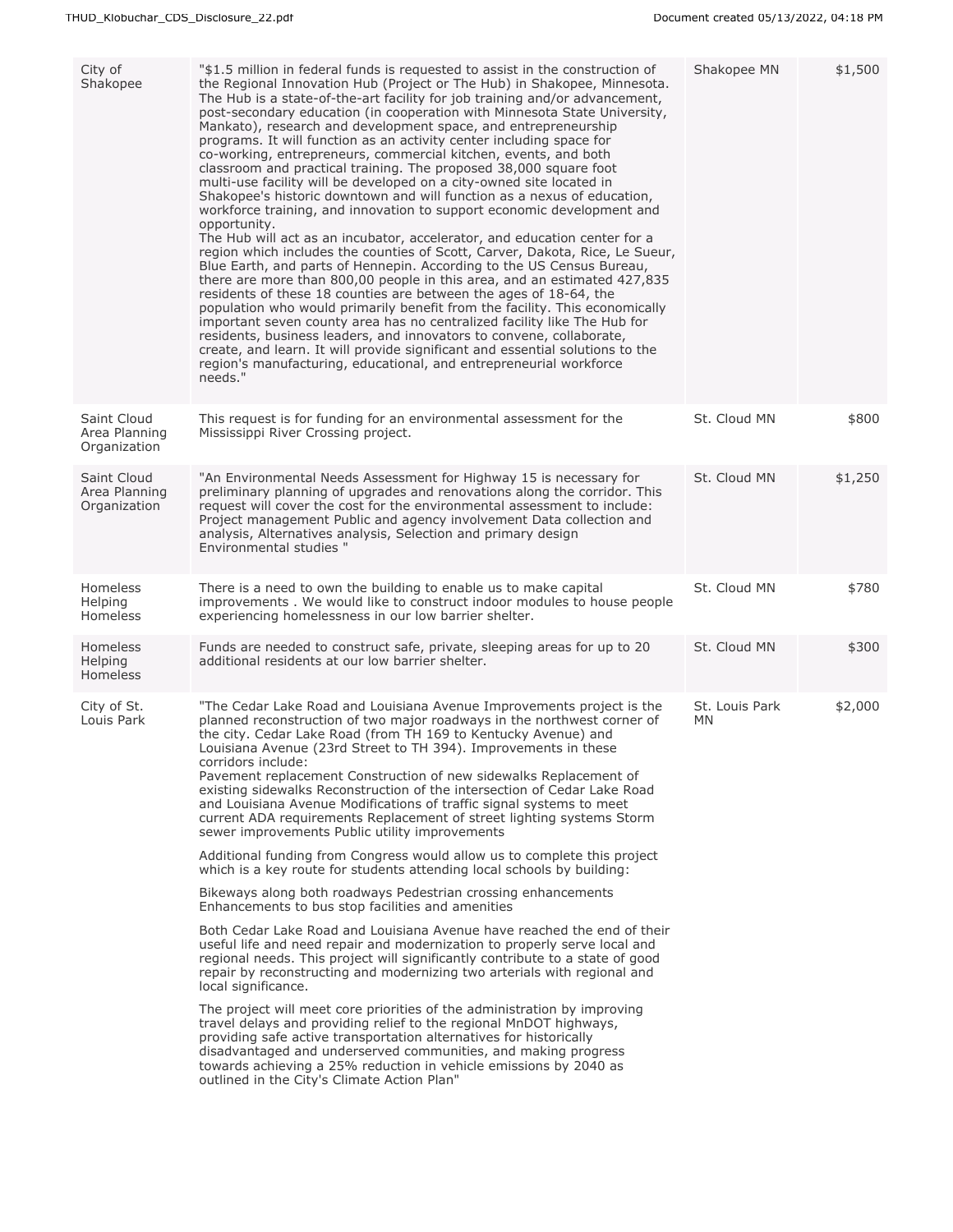| City of St.<br>Louis Park         | The NOAH land trust project would provide affordable housing in<br>perpetuity through a unique program that utilizes the land-trust model to<br>remove the land costs from the project and facilitate long-term<br>affordability. This program requires substantially less financial subsidy than<br>new construction of affordable housing, prevents displacement of<br>low-income households in areas experiencing gentrification, and preserves<br>naturally occurring affordable units.<br>The city would partner with a non-profit or mission-driven developer and a<br>local land trust to acquire an 11-30 unit naturally occurring affordable<br>housing apartment building. After acquiring the building, it would be<br>rehabbed. In particular, energy and sustainability improvements would be<br>made to address climate change and decrease utility costs. The city would<br>sell the physical building to the developer with covenants restricting the<br>rent and rent increases, and the land would be held by the land trust<br>ensuring affordability in perpetuity.                                                                                                                                                                                                                                                                                                                                                                                                                                                                                                                                                                                                                                                                               | St. Louis Park<br><b>MN</b> | \$3,000 |
|-----------------------------------|-----------------------------------------------------------------------------------------------------------------------------------------------------------------------------------------------------------------------------------------------------------------------------------------------------------------------------------------------------------------------------------------------------------------------------------------------------------------------------------------------------------------------------------------------------------------------------------------------------------------------------------------------------------------------------------------------------------------------------------------------------------------------------------------------------------------------------------------------------------------------------------------------------------------------------------------------------------------------------------------------------------------------------------------------------------------------------------------------------------------------------------------------------------------------------------------------------------------------------------------------------------------------------------------------------------------------------------------------------------------------------------------------------------------------------------------------------------------------------------------------------------------------------------------------------------------------------------------------------------------------------------------------------------------------------------------------------------------------------------------------------------------------|-----------------------------|---------|
| CommonBond<br>Communities         | CommonBond Communities' mission is to build stable homes, strong<br>futures, and vibrant communities with the vision that every person has a<br>dignified, affordable home that supports independence and advancement<br>within a flourishing community. We believe that home is the foundation for<br>everything in life. CommonBond helps build thriving communities, owning<br>and/or managing 7,051 units of affordable housing across the Upper<br>Midwest. In Minnesota - primarily the Twin Cities metro area - we serve<br>10,000 individuals, families, and seniors in more than 6,100 units of<br>housing. Households living in CommonBond's Minnesota housing<br>communities earn an average of \$19,000 per year.<br>CommonBond is deeply experienced and knowledgeable in developing<br>affordable housing, doing so for 51 years. CommonBond is requesting<br>\$1,000,000 to aid in developing 120 units of affordable housing with<br>on-site affordable childcare, Rise on 7 and RISE Early Learning, in St. Louis<br>Park. This project is unique in that Westwood Lutheran/RISE Early<br>Learning Center will open an affordable childcare center in the building.<br>The project will open in late 2023, and CommonBond will offer the<br>childcare space to RISE Early rent-free for ten years.<br>The proposed co-located affordable housing and childcare center would be<br>the first development of its kind in the area, and can provide a national<br>replicable model for CommonBond and future developers. The \$1,000,000<br>requested is the development cost of building out the commercial space for<br>RISE Early Learning, as our traditional housing development resources can<br>only pay for the housing portion of the project. | St. Louis Park<br>MN.       | \$1,000 |
| City of Saint<br>Paul             | This project will replace the Eastbound Kellogg Boulevard Bridge, Kellogg<br>Boulevard between West Seventh Street and Market Street, the Exchange<br>Street Viaduct, and the Xcel/Rivercentre loading dock road with a new<br>bridge system that includes multi-modal safety and access improvements<br>in the center of the downtown Saint Paul entertainment district. The<br>80-year old bridge serves millions of regional, state and nationwide visits<br>to downtown Saint Paul each year and it has reached the end of its<br>useable life. In addition to funding removal of the existing bridge over river<br>bluff, loading dock road, and Exchange Street viaduct, the project includes<br>reconstruction of approach roads, walls for road protection and/or soil<br>retention, acquisition of right-of-way, design, construction engineering and<br>inspection, and construction of a replacement bridge system.                                                                                                                                                                                                                                                                                                                                                                                                                                                                                                                                                                                                                                                                                                                                                                                                                                        | St. Paul MN                 | \$7,000 |
| Minnesota<br>Children's<br>Museum | Minnesota Children's Museum would use the funds to perform a critical<br>modernization of our three DMC elevators and bring our building up to<br>code. The current technology in our elevators is outdated and critical<br>components for an elevator repair are in short supply. Our elevator vendor<br>anticipates inventory depletion of the critical components by June 2023.<br>The State of Minnesota also requires general building work (fire alarm,<br>HVAC, electrical) to be upgraded in conjunction with the elevator<br>modernization.<br>Pandemic related revenue loss has caused deferred maintenance to the<br>building. Congressionally Directed Spending will allow us to make<br>necessary repairs to our elevators and ensure our building is up to code.<br>By alleviating this cost, the museum can focus our energy on providing<br>programming to our community.                                                                                                                                                                                                                                                                                                                                                                                                                                                                                                                                                                                                                                                                                                                                                                                                                                                                             | St. Paul MN                 | \$500   |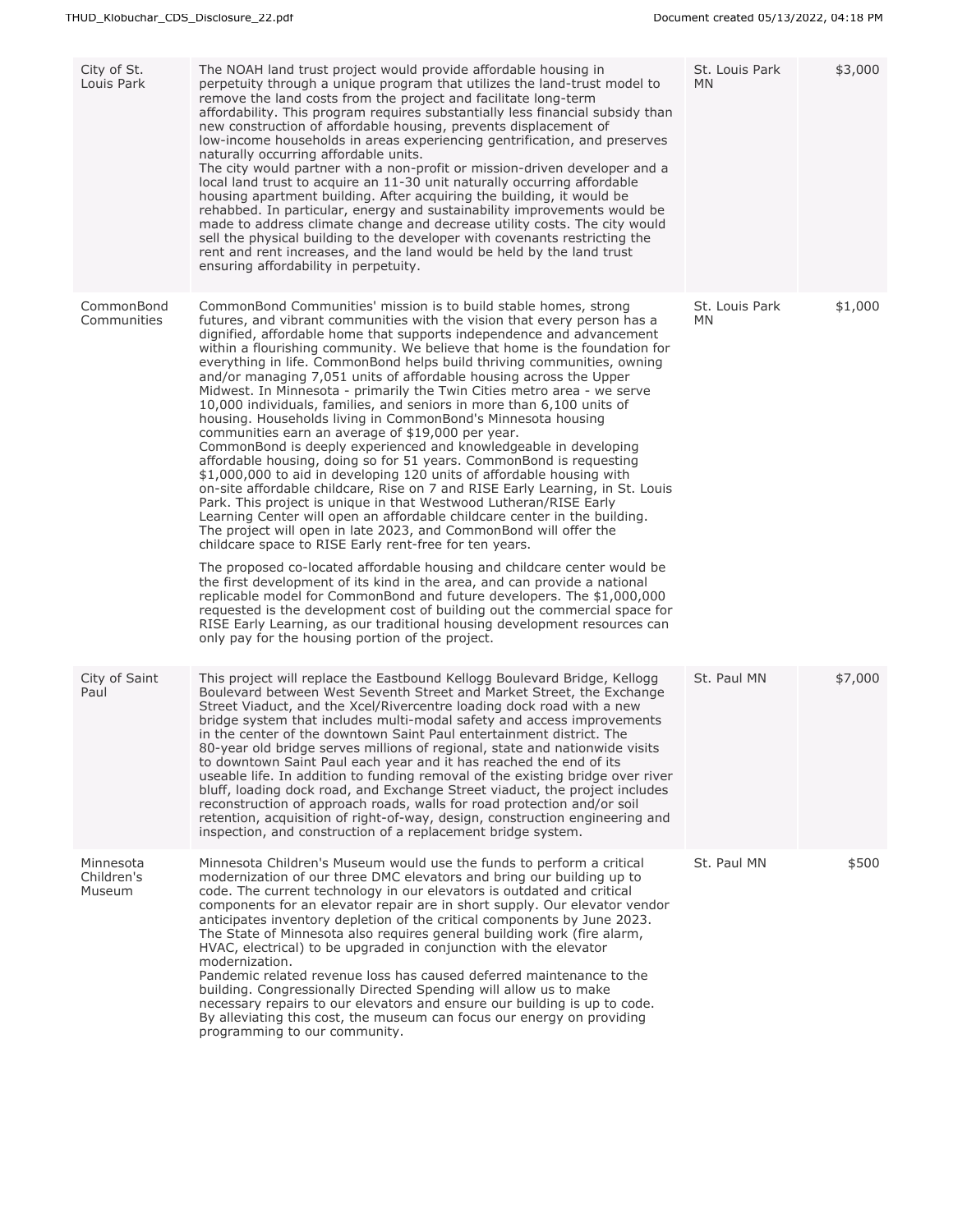| Hallie Q. Brown<br>Community<br>Center, Inc.    | The Hallie Q. Brown-Martin Luther King Service Center project is for the<br>planning, predesign, site preparation and construction of an expansion of<br>Hallie Q. Brown Community Center (HQB) and the Martin Luther King<br>Service Center. This appropriation request includes money for the<br>construction of additional daycare, preschool and school age classrooms in<br>our Early Learning Center (ELC) and Youth Enrichment Program (YEP) to<br>accommodate the additional students waiting on enrollment; expansion of<br>the Basic Needs programs space which includes our food shelf, clothing<br>closet and Community Support Navigator; remodeled seniors space to<br>accommodate the additional senior groups needing space for activities;<br>expanded and redesigned Community Archive to continue to preserve the<br>unique history of the Rondo Community and Hallie Q. Brown Community<br>Center; and associated capital improvements that will facilitate greater<br>access for Minnesota residents to necessary services and resources<br>provided through key partners such as Prepare & Prosper which provides<br>free tax preparation for low income individuals, Project Cheer which<br>provides free music lessons for low income individuals, the St. Paul Branch<br>of the NAACP and many more as well as the preservation of a key part of<br>Minnesota history, the Rondo community.                                                                                                                                                                                                                                                                                                                                                                            | St. Paul MN | \$2,000 |
|-------------------------------------------------|-------------------------------------------------------------------------------------------------------------------------------------------------------------------------------------------------------------------------------------------------------------------------------------------------------------------------------------------------------------------------------------------------------------------------------------------------------------------------------------------------------------------------------------------------------------------------------------------------------------------------------------------------------------------------------------------------------------------------------------------------------------------------------------------------------------------------------------------------------------------------------------------------------------------------------------------------------------------------------------------------------------------------------------------------------------------------------------------------------------------------------------------------------------------------------------------------------------------------------------------------------------------------------------------------------------------------------------------------------------------------------------------------------------------------------------------------------------------------------------------------------------------------------------------------------------------------------------------------------------------------------------------------------------------------------------------------------------------------------------------------------------------------------------------------|-------------|---------|
| African<br>Economic<br>Development<br>Solutions | The Little Africa Plaza project is the substantial rehabilitation of a vacant,<br>condemned 1925 building at 678 North Snelling in St. PO to house a<br>business support center and food hub serving the Twin Cities' diverse<br>African immigrant communities, the third largest African immigrant<br>population in the U.S. Just under 100,000 people, speaking over 25<br>languages, the median household income of this group is less than half<br>that of the metro area. AEDS provides micro loans, technical assistance,<br>business, and homebuyer education, in the seven most common<br>languages, to an average of 300 African entrepreneurs each year,<br>retaining and creating over 1,000 jobs. The mission of AEDS is to create<br>wealth within the African immigrant community. The job creation roles of<br>small businesses are critical in immigrant communities where language and<br>formal education barriers lock many individuals out of the wider job<br>market. The project will house a grocery store stocking cultural foods and<br>Halal meat, two retail spaces, two community/training rooms, a media<br>production studio, rental offices/cubicles for emerging businesses and<br>office space for AEDS technical assistance and lending staff. The grocery<br>will operate as a food hub: purchasing, displaying, and marketing<br>products from local African farmers, distributors, and manufacturers.<br>Operation as a food hub increases business to business transactions, and<br>will lead the introduction of African cuisine to the majority community. The<br>building is a physical and social anchor for the Little Africa Cultural district<br>along Snelling Avenue, demonstrating the use of art and culture to drive<br>economic development. | St. Paul MN | \$500   |
| Latino<br>Economic<br>Development<br>Center     | The Latino Economic Development Center's (LEDC) mission is to transform<br>our community by creating economic opportunities for Latinos. As a 501c3<br>originally created in 2003, we do this by helping Latino entrepreneurs<br>through one-on-one technical assistance, business education, and access<br>to capital. LEDC is the only Latino-focused community development<br>financial institution (CDFI) in the upper Midwest and offers culturally<br>relevant, fully bilingual services to Latinos across Minnesota.<br>LEDC came into ownership of this 1902-built, 30,000 square foot<br>commercial building (called Plaza del Sol) through foreclosure. We will<br>redevelop this historic property as a community business support center.<br>Located on a prominent corner in the Payne Avenue commercial corridor, it<br>was formerly occupied by Latino restaurants and small businesses and is<br>considered an essential part of the Latino community in east Saint Paul.<br>Plaza del Sol Oeste - west (corner section) (this request):<br>Four small food vendors with shared dining space and four micro retail<br>spaces that include a new beauty salon in place of the old Barber School.<br>Meeting/event center for 400+ to meet community needs for larger events<br>Plaza del Sol Este - east section - funding applications completed<br>A commissary kitchen for food trucks, caterers, bakers and other emerging<br>food businesses<br>Office space for LEDC lending and technical assistance staff and two<br>outside business service professionals (accounting, tax, legal, etc.)<br>While not in ruins, this building requires substantial rehabilitation to meet<br>code, create functional spaces, and operate efficiently.                                  | St. Paul MN | \$1,000 |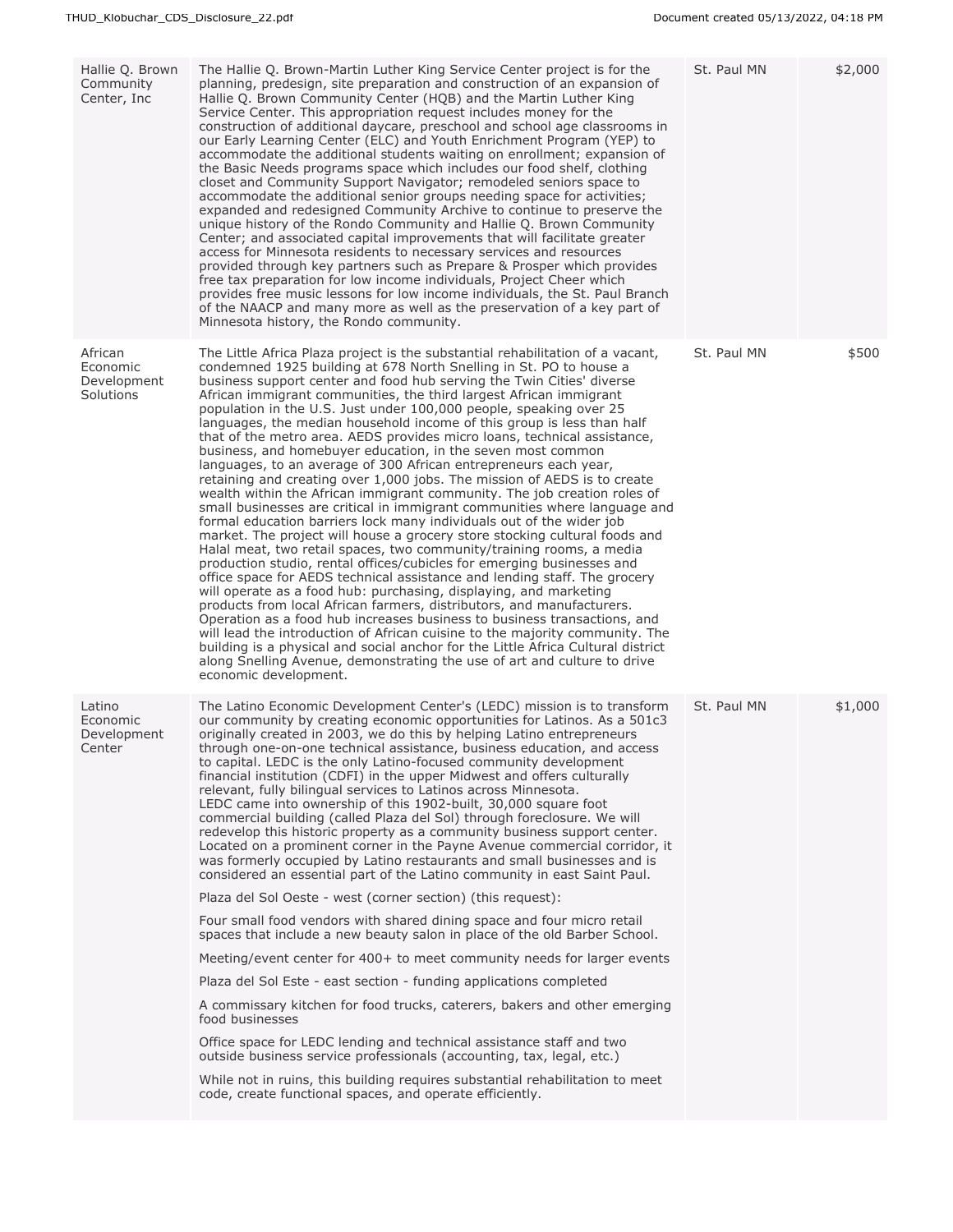| 30,000 Feet                                                    | Black Ars + Tech Center to provide a space for creative experiences and<br>overcoming barriers to employment through paid apprenticeships for Black<br>youth.                                                                                                                                                                                                                                                                                                                                                                                                                                                                                                                                                                                                                                                                                                                                                                                                                                                                                                                                                                                                                                                                                                                                                                                                                                                                                                                                                                                                                                                                                                  | St. Paul MN | \$1,000 |
|----------------------------------------------------------------|----------------------------------------------------------------------------------------------------------------------------------------------------------------------------------------------------------------------------------------------------------------------------------------------------------------------------------------------------------------------------------------------------------------------------------------------------------------------------------------------------------------------------------------------------------------------------------------------------------------------------------------------------------------------------------------------------------------------------------------------------------------------------------------------------------------------------------------------------------------------------------------------------------------------------------------------------------------------------------------------------------------------------------------------------------------------------------------------------------------------------------------------------------------------------------------------------------------------------------------------------------------------------------------------------------------------------------------------------------------------------------------------------------------------------------------------------------------------------------------------------------------------------------------------------------------------------------------------------------------------------------------------------------------|-------------|---------|
| Aurora St<br>Anthony<br>Neighborhood<br>Development<br>Corpora | ASANDCs-Rondo Community Reinvestment Fund aims to fill the gap in<br>financing through microloans focused on the creation and retaining of<br>Black-owned businesses in the Rondo neighborhood. ASANDC loan pool<br>will help business owners/entrepreneurs address working capital needs,<br>increase Black business owner's revenue and business growth. Our goal is<br>a \$400,000 loan pool, serving 50 loans over a 2-year period. All<br>participants in the loan program will be required to complete 4-hours of<br>technical assistance, which includes business coaching, marketing, IT<br>analysis and tax service review. Interest rate will be between 2% and 6%<br>which is lower than credit card rates, other non-bank lenders, and other<br>traditional bank loans. Loans will have flexible timetables - deferment of<br>loan repayment up to 6-month; re-amortizations, no loan application fee,<br>1% fee origination fee charged at closing. A loss reserve of 10% for the<br>RCRF enables ASANDC the ability to lend to businesses that might<br>otherwise be denied financing. ASANDC will hire a loan manager who will<br>process applications, create loan documents, schedule loan closings,<br>service the loans by collecting payments, and keeping accounting records<br>for each participant. We will create technological systems for loan tracking,<br>update website, and purchase relevant technology. Our participants will be<br>locally owned businesses in St. Paul's Rondo neighborhood with an<br>emphasis on Black-owned businesses/entrepreneurs, who have not been<br>successful in obtaining working capital loans. | St. Paul MN | \$500   |
| City of Saint<br>Paul                                          | This project would allow the Fire Department to improve fire and EMS<br>coverage to East Side of Saint Paul. The rebuilding of this station will<br>create on-going benefits to the entire East Side and surrounding areas.<br>The new station would be a five-bay station that could accommodate<br>additional fire and emergency medical response vehicles. The current<br>station lacks facilities that would be conducive to gender equity, privacy<br>and to general employee wellness (e.g., shower facilities for men and<br>women, adequate locker room space, appropriately private sleeping<br>quarters, etc.) This station cannot be fitted for measures that would<br>otherwise markedly reduce exposure to cancer causing carcinogens, such<br>as spaces for decontamination and storage of personal protective<br>equipment (PPE) separate from both living quarters and apparatus bays<br>(where firefighters often spend considerable time maintaining the<br>apparatus and equipment).                                                                                                                                                                                                                                                                                                                                                                                                                                                                                                                                                                                                                                                        | St. Paul MN | \$8,000 |
| City of Saint<br>Paul                                          | Transform Hayden Heights Library, a dated, run-down neighborhood<br>library, into a dynamic, technology-enabled, inviting and healing<br>community space and resource hub that strengthens the social<br>infrastructure of the Greater East Side and meets the community needs for<br>its library. Complete renovation of the Hayden Heights Library including,<br>but not limited to, mechanical, electrical, plumbing, windows, lighting,<br>flooring, shelving, service desk, furnishings, staff work areas, restrooms,<br>community rooms, maintenance areas, skylights, technology, and exterior<br>brick, concrete, parking lot and landscaping. Hayden Heights Library was<br>built in 1978 and has never been renovated.                                                                                                                                                                                                                                                                                                                                                                                                                                                                                                                                                                                                                                                                                                                                                                                                                                                                                                                               | St. Paul MN | \$5,800 |
| City of Saint<br>Paul                                          | The redevelopment of the Hillcrest golf course site offers a transformative<br>opportunity to bring much needed housing, jobs, infrastructure, and green<br>space to Saint Paul's Greater Eastside. The \$47m infrastructure project will<br>result in a 5-acre park that will be activated as outdoor space for residents<br>and the public utilities, roads, and trails to support a mix of low, medium,<br>and high-density affordable housing options adding 1,000 housing units.<br>The addition of a light industrial business park will bring approximately<br>1,000 living wage jobs to the neighborhood. Hillcrest will have the first<br>LEED for Communities Platinum certification in the world, with plans to<br>include key features such as rooftop solar, geothermal energy, and<br>best-in-class storm water management systems. The City is requesting an<br>earmark for portions of the construction of public facilities, including water<br>and sewer facilities, needed to support this important redevelopment.                                                                                                                                                                                                                                                                                                                                                                                                                                                                                                                                                                                                                         | St. Paul MN | \$2,000 |
| City of Saint<br>Paul                                          | Funding is needed to complete construction of the North End Community<br>Center, a new 25,000 square foot building with enhancements to the<br>existing 5.6-acre park in Saint Paul's North End neighborhood. This<br>community center will replace the obsolete Rice Recreation Center and<br>provide a modern community hub with amenities requested and needed<br>by the community. The center and parkland sit nestled between the Rice<br>Street Library and the Paul and Sheila Wellstone Elementary School. The<br>project will provide state-of-the-art amenities to encourage social and<br>physical activity including multi-purpose community rooms, a teaching<br>kitchen, youth and teen rooms, a gymnasium, dance room, fitness room,<br>and outdoor courtyard. The park improvements include a multi-sport                                                                                                                                                                                                                                                                                                                                                                                                                                                                                                                                                                                                                                                                                                                                                                                                                                      | St. Paul MN | \$8,000 |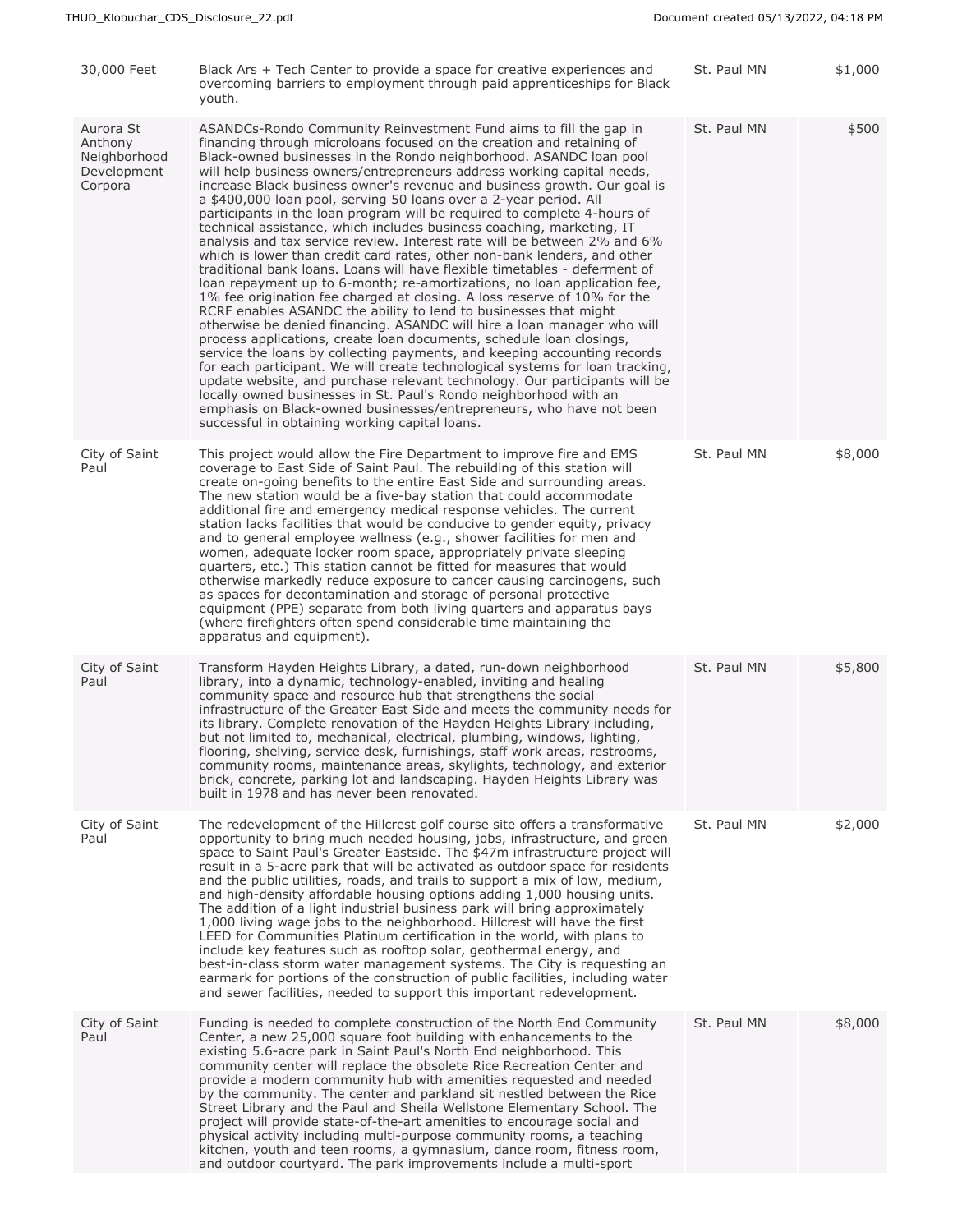|                                            | artificial turf field, sepak takraw/badminton courts, basketball courts,<br>picnic areas, a paved community plaza, and open green space.                                                                                                                                                                                                                                                                                                                                                                                                                                                                                                                                                                                                                                                                                                                                                                                                                                                                                                                                                                                                                                                                                                                                                                                                                                                             |             |          |
|--------------------------------------------|------------------------------------------------------------------------------------------------------------------------------------------------------------------------------------------------------------------------------------------------------------------------------------------------------------------------------------------------------------------------------------------------------------------------------------------------------------------------------------------------------------------------------------------------------------------------------------------------------------------------------------------------------------------------------------------------------------------------------------------------------------------------------------------------------------------------------------------------------------------------------------------------------------------------------------------------------------------------------------------------------------------------------------------------------------------------------------------------------------------------------------------------------------------------------------------------------------------------------------------------------------------------------------------------------------------------------------------------------------------------------------------------------|-------------|----------|
| City of Saint<br>Paul                      | This project will reconstruct the Kellogg-Third Street Bridge from<br>Broadway Street to Mounds Boulevard (State Highway 61). In addition to<br>funding removal of the existing bridge over BNSF railroad, Commercial<br>Street, and Interstate Highway 94, the project includes reconstruction of<br>approach roadways, walls for road protection and/or soil retention,<br>acquisition of right-of-way, design, construction engineering and<br>inspection, and construction of a replacement bridge that includes<br>multimodal elements for bicycles, pedestrians, vehicles, and mass transit.                                                                                                                                                                                                                                                                                                                                                                                                                                                                                                                                                                                                                                                                                                                                                                                                   | St. Paul MN | \$11,000 |
| City of Saint<br>Paul                      | This project will reconstruct the Randolph Avenue Bridge between Shepard<br>Road and James Avenue. In addition to funding removal of the existing<br>bridge over Union Pacific railroad, the project includes reconstruction of<br>approach roadways, acquisition of right-of-way, design, construction<br>engineering and inspection, and construction of a replacement bridge that<br>includes multimodal elements for bicycles, pedestrians, and vehicles<br>including freight truck traffic. The bridge provides the sole access to<br>dead-end Randolph Avenue and numerous commercial and industrial<br>businesses, including the Xcel Energy High Bridge Power Generating Plant.<br>As such, maintaining adequate and continuous use during construction is of<br>critical importance to the project, business stakeholders and their many<br>statewide customers.                                                                                                                                                                                                                                                                                                                                                                                                                                                                                                                            | St. Paul MN | \$5,000  |
| City of Saint<br>Paul                      | Transform Riverview Library, a historic, dated, run-down neighborhood<br>library, into a dynamic, technology-enabled, inviting and healing<br>community space and resource hub that strengthens the social<br>infrastructure of the West Side, including building on the cultural history of<br>welcoming new immigrants. Complete renovation of the Riverview Library<br>includes, but is not limited to, mechanical, electric, plumbing (MEP),<br>windows, lighting, flooring, shelving, service desk, furnishings, staff work<br>areas, restrooms, finishes, community room, maintenance area,<br>technology, and exterior paving, concrete and landscaping to better meet<br>community needs today and in the future. The library was built in 1917<br>and last updated in 1989.                                                                                                                                                                                                                                                                                                                                                                                                                                                                                                                                                                                                                 | St. Paul MN | \$3,500  |
| East Side<br>Freedom<br>Library            | The East Side Freedom Library exists in one of the three Carnegie Library<br>structures in the city of Saint Paul. Our building is over 100 years old and<br>is a historically significant building and a building which has considerable<br>meaning among East Side residents. Among the capital improvements<br>needed for this historic structure tuck pointing on our brick building,<br>various accessibility updates, an elevator upgrade, external lighting (for<br>safety and after-dark community activities), paint upstairs and downstairs<br>(community/performance room) new carpet upstairs, carpet and<br>dance/performance floor in basement/community room, and cement work<br>on entrance steps. These steps are not just cosmetic renovations for this<br>historically significant building. They are crucial to the survival of the<br>structure. They are crucial to the usability and accessibility of the building.<br>They are important for safety. They are important so that the East Side<br>community, which has historically been under-resourced and neglected,<br>sees an institution in their community being supported and that the work<br>they do is important in the broader community of our city, region and<br>state.                                                                                                                                        | St. Paul MN | \$968    |
| International<br>Institute of<br>Minnesota | International Institute of Minnesota Facility Renovation to serve new<br>Americans and expand Minnesota's future workforce.                                                                                                                                                                                                                                                                                                                                                                                                                                                                                                                                                                                                                                                                                                                                                                                                                                                                                                                                                                                                                                                                                                                                                                                                                                                                          | St. Paul MN | \$1,500  |
| Keystone<br>Community<br>Services          | Keystone Community Services is requesting federal appropriations funding<br>to support development of the new Keystone Community Food Site at 1790<br>& 1800 University Avenue West in St. Paul. Located in the Midway<br>neighborhood, the 20,000-square-foot Community Food Site will<br>consolidate Keystone's food shelf operations into one location, including<br>the base for its innovative mobile food distribution program. The site will<br>increase efficiencies and streamline processes for annually receiving and<br>distributing over 4 million pounds of food, including food rescue items and<br>federal commodities, to 50,000 unduplicated residents by 2024 - a<br>significant increase over the 28,000 people served pre pandemic and the<br>39,000 served in 2021 during the pandemic - and help meet the increased<br>demand for food assistance and support services in the coming years due<br>to the economic impact from the pandemic.<br>Keystone's plan for a new Community Food Site was born during an<br>extensive community engagement process in 2019 that included input<br>from over 700 community members. One thing came through loud and<br>clear: Ramsey County needs more food resources and Keystone should<br>expand to provide these resources. With the cost of food and other<br>household monthly expenses rising every month, the need is even more | St. Paul MN | \$1,000  |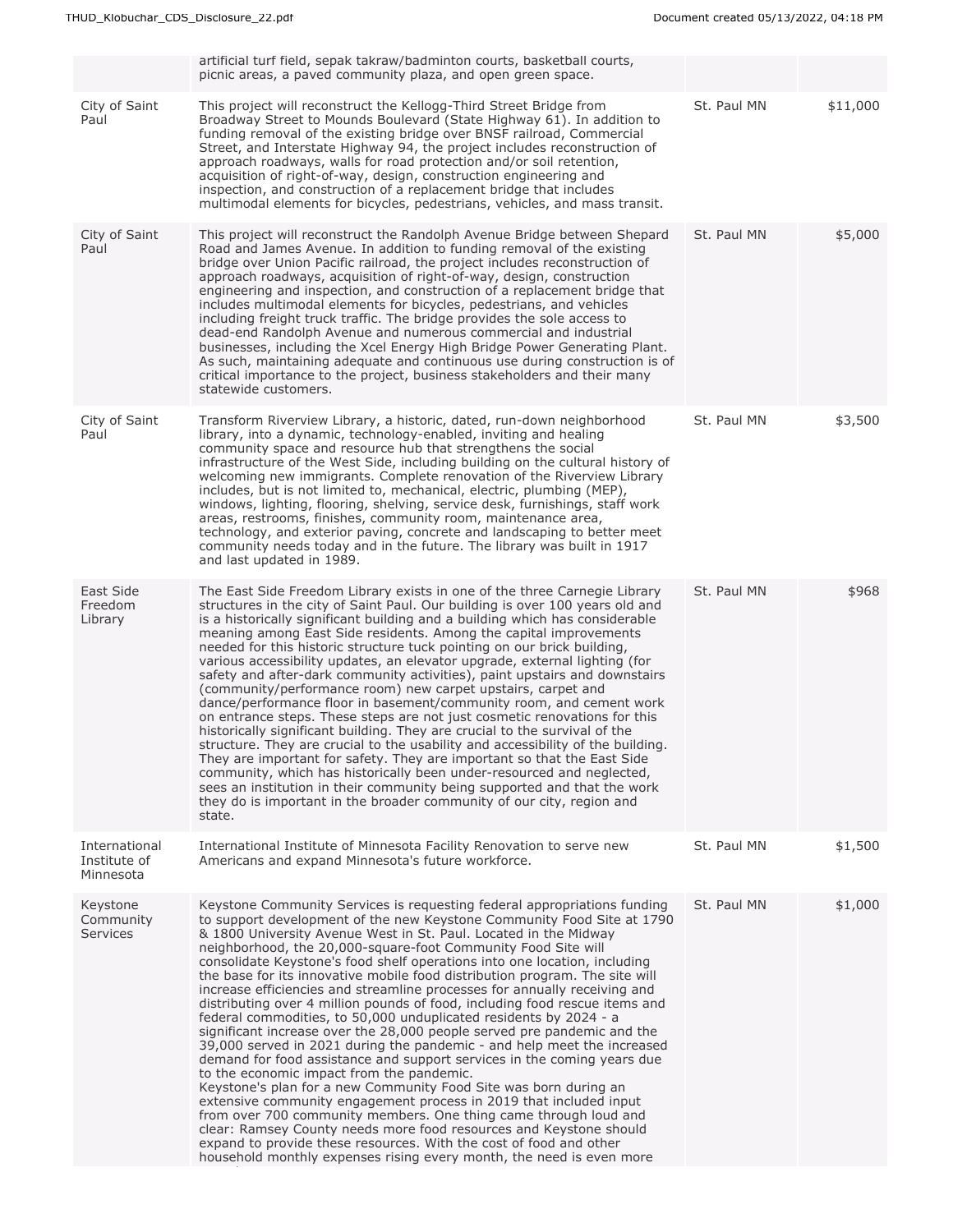|                                                    | urgent.<br>The design of the new Community Food Site has numerous advantages<br>that respond to specific needs identified during community engagement,<br>including greater capacity to capture existing food resources, greater<br>functionality for residents using on-site resources, expanded capacity for<br>mobile food distributions throughout the community, and leverage more<br>volunteers.                                                                                                                                                                                                                                                                                                                                                                                                                                                                                                                                                                                                                                                                                                                                                                                                                                                                                                                                                                                                                                                                                                                                                                                                                                                                                                                                                                                   |             |         |
|----------------------------------------------------|------------------------------------------------------------------------------------------------------------------------------------------------------------------------------------------------------------------------------------------------------------------------------------------------------------------------------------------------------------------------------------------------------------------------------------------------------------------------------------------------------------------------------------------------------------------------------------------------------------------------------------------------------------------------------------------------------------------------------------------------------------------------------------------------------------------------------------------------------------------------------------------------------------------------------------------------------------------------------------------------------------------------------------------------------------------------------------------------------------------------------------------------------------------------------------------------------------------------------------------------------------------------------------------------------------------------------------------------------------------------------------------------------------------------------------------------------------------------------------------------------------------------------------------------------------------------------------------------------------------------------------------------------------------------------------------------------------------------------------------------------------------------------------------|-------------|---------|
| Listening<br>House of St.<br>Paul                  | Listening House of St. Paul working towards permanence to build a<br>permanent day shelter for adults experiencing homelessness in St. Paul.                                                                                                                                                                                                                                                                                                                                                                                                                                                                                                                                                                                                                                                                                                                                                                                                                                                                                                                                                                                                                                                                                                                                                                                                                                                                                                                                                                                                                                                                                                                                                                                                                                             | St. Paul MN | \$3,675 |
| Minnesota<br>China<br>Friendship<br>Garden Society | The Phalen Regional Park - China Friendship Garden - East Corridor<br>Cultural Community Development Project is both a culturally-focused<br>urban community development project and an educational public arts<br>space designed and developed in collaboration with local Chinese and<br>Hmong communities. Funding is requested for construction of three key<br>capital improvements for Phase II of the China Friendship Garden at<br>Phalen Regional Park: (1) East Moon Gate Entrance Wall, (2) Classic<br>Chinese Arched Moon Bridge across Phalen Creek, and (3) Xiang Jiang<br>Mountain Stream with pathways, seating, and plantings flowing from Xiang<br>Jiang Pavilion to Phalen Creek. Together these capital improvements will<br>create a corridor from the bike and pedestrian paths around the shore of<br>Lake Phalen to the East Entrance of the China Garden and through the<br>Garden crossing Phalen Creek to Picnic Island.<br>This project is unique in the United States. No other public project of this<br>type exists in which Chinese and Hmong communities are collaborating in<br>its realization. This Phase of the Garden will include a Hmong Plaza (funded<br>from other sources) and with the 3 improvements listed above will<br>significantly improve regional and local community connectivity to Phalen<br>Regional Park amenities. On completion, this project will provide<br>significant social, cultural and economic value not only as a Statewide and<br>National destination, but especially for underrepresented Chinese, Hmong,<br>and diverse communities in St Paul's East Side neighborhoods. It will<br>create a "living classroom" for cultural education and a place of celebration<br>for numerous community and family events. | St. Paul MN | \$1,800 |
| Ordway Center<br>for the<br>Performing Arts        | In July 2019, the Ordway Center for the Performing Art's roof failed during<br>a thunderstorm, and though an emergency repair prevented major<br>structural damage, it was a stark reminder that some of the Ordway's<br>infrastructure is at, or over, its expected end-of-life.<br>Then, in March 2020, as we were exploring ways to replace the roof-a<br>significant undertaking for a non-profit organization that relies upon the<br>shifting trends of the ticket-buying public-Covid 19 arrived in Minnesota. As<br>part of a community-wide effort to help mitigate its spread we shut the<br>Ordway's doors, resulting in significant financial hardship and eventually<br>leading to several heartbreaking decisions, including laying off nearly 90%<br>of our workforce, and deferring much-needed maintenance within our<br>aging facility.<br>We are very grateful for the opportunity to request \$3,930,000 to: 1)<br>Replace the roof above the Ordway Center for the Performing Arts' Music<br>Theater 2) Upgrade our Music Theater's 25-year old lighting system, so<br>that it is in line with industry standards, and 3) Install low-energy LED                                                                                                                                                                                                                                                                                                                                                                                                                                                                                                                                                                                                                    | St. Paul MN | \$3,930 |
|                                                    | lights throughout the facility.<br>With your support, we will address critical infrastructure needs at the<br>Ordway, while ensuring that we can make memories for hundreds of<br>thousands of patrons for years to come.                                                                                                                                                                                                                                                                                                                                                                                                                                                                                                                                                                                                                                                                                                                                                                                                                                                                                                                                                                                                                                                                                                                                                                                                                                                                                                                                                                                                                                                                                                                                                                |             |         |
| Ramsey County                                      | "Rice Street Revitalization - Final design, Environmental Assessment (EA)<br>document and construction for Rice Street from Pennsylvania Avenue to<br>Wheelock Parkway, Ramsey County, City of Saint Paul, Minnesota. The<br>intended use is to build off of the preliminary design that has already been<br>completed and then complete the final design and environmental<br>documentation to move into construction.<br>The project will consist of reconstructing Rice Street from a 4-lane<br>roadway to a 3-lane roadway, including bicycle and pedestrian facilities<br>and other infrastructure improvements necessary to support future<br>implementation of the Rice-Robert (G-Line) Arterial Bus Rapid Transit<br>(ABRT) line scheduled for service beginning in 2027.<br>Schedule: Engineering and community engagement work will continue in<br>2022 with final design and the environmental documentation being<br>completed for construction to start in 2024.                                                                                                                                                                                                                                                                                                                                                                                                                                                                                                                                                                                                                                                                                                                                                                                                            | St. Paul MN | \$2,500 |
|                                                    | Scope: The request for funding is for final design, preparation of the                                                                                                                                                                                                                                                                                                                                                                                                                                                                                                                                                                                                                                                                                                                                                                                                                                                                                                                                                                                                                                                                                                                                                                                                                                                                                                                                                                                                                                                                                                                                                                                                                                                                                                                   |             |         |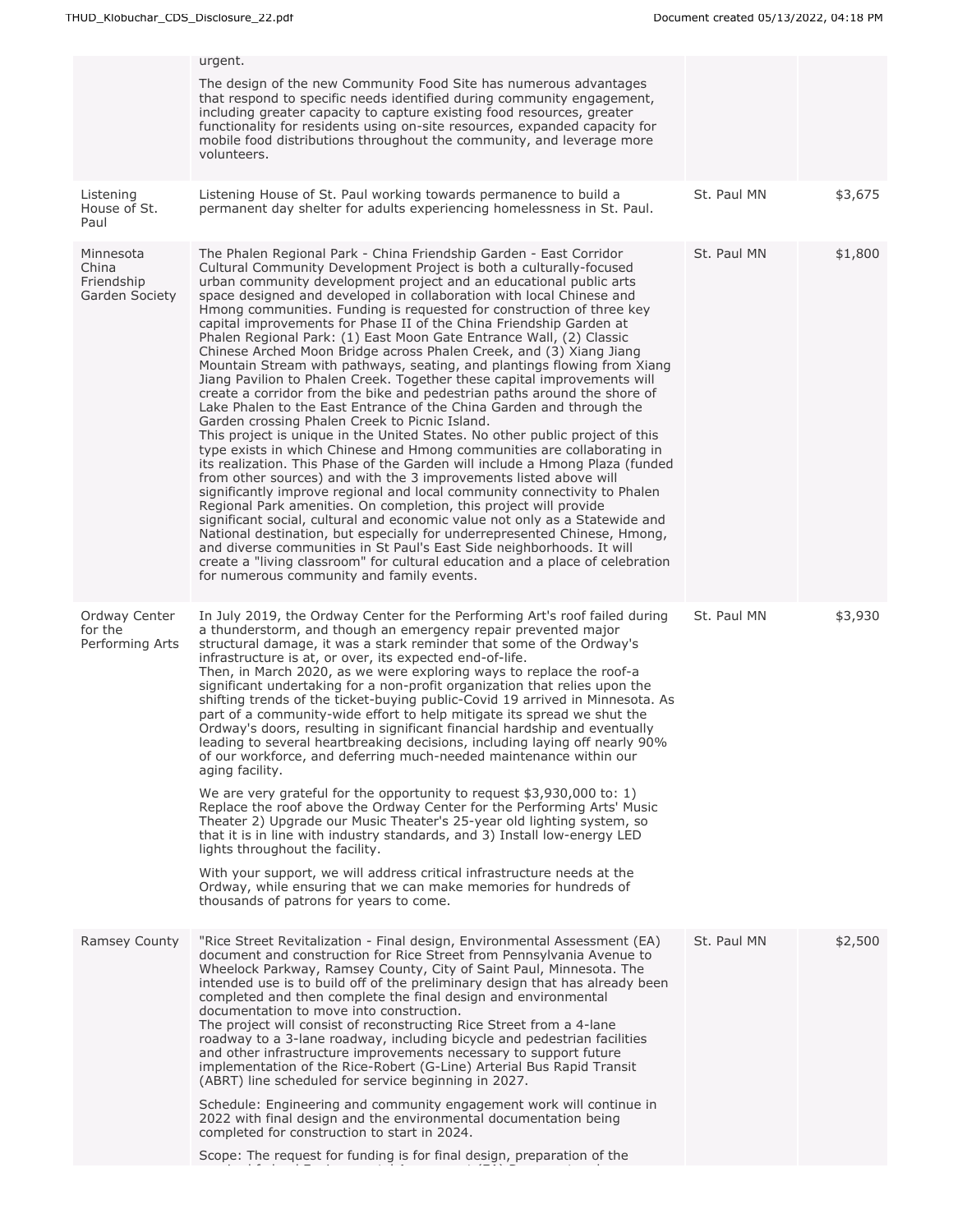|                                  | required federal Environmental Assessment (EA) Document and<br>construction."                                                                                                                                                                                                                                                                                                                                                                                                                                                                                                                                                                                                                                                                                                                                                                                                                                                                                                                                                                                                                                                                                                                                                                                                                                                                                                                                                                                                                                                                                                                           |                      |         |
|----------------------------------|---------------------------------------------------------------------------------------------------------------------------------------------------------------------------------------------------------------------------------------------------------------------------------------------------------------------------------------------------------------------------------------------------------------------------------------------------------------------------------------------------------------------------------------------------------------------------------------------------------------------------------------------------------------------------------------------------------------------------------------------------------------------------------------------------------------------------------------------------------------------------------------------------------------------------------------------------------------------------------------------------------------------------------------------------------------------------------------------------------------------------------------------------------------------------------------------------------------------------------------------------------------------------------------------------------------------------------------------------------------------------------------------------------------------------------------------------------------------------------------------------------------------------------------------------------------------------------------------------------|----------------------|---------|
| Rondo<br>Community<br>Land Trust | Rondo Community Land Trusts requests \$1,000,000 in support of a<br>mixed-use development project located at 642 Selby Avenue in St. Paul's<br>historic Rondo neighborhood. The site is currently home to E&J Cleaners,<br>owned by the Beasley family who started the business in 1990. For 32<br>years they ran a successful black-owned business providing a needed<br>service to the community. As they prepared to retire and sell the building,<br>the Beasley's reached out directly to Rondo CLT to ensure the property<br>continued to bring value to the local community and not fall prey to the<br>speculation of outside investors building luxury condos and driving<br>displacement of historic Rondo residents. The vision for the property,<br>currently under purchase agreement, is a new construction mixed-used<br>development featuring affordable commercial space and 40 units of<br>housing made affordable to individuals and families at 30%-80%AMI.<br>Thanks to the land trust model, Rondo CLT will contribute an affordability<br>investment to drive down the cost for both residential and commercial<br>tenants/owners. We expect to complete acquisition of the site by June<br>2022 and move into site demolition thereafter. The purpose of our project<br>is to foster inclusive economic development within economic and cultural<br>corridors (i.e. Selby Avenue in Rondo), support communities as authors of<br>equitable site development and importantly contribute to closing the gap<br>in affordable housing access in our community.                     | St. Paul MN          | \$1,000 |
| YWCA St. Paul                    | YWCA St. Paul (YWCA) has served the City of St. Paul and Ramsey County<br>since 1907 and operates from headquarters on Selby Avenue. We seek<br>funds for the rehabilitation & preservation of supportive housing building<br>sites (for families coming out of homelessness) that we own and operate<br>primarily within the boundaries of (what is considered the heart of the old)<br>Rondo neighborhood of St. Paul. This is a shovel-ready project, already<br>started in 2019 with funding from the St Paul Neighborhood STAR Program<br>and the Hardenbergh Foundation. Funds from Senator Klobuchar's<br>Congressionally Directed Spending would enable us to complete the repairs<br>necessary for us to remain in compliance with our partner St. Paul Housing<br>Authority. Our efforts to maintain these older structures (most built ca.<br>1920-1940s) with limited resources has led to buildings with significant<br>deficiencies. Many of the repairs on this project are outstanding<br>compliance issues that require immediate resolution. This project will also<br>ensure YWCA complies w/ all applicable health and safety standards. Our 9<br>property sites must meet Housing Quality Standards & are inspected by St.<br>Paul Public Housing Authority. In addition, some of the units are also<br>inspected by Federal HOME Loan Bank of Des Moines. Failure to pass<br>inspections can result in abatement of units & loss of state & federal<br>funding, ultimately forcing displacement of current & precluding future<br>tenants. We simply cannot allow this to happen. | St. Paul MN          | \$1,500 |
| Walker   West<br>Music Academy   | "Prior to the COVID-19 crisis, Walker West was reaching capacity with 230<br>students per week and 5,700 program participants annually. Recitals and<br>performances were consistently beyond capacity; storage space for<br>instruments was overflowing; and there was no designated parking, Also<br>another key to the need for space is that our non-renewable lease expires<br>at the end of 2023.<br>To meet both the demand and the future vision, the organization must<br>move to find a more accommodating space. It is developing a facility plan<br>that envisions and articulates the concepts for the community gathering<br>space and destination. As a part of the planning activities, Walker West has<br>identified a space and is executing a purchase agreement with the<br>Amherst H Wilder Foundation for their Adult Day Care Facility at 650<br>Marshall Avenue in Saint Paul.<br>Walker West will acquire necessary teaching, rehearsal, performance,<br>community, and support space empowering the spirit of the location to be<br>a community destination with state of the art technology, integrated and<br>flexible spaces, and culturally relevant common areas.<br>$\sf H$                                                                                                                                                                                                                                                                                                                                                                                             | St. Paul MN          | \$590   |
| City of St. Paul<br>Park         | The 3rd Street Collector Roadway Improvements Project proposes the<br>complete reconstruction of the most significant north-south Major Collector<br>roadway in St. Paul Park, from Broadway Avenue as the northern terminus<br>to 14th Avenue as the southern terminus. The projects incorporates a full<br>replacement of our sanitary sewer, storm sewer and water utilities. This<br>project also includes to fully reconstruct the roadway to a 10-ton collector<br>roadway along with full replacement of the sidewalk system.                                                                                                                                                                                                                                                                                                                                                                                                                                                                                                                                                                                                                                                                                                                                                                                                                                                                                                                                                                                                                                                                    | St. Paul Park<br>MN. | \$6,000 |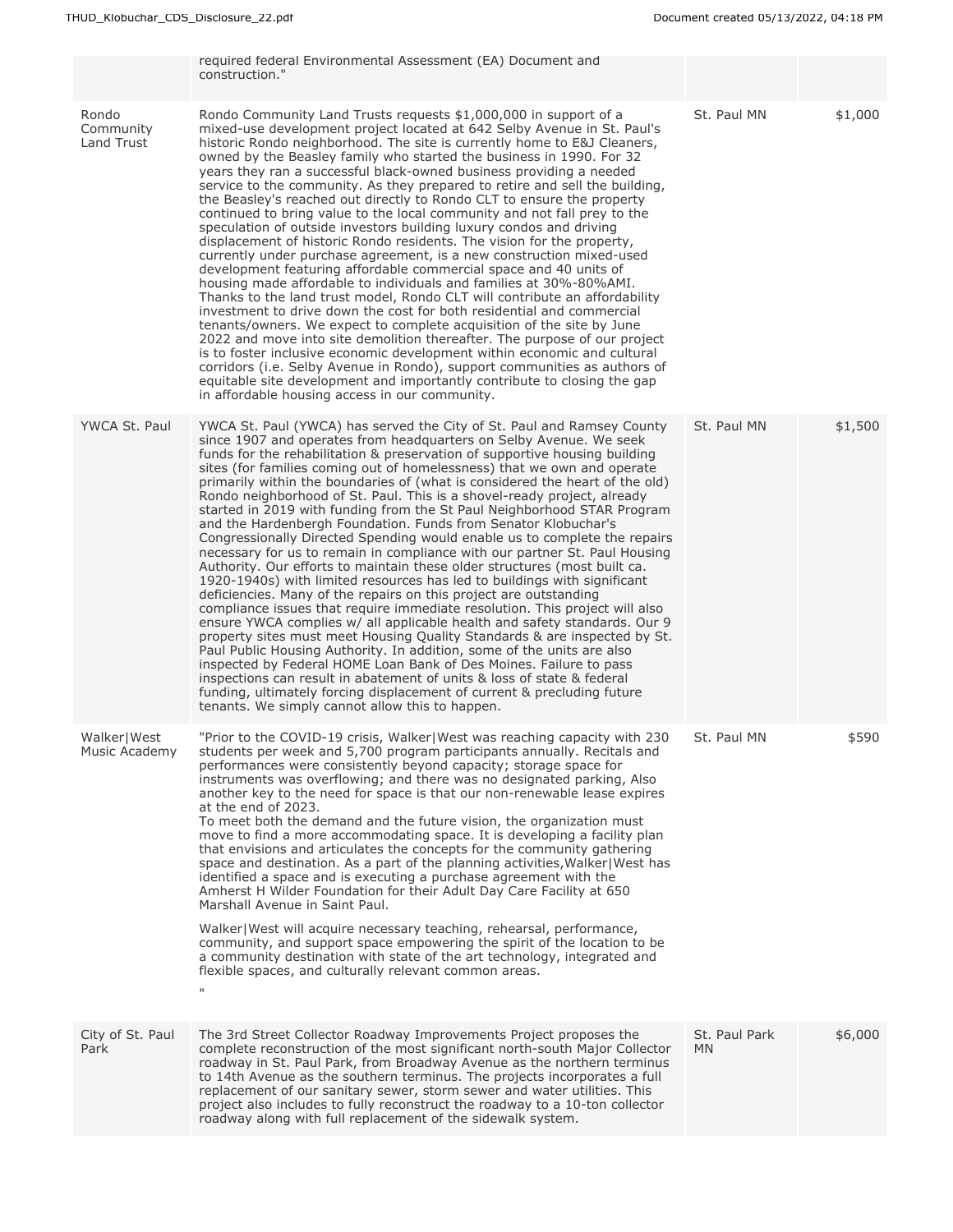| Habitat for<br>Humanity of<br>Minnesota, Inc. | "Habitat for Humanity of Minnesota is seeking funding for a pilot program<br>for a statewide direct to consumer mortgage product targeting the<br>communities of Duluth, Rochester, St. Cloud, Mankato, Moorhead, and<br>Winona, and for affiliates serving homebuyers with access issues for<br>government-backed mortgages. This product would function similar to the<br>USDA 502 direct program, but would be open to Habitat projects that are<br>not eligible to access the 502 program. Traditionally, upon completion of<br>the construction of a new, affordable, single-family home, a Habitat<br>affiliate would originate, close, and hold the mortgage, receiving monthly<br>mortgage payments to recoup the construction costs over 30 years. The<br>affiliate typically has to wait until they have raised enough capital before<br>they can begin construction on their next house. Through this statewide<br>direct to consumer mortgage program, Habitat Minnesota will act as the<br>lender. There are two main benefits to this program: 1) Habitat affiliates<br>will no longer need to originate mortgages, 2) Habitat affiliates will receive<br>a cash payment from Habitat Minnesota at the closing, which will be used<br>to fund the next build, accelerating the rate of construction for affiliates<br>participating in this pilot. Based on an average mortgage amount of<br>\$200,000, with an investment of \$1 million we would be able to warehouse<br>five mortgages at a time. Our full program goal will be to warehouse 20<br>mortgages at a time. After we close a mortgage with a homeowner,<br>Habitat Minnesota will sell the mortgage to a third party."                                                                                                                                                 | Statewide MN         | \$1,000 |
|-----------------------------------------------|-----------------------------------------------------------------------------------------------------------------------------------------------------------------------------------------------------------------------------------------------------------------------------------------------------------------------------------------------------------------------------------------------------------------------------------------------------------------------------------------------------------------------------------------------------------------------------------------------------------------------------------------------------------------------------------------------------------------------------------------------------------------------------------------------------------------------------------------------------------------------------------------------------------------------------------------------------------------------------------------------------------------------------------------------------------------------------------------------------------------------------------------------------------------------------------------------------------------------------------------------------------------------------------------------------------------------------------------------------------------------------------------------------------------------------------------------------------------------------------------------------------------------------------------------------------------------------------------------------------------------------------------------------------------------------------------------------------------------------------------------------------------------------------------------------------------------------------------------------|----------------------|---------|
| Allina Health                                 | Allina Health requests \$567,000 to secure a 3-D Mammography unit and<br>its technical fittings to support expanding access to the Allina Health<br>Cancer Institute's (AHCI) mobile cancer screening program. Screenings<br>are the best way to detect cancer early, which is more likely to lead to<br>better outcomes. However, for those individuals without health insurance,<br>screening tests can often be prohibitively expensive. Increasing cancer<br>screening rates, especially in underserved areas, is a key focus of Allina<br>Health's commitment to advancing health equity. To help women access<br>cancer screening services, AHCI was recently awarded \$975,000 by the<br>Cargill Foundation to provide breast cancer screenings and prevention<br>education in 9 Minnesota counties - Anoka, Wright, Washington,<br>Sherburne, Hennepin, Ramsey, Scott, McLeod, and Le Sueur. Requested<br>CPS will provide capital funding flexibility to pursue the technology needed<br>for the other screenings, including CT for Lung Nodule Clinic, increasing<br>rural communities' access to a wider range of cancer screenings. AHCI has<br>the goal to expand screening and education programs to additional rural<br>counties where barriers to access are prominent. AHCI is dedicated to<br>providing cancer care that is connected, compassionate and convenient.<br>AHCI providers in 30 locations work closely with patients to personalize<br>care and treatment plans to meet specific needs, from the initial diagnosis<br>and every step of the way. AHCI provides high quality Whole Person Care,<br>addressing cancer's impact on overall physical and mental wellness. AHCI<br>supports patients with nutrition guidance, physical therapy, mental health<br>counseling, financial navigation, family support groups. | Statewide MN         | \$567   |
| Washington<br>County,<br>Minnesota            | The County Highway 5 to Browns Creek Trail project will remove an<br>uneven, unsanctioned foot path and construct a trailhead and trail<br>connections from County Highway 5 (Stonebridge Trail) to the Browns<br>Creek State Trail. Additionally, the adjacent roadway will be repaved and<br>repaired to provide smooth lanes and shoulders, as well as separated trial<br>to allow local and regional connections from the community to the Browns<br>Creek Regional Trail. The trail project will also connect people to one of<br>Minnesota's earliest road construction projects, the Point Douglas-St. Louis<br>River Road Bridge.                                                                                                                                                                                                                                                                                                                                                                                                                                                                                                                                                                                                                                                                                                                                                                                                                                                                                                                                                                                                                                                                                                                                                                                                           | Stillwater MN        | \$1,000 |
| Washington<br>County                          | This project will update our jail units with fall protection infrastructure. The<br>County has made these updates in four of ten housing units and needs<br>funding to complete the remaining six. The project will install mesh<br>barriers to prevent inmates from jumping or inadvertently falling from<br>upper floors. Many inmates suffer from mental health issues and this work<br>will help our staff protect them while they are in our custody.                                                                                                                                                                                                                                                                                                                                                                                                                                                                                                                                                                                                                                                                                                                                                                                                                                                                                                                                                                                                                                                                                                                                                                                                                                                                                                                                                                                          | <b>Stillwater MN</b> | \$3,000 |
| Washington<br>County,<br>Minnesota            | The Washington County Historic Courthouse is the oldest standing<br>courthouse in the state of Minnesota and has defined the bluff line/skyline<br>of the birthplace of Minnesota - Stillwater - for over 150 years. This unique<br>structure featuring Italianate architecture designed by Augustus Knight<br>has been on the National Register of Historic Places since 1971. And while<br>the building has served many generations of residents and visitors to the<br>St. Croix Valley - it now needs our help. Significant roof leaks require<br>immediate replacement, and the wooden dome structure needs a total<br>restoration.                                                                                                                                                                                                                                                                                                                                                                                                                                                                                                                                                                                                                                                                                                                                                                                                                                                                                                                                                                                                                                                                                                                                                                                                            | Stillwater MN        | \$1,000 |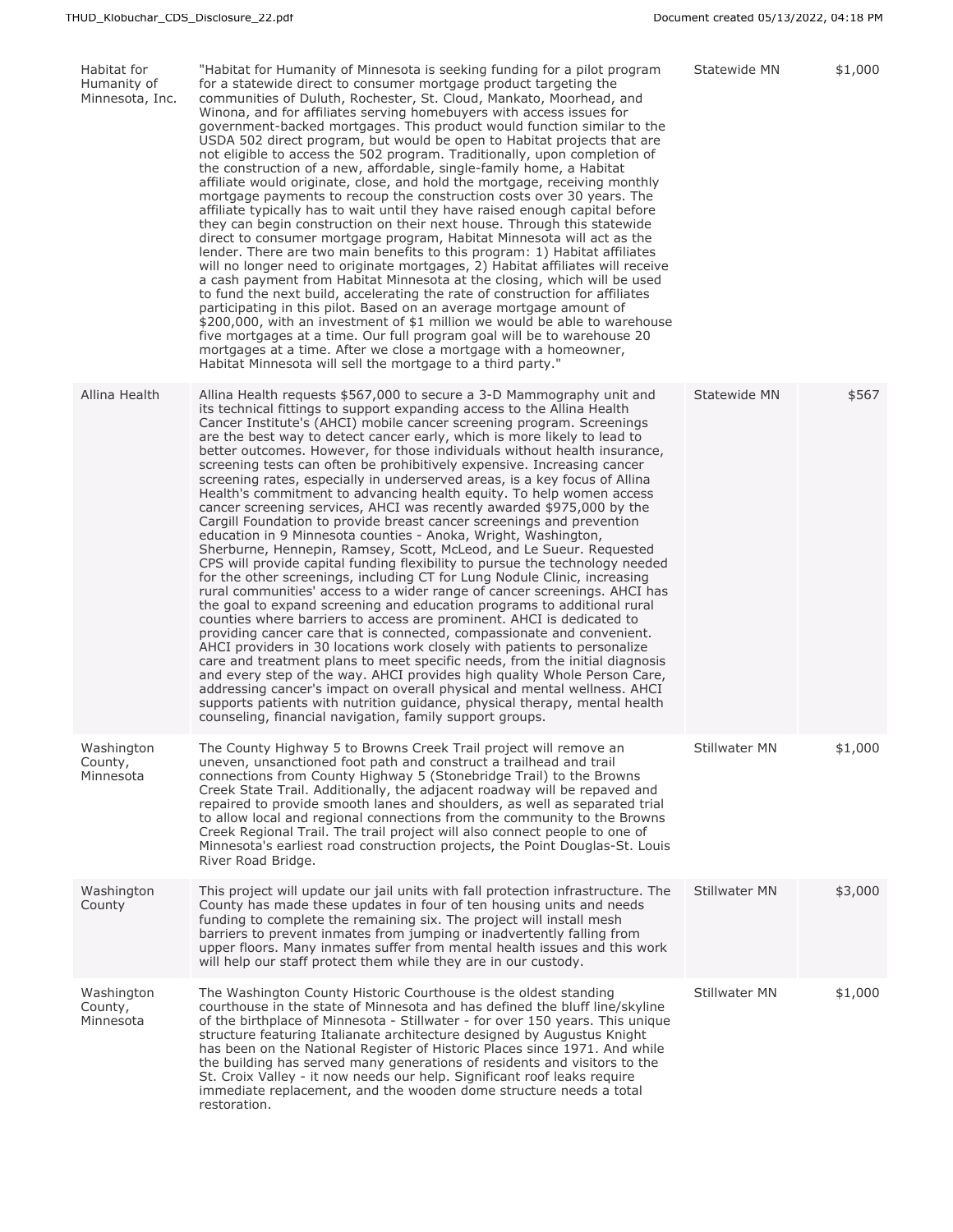| Highway 169<br>North Task<br>Force | "TH 169 Spot SAFETY and Mobility Improvements between TH1/169 and<br>St. Louis County Road 88, west of Ely. (Tower-Soudan to Ely)<br>RP 267 Grade Lowering TH 169 east of Soudan - new Vermilion State Park<br>Entrance. Sight Line Improvement. RP 275-276 Horizontal Curve<br>Correction. RP 276-278 Wolf Creek Pass Road (Morse Township Road)<br>Grade Correction, Turn Lane Construction and Realignment. RP 278-279<br>Wolf Lake Road (St. Louis County Road 404) Turn Lane Construction and<br>TH 169 Realignment. "                                                                                                                                                                                                                                                                                                                                                                                                                                                                                                                                                                                                                                                                                                                                                                                                                                                                                                                                                                                                                                                                                                                                                                                                                                                                                                                  | Tower-Soudan<br>(Breitung<br>Twnshp) to<br>Ely (Morse<br>Twnshp) MN | \$13,100 |
|------------------------------------|----------------------------------------------------------------------------------------------------------------------------------------------------------------------------------------------------------------------------------------------------------------------------------------------------------------------------------------------------------------------------------------------------------------------------------------------------------------------------------------------------------------------------------------------------------------------------------------------------------------------------------------------------------------------------------------------------------------------------------------------------------------------------------------------------------------------------------------------------------------------------------------------------------------------------------------------------------------------------------------------------------------------------------------------------------------------------------------------------------------------------------------------------------------------------------------------------------------------------------------------------------------------------------------------------------------------------------------------------------------------------------------------------------------------------------------------------------------------------------------------------------------------------------------------------------------------------------------------------------------------------------------------------------------------------------------------------------------------------------------------------------------------------------------------------------------------------------------------|---------------------------------------------------------------------|----------|
| Feeley<br>Township                 | "Located on the west and south side of Shallow Lake in Itasca County,<br>Shallow Lake Road provides direct access to Shallow Lake, a regional<br>recreation and natural resource destination within Feeley Township and the<br>surrounding area. CDS funding will allow for much needed pavement<br>rehabilitation and sub grade corrections to a portion of the roadway,<br>improving safety and continued access to Shallow Lake.<br>Shallow Lake Road is currently a paved Town Road in very poor condition.<br>Feeley Township has expended \$42,000 over the past two years in<br>pavement maintenance including leveling and patching to address<br>pavement deterioration. The constant, ongoing maintenance needs are an<br>undue strain on local resources.                                                                                                                                                                                                                                                                                                                                                                                                                                                                                                                                                                                                                                                                                                                                                                                                                                                                                                                                                                                                                                                                         | Township of<br>Feeley MN                                            | \$600    |
|                                    | CDS funds will be utilized to rehabilitate the 2.3 mile segment between US<br>Highway No. 2 and South Shallow Lake Road. 0.3 miles of the roadway<br>requires sub grade corrections to address deficiently constructed areas<br>prior to repaving. The existing pavement on the remaining 2 miles is<br>proposed to be reclaimed to be utilized as base material and new<br>pavement placed. Neither the Township nor area residents have the<br>necessary resources to fund this project. With CDS funding, Feeley<br>Township will be able to ensure a safe roadway that provides regional<br>access to Shallow Lake and utilize resources currently being spent to<br>maintain Shallow Lake Road to address needs on other local roads."                                                                                                                                                                                                                                                                                                                                                                                                                                                                                                                                                                                                                                                                                                                                                                                                                                                                                                                                                                                                                                                                                                  |                                                                     |          |
| City of Tracy,<br><b>MN</b>        | Federal funds will be used to reconstruct Runway 11/29 and relocate the<br>two thresholds to improve safety and protect its future utility. The funds<br>will also be used to construct a 650' long 4'x6' box culvert to maintain<br>necessary water flow of the stream, while bringing the RSA into<br>compliance with FAA dimensional requirements. The stream is not<br>regulated by City, Township, County, or State requirements, and it is not a<br>state or federally protected waterway. The installation of the culvert would<br>allow the city to preserve the stream course and to build up the ground<br>elevation in the RSA to bring it into compliance.                                                                                                                                                                                                                                                                                                                                                                                                                                                                                                                                                                                                                                                                                                                                                                                                                                                                                                                                                                                                                                                                                                                                                                       | <b>Tracy MN</b>                                                     | \$5,624  |
| Carver County,<br>Minnesota        | "Carver County requests \$3M for final design engineering and right-of-way<br>acquisition to advance the Highway 5 Mobility & Lake Minnewashta<br>Causeway Bridge Project for construction in 2025. Carver County, in<br>partnership with the Minnesota Department of Transportation, the Cities of<br>Victoria, Chanhassen, and Chaska, and the University of Minnesota<br>Landscape Arboretum, completed a major planning study in 2021. The<br>Arboretum Area Transportation Plan identifies this project as part of the<br>long-range vision for this area of Carver County which expects to add<br>significant growth to the Twin Cities Metropolitan Area.<br>www.co.carver.mn.us/ArboretumAreaTransportationPlan<br>This project will expand an existing 2-lane section of Highway 5 to a 4-lane<br>expressway between Steiger Lake Road in Victoria through the intersection<br>of Trunk Highway 41. The project includes construction of a new<br>1,900-foot-long bridge to replace the existing section of roadway section<br>dividing Lake Minnewashta and reconnect the lake. Also, new pedestrian<br>underpasses in several locations will connect a regional route through the<br>project area and tie it into other existing regional trails. See link for the<br>project summary.<br>Highway 5 carries 27,000 vehicles (800 heavy commercial) a day,<br>currently serving a demand 50% above a 2-lane section threshold. Within<br>the project area, 187 crashes occurred between 2014-2018 which is 2.5x<br>state average for similar roadways. Mobility is severely underserved<br>resulting in common 2-mile backups. With no improvement, by 2040 there<br>will be 180,000+ hrs/yr in peak period delay. This project will reduce<br>delays by 70% and reduce crashes with capacity expansion and access<br>management." | Victoria,<br>Chanhassen,<br>Chaska MN                               | \$3,000  |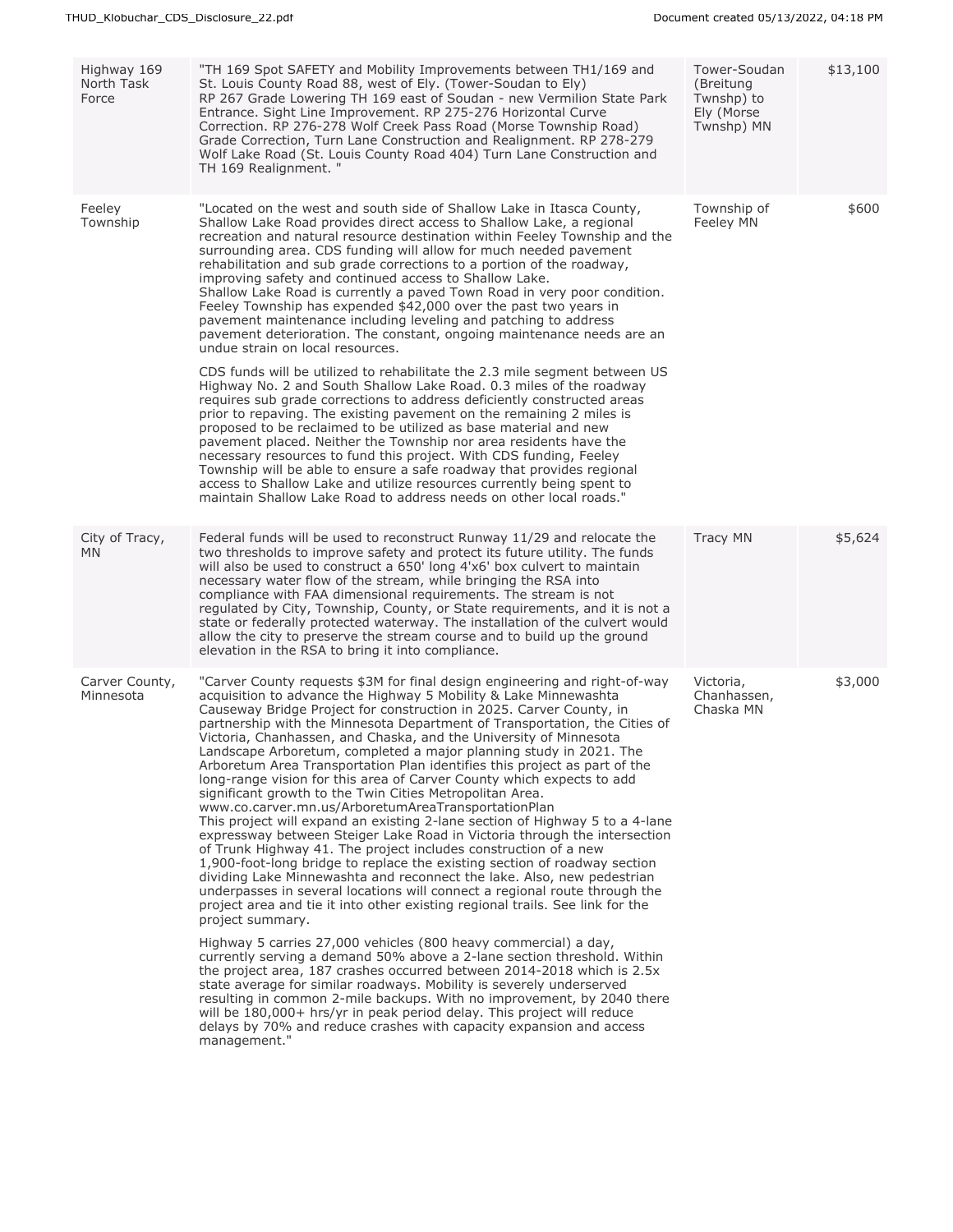| City of<br>Wabasha                                                    | "The City of Wabasha is requesting a project that would not only have<br>implications for regional road infrastructure but have an important<br>economic development impact for the community and its downtown. The<br>City is proposing a project that would construct a new roadway segment<br>that would allow for realignment of Trunk Highway 60 within the city. This<br>would route dangerous truck traffic away from residential areas and create<br>a more efficient route. The current route is subject to frequent flooding<br>and has created numerous crashes, the most recent one documented in<br>2020. Additionally, the athletic field, currently in major disrepair and<br>located in the proposed re-route area, would be re-located to city-owned<br>land, allowing for a newly rebuilt recreational facility that would help<br>positively engage youth year-round (baseball fields, volleyball, a hockey<br>rink, and skate park).<br>Finally, the land surrounding the new highway would have new public<br>infrastructure added to incentive future residential and commercial growth<br>that is desperately needed by the community. This includes the creation of<br>trail connectivity to parks, dredging of a slough to create cleaner water<br>habitat and restore a Mississippi backwater for recreation, and bringing in<br>dredged material to create berms and elevations out of the flood plain.<br>The total cost for this project highway project is $$6,400,000$ . For all phases<br>of the project, total is $$10,800,000$ . The City is requesting $$1,000,000$<br>from this request. The other sources of financing for this project are: City<br>bonding, State bonding funding, and MNDot funds for turnback funding."                                                                                                          | Wabasha MN    | \$1,000 |
|-----------------------------------------------------------------------|---------------------------------------------------------------------------------------------------------------------------------------------------------------------------------------------------------------------------------------------------------------------------------------------------------------------------------------------------------------------------------------------------------------------------------------------------------------------------------------------------------------------------------------------------------------------------------------------------------------------------------------------------------------------------------------------------------------------------------------------------------------------------------------------------------------------------------------------------------------------------------------------------------------------------------------------------------------------------------------------------------------------------------------------------------------------------------------------------------------------------------------------------------------------------------------------------------------------------------------------------------------------------------------------------------------------------------------------------------------------------------------------------------------------------------------------------------------------------------------------------------------------------------------------------------------------------------------------------------------------------------------------------------------------------------------------------------------------------------------------------------------------------------------------------------------------------------------------------------------------------|---------------|---------|
| Boys & Girls<br>Clubs of<br>Central<br>Minnesota                      | The Waite Park Community Outpost Collaborative is a partnership between<br>the Boys & Girls Clubs of Central Minnesota, the City of Waite Park, Waite<br>Park Police Department, Waite Park Senior Citizen Community and the<br>Greater St. Cloud Public Safety Foundation with many additional program<br>partners. The mission of the Waite Park Community Outpost Collaborative<br>is to build a 30,000 sq. ft. facility to serve youth, seniors and the Waite<br>Park community that is designed to enhance community engagement and<br>prevent crime through a philosophy of collaboration in a<br>multi-jurisdictional, multi-disciplinary, multi-ethnic, and multi-generational<br>environment. \$5,000,000 - total project cost - 30,000 sq. ft building<br>(gymnasium, commercial kitchen, technology center, multi-purpose<br>rooms, large community gathering space, fitness center, playground,<br>green space, basketball & soccer fields): \$1,500,000 - land acquisition/site<br>preparation, \$3,500,000 - construction. Funding for the project will come<br>from private/public foundations, government grants & individual &<br>corporate donors. In-kind donations & services for costs associated with<br>the construction of the building will be utilized including a possible<br>donation of land from the City of Waite Park. Other federal funding<br>requests include: 2 CDS requests - Sen. Klobuchar & Sen. Smith - \$1.5<br>million each, 1 CPR request - Rep. Emmer - \$1.5 million. The Waite Park<br>Community Outpost Collaborative is committed to crime prevention,<br>improving the quality of life for community members with a focus on youth<br>and seniors, building trusting relationships between public safety and the<br>community, and creating positive activities for community members from<br>youth to senior citizens. | Waite Park MN | \$1,500 |
| Prairie Island<br>Indian<br>Community<br><b>Tribal Homes</b><br>Carbo | The Tribe's housing is antiguated, and much of it is composed of mobile<br>homes built in the last century before modern energy efficient appliances<br>became available. Tribal members live in homes that are too cold in the<br>winter and too warm in the summer, and pay more for energy-mostly<br>expensive propane-than is necessary. Tribal members own their own<br>homes, but the land on which the homes are built is federally-protected<br>reservation land under the Tribe's jurisdiction. The Tribe's government<br>honors it obligations to the Tribe's members by developing this Initiative to<br>improve energy efficiency in tribal homes, and by so doing fight against<br>the global warming that is degrading the Tribe's ancestral homelands. The<br>Tribe needs the requested funds to conduct an audit of tribal homes and to<br>use the information from those audits to provide energy efficient and<br>carbon reduction upgrades such as electric dryers, stoves, air source heat<br>pumps, heat pump water heaters, photovoltaic devices, and other<br>miscellaneous measures, which together will eliminate up to 35,357<br>pounds of Co2 each year. A breakdown of the Initiative budget, which also<br>provides a breakdown of the Co2 elimination by activity, is in Attachment 1<br>(emailed separately). While 96 tribal homes are eligible for this Initiative,<br>the program is voluntary and likely about 50 households will participate.<br>The total cost for auditing and retrofitting 50 households is estimated to<br>\$2,338,000. If the Tribe receives fewer funds, it will use those funds to<br>prioritize the energy retrofitting work on the neediest homes.                                                                                                                                                           | Welch, MN MN  | \$1,169 |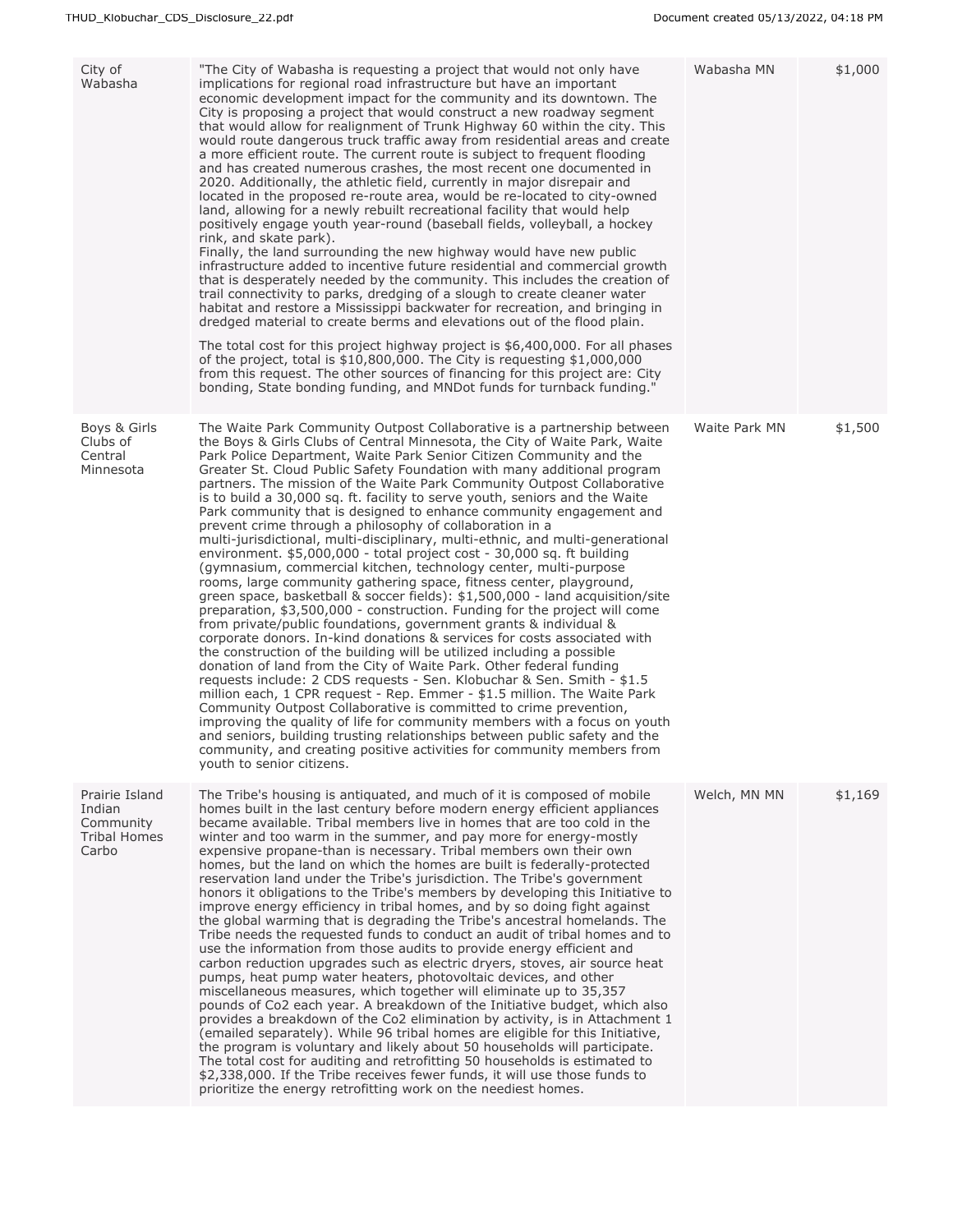| Metropolitan<br>Council  | "The requested funds would be used to advance preliminary and final<br>design on the G Line project, toward shovel-ready plans for construction to<br>begin in 2026. Should other sources become available, requested funds<br>would be used to fund construction of key BRT elements on the corridor,<br>including stations, technology purchases, intersection improvements, and<br>bus purchases. Project elements of the G Line to be delivered by the<br>requested funds include:<br>Construction of approximately 23 stations with utility, electrical, and<br>communications connections to support enhanced station features.<br>Improvements (including the addition of fare payment infrastructure,<br>signage, and branding) at 7 additional existing stations.<br>Purchase of approximately 18 sixty-foot buses.<br>Bus priority treatments including transit signal priority (TSP) and queue<br>jump lanes."                                                                                                                                                                                                                                                                                                                                                                                                                                                                                                | West St. Paul<br>MN.                               | \$5,000  |
|--------------------------|--------------------------------------------------------------------------------------------------------------------------------------------------------------------------------------------------------------------------------------------------------------------------------------------------------------------------------------------------------------------------------------------------------------------------------------------------------------------------------------------------------------------------------------------------------------------------------------------------------------------------------------------------------------------------------------------------------------------------------------------------------------------------------------------------------------------------------------------------------------------------------------------------------------------------------------------------------------------------------------------------------------------------------------------------------------------------------------------------------------------------------------------------------------------------------------------------------------------------------------------------------------------------------------------------------------------------------------------------------------------------------------------------------------------------|----------------------------------------------------|----------|
| City of West St.<br>Paul | "I am requesting \$3,100,000 in funding for the City of West St. Paul to<br>realign and reconstruct the intersection at Dodd Road and Smith Avenue in<br>fiscal year 2023. The entity to receive funding for this project is the City of<br>West St. Paul, 1616 Humboldt Ave, West St. Paul, MN 55118.<br>The realignment of Smith Avenue and Dodd Road is a multi-faceted project<br>that will bring about greater safety for vehicles, pedestrians and bicyclists,<br>ignite private investment in the area, create a unique public gathering<br>space and a memorial for Mendota Heights Police Officer Scott Patrick who<br>was killed at this intersection.<br>The project will create connectivity between the east and west side of<br>Smith Avenue by making it easier for all traffic to move safely through the<br>intersection, and decrease the overall number of crossings. It will also<br>create a safe haven for those traveling on foot or bicycle and increase the<br>general public use of the area.<br>Additionally, with an overall public investment of \$4,000,000 this project<br>will begin a domino effect of re-development in an area which is blighted,<br>but huge on potential. The imminent private development right on this<br>intersection that will be enabled by this project is estimated at \$45 million<br>with a 5-10 year investment total of at least \$70 million."          | West St. Paul<br><b>MN</b>                         | \$3,100  |
| St. Louis<br>County, MN  | County State Aid Highway (CSAH) 4, Governor Rudy Perpich Memorial<br>Drive, is functionally classified as a Minor Arterial and is a primary route<br>between the Duluth area and northern St. Louis County, including the Iron<br>Range. It provides access for National Forest Lands, multiple rural<br>communities and recreational properties. The project will consist of 5.4<br>miles of full depth bituminous reclamation, bituminous milling and new<br>bituminous asphalt pavement.                                                                                                                                                                                                                                                                                                                                                                                                                                                                                                                                                                                                                                                                                                                                                                                                                                                                                                                              | White<br>Township,<br>Colvin<br><b>Township MN</b> | \$1,800  |
| City of<br>Wyoming       | The City of Wyoming is asking for \$7 million in Congressionally Directed<br>Spending to assist the City of Wyoming in building a new Public Safety<br>Facility for both Fire and Police services. This will enable Wyoming Public<br>Safety to better serve our community with greater efficiency,<br>effectiveness, best practices and meet professional standards that improve<br>the overall Public Safety experience for our community. The City of<br>Wyoming is committed to matching the request with an additional \$7<br>million for a total project cost of an estimated \$14 million. The City is<br>taking a conservative approach to the design and construction of the<br>facility to keep costs low, utilizing a green site the City already owns and<br>sharing as many spaces as possible between the two divisions to keep the<br>footprint as reasonable as possible. The proposed new facility is allocating<br>9,322 square feet for police operations, administration, support staff,<br>evidence processing and storage, and vehicle garage space. The facility is<br>also allocating 13,767 square feet for fire apparatus bays, equipment<br>decontamination, turnout gear storage, locker facilities, and administrative<br>offices. To best utilize the space, we have committed approximately 4,600<br>square feet as joint operation and training space to be shared by both<br>divisions. | Wyoming MN                                         | \$7,000  |
| Sherburne<br>County      | The US 169 Rural Safety and Mobility Interchange Project will reconstruct<br>approximately one mile of US Highway 169 from a rural four-lane<br>undivided highway to a four-lane divided expressway and construct a<br>hybrid diamond interchange at CR 4. The proposed project will focus on<br>safety and operational improvements that will improve reliability,<br>accommodate planned long-term growth, improve bicycle and pedestrian<br>connectivity, and connect rural communities in the Greater Central<br>Minnesota Region to economic opportunities in the Twin Cities<br>Metropolitan Area. The project will minimize right-of-way impacts to<br>residences along US 169 and impacts to wetland resource. The interchange                                                                                                                                                                                                                                                                                                                                                                                                                                                                                                                                                                                                                                                                                   | Zimmerman<br>MN.                                   | \$25,000 |